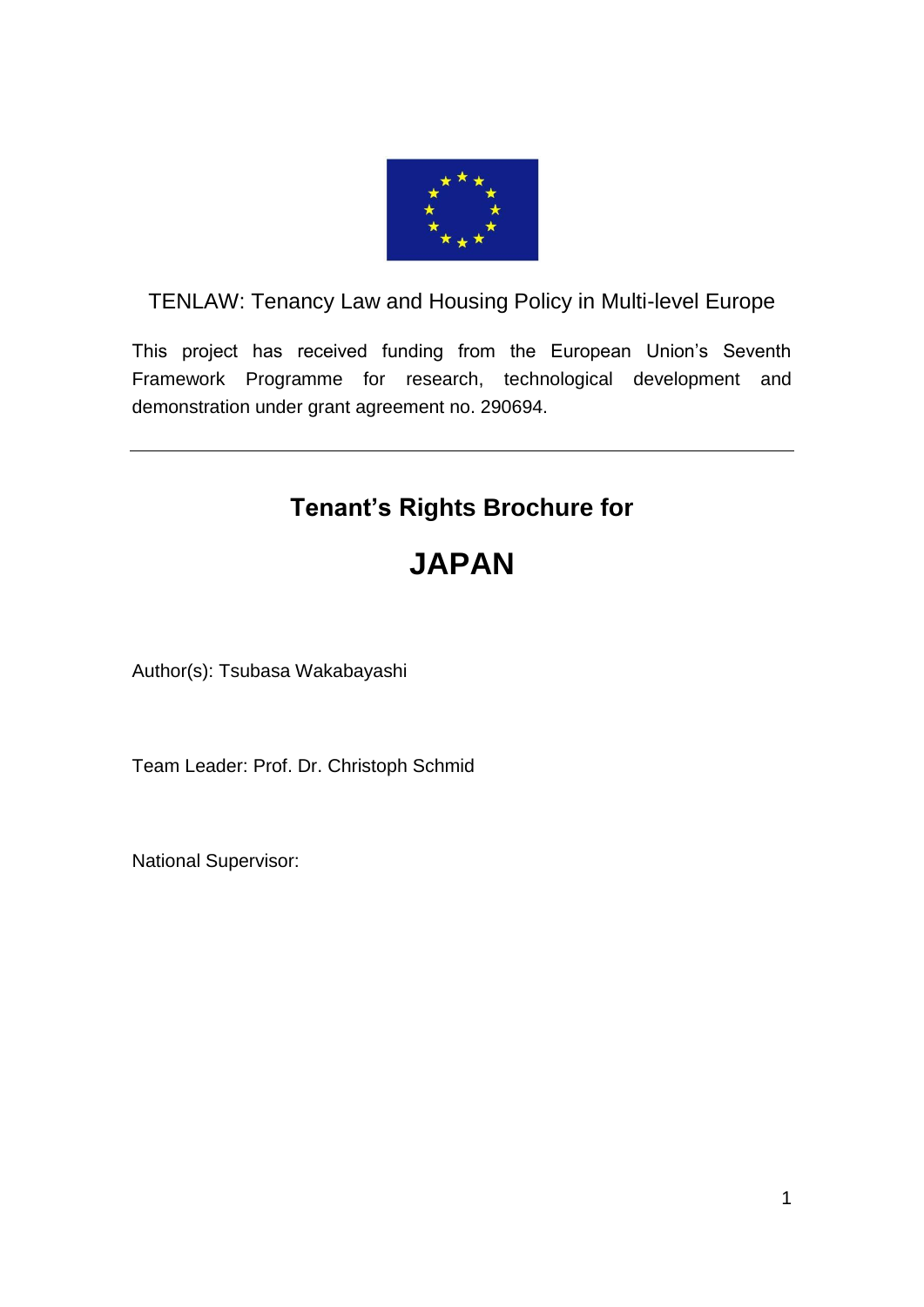# **Tenant's Rights Brochure**

# **JAPAN**

*Tsubasa Wakabayashi*

# **Summary of Contents**

# <span id="page-1-0"></span>**1. Introductory information**

- Give a very brief introduction on the national rental market (MAX 2 Pages)
	- o Current supply and demand situation

Generally speaking, the supply of rental housing is greater than the demand in the national rental market. In addition, the consumer tax rate will be raised in April, 2014, and therefore, construction rash of private rental housing is seen recently.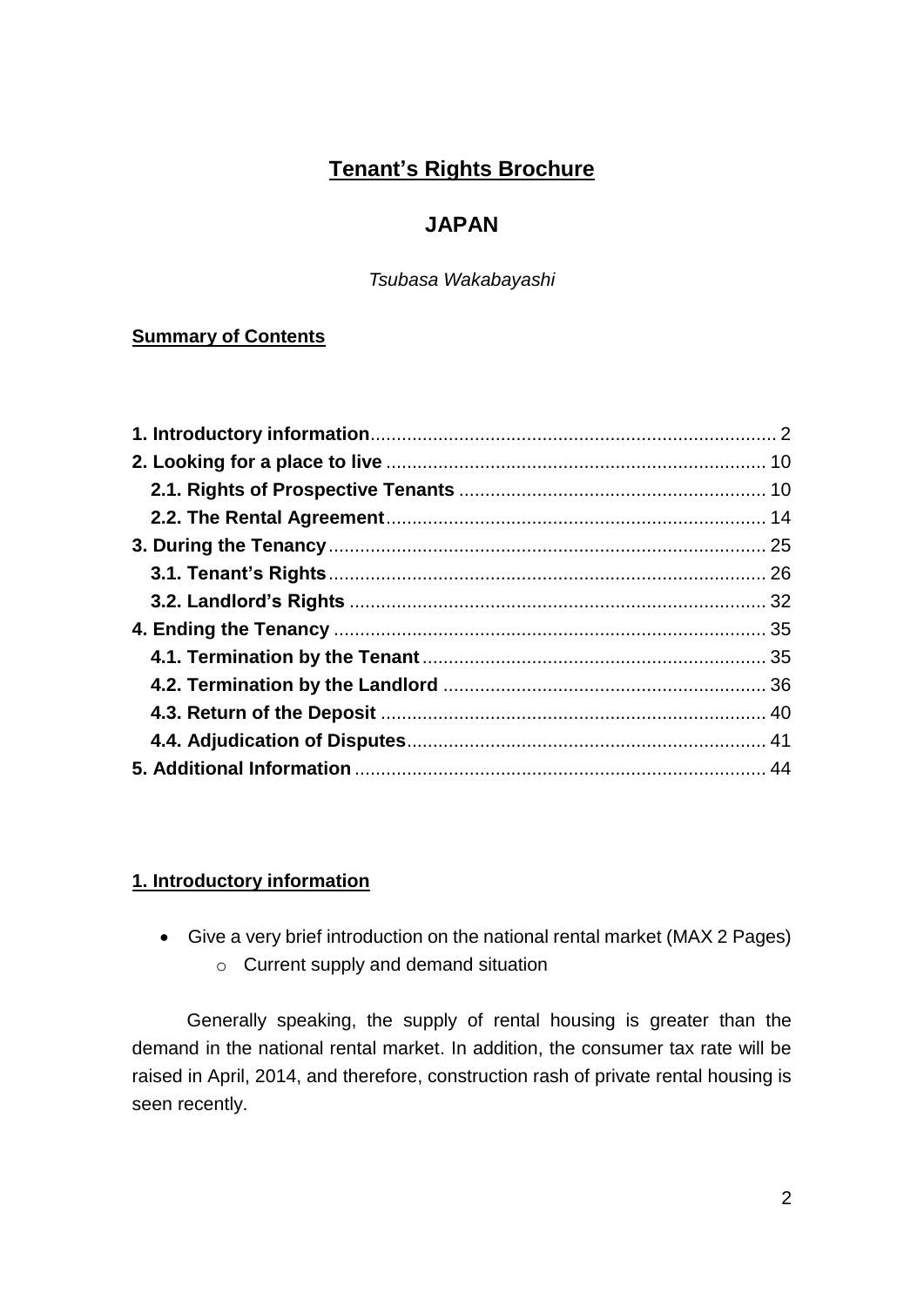o Main current problems of the national rental market from the perspective of tenants

Although the general supply of rental housing is greater than the demand, there are difficult problems of national rental market for foreigners. Firstly, foreigners are often rejected just because they are not Japanese.<sup>1</sup> This is a serious discrimination issue, but currently there is no statute to combat this problem directly, since a rental contract is basically based on the principle of freedom of contract. Problems are stemming partly from cultural differences of foreign tenants. Those problems are, for example, about garbage collection (garbage should be put in the determined place, time and day in the week in a certain way according to the municipality) and noise, etc. Those actual differences and the image of troubles based on the differences as well as miscommunication refrain landlords from having foreign tenants. Secondly, a tenant has to have a guarantor or a joint surety who must be a financially reliable Japanese person. Thirdly, a tenant has to pay a huge amount of money to start renting an apartment, which is generally up to 6 months' rent. This initial cost includes Shikikin (security deposit), Reikin (thanks money), commission fee for the estate agent. In particular, frequently there is a contractual clause on 'Shikibiki,' partly non-refundable money of Shikikin. Fourthly, there is a custom of paying a renewal fee to the landlord, whenever the contract is renewed (frequently every 2 years). As to the third and the fourth problems of particular Japanese monetary custom in the private rental market, a tenant has to check the content of the contract in detail, otherwise it will become a dispute either at the termination or at the time of renewal of the contract. Fifthly, there are currently many disputes over the tenant's duty to restore the dwelling at the end of the contract. This kind of dispute involves the refund of Shikikin (deposit).

- o Significance of different forms of rental tenure
	- Private renting

 $1$  See a newspaper article, Jenny Uech, 'Prejudice among obstacles facing non-Japanese tenants,' *Japan Time*, Nov. 18, 2008,

<sup>&</sup>lt;http://www.japantimes.co.jp/community/2008/11/18/issues/prejudice-among-obstacles-facing-n on-japanese-tenants/#.UpYPluJcWAc>.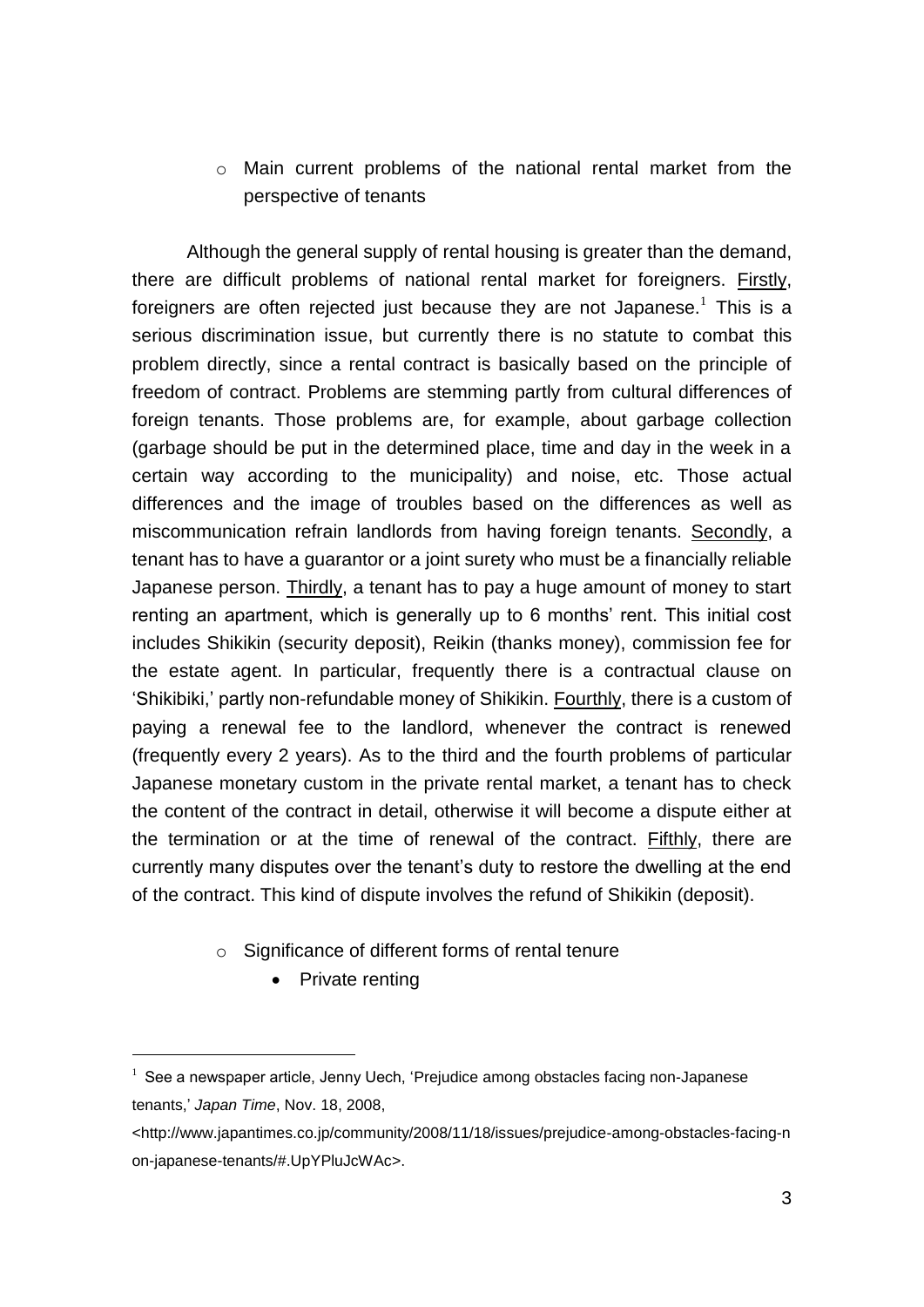"Housing with a public task" (e.g. dwellings offered by housing associations, public bodies etc)

As mentioned above, there are several obstacles for foreigners to obtain private rental housing. Compared to those difficulties related to private rental housing, public housing has advantages for foreign tenants. First of all, there is little discrimination or prejudice in the selection procedure of public housing, although there are basic criteria which candidates have to meet, such as, residential status, age, income, family status, etc. There are several types of public housing, that is, (1) public housing owned by prefectures and municipalities, (2) the one by the Housing Supply Corporation (HSC), and (3) the one by the Urban Renaissance Agency (UR).

(1) The rent of public housing owned by prefectures and municipalities is lower than that of other public housing and it is determined depending on the yearly income. Moreover, no Reikin (thanks money), no commission fee and no renewal fee are required. However, it requires normally 3 months' Shikikin (deposit) as well as one or two guarantors of preferably a Japanese, and if not, of a foreign resident with a permanent residence visa. The selection is done by a lottery. In addition, there is a mandatory residents' association for each public housing which requires a fee, and cooperative attitudes for managing their community, such as, cleaning up the common area, joining activities, etc. Each prefecture or municipality has different policies on requirements, you should ask the responsible public office about the object which you are interested in.

(2) Public housing owned by HSC is for middleclass households. That is why it requires minimum income or minimum amount of saving, though the amount of rent depends on the income. In addition, there are requirements, such as, a certain visa status, a guarantor /a joint surety (but in a HSC case, using a surety company is often possible), and other requirements which are similar to the case of (1). However, there is no requirements of commission fee for the estate agent, Reikin and renewal fee. Selection is done by the first come, first serve system.

(3) UR rental housing is offered to the middle class households and it has an income requirement with minimum income. Requirements of certain kinds of visa and others are similar to the HSC housing. However, there are no requirements of Reikin, commission fee for the estate agent, renewal fee, and no guarantor. Selection is done by the first come, first serve system.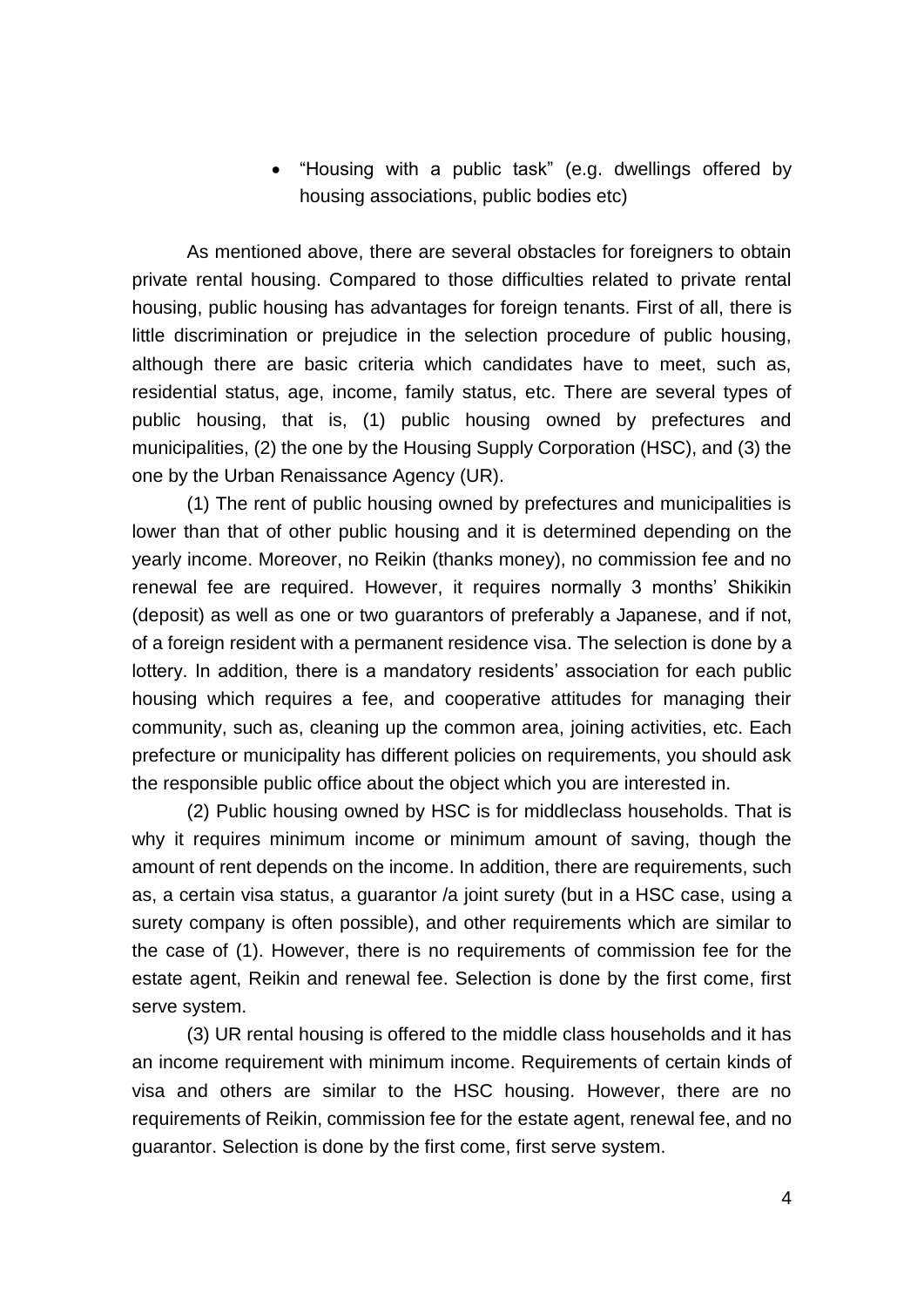In addition to the three types of public housing, company housing can be added to an option for a foreigner. Company housing is housing owned and administered by companies, governmental and municipal offices, organizations, etc. which is rented to meet the work needs or issued as a part of salary and wages. The rent of an average company housing is low, since companies provide housing for employees as a part of their company welfare systems. The initial cost of Shikikin and Reikin is often paid by the company, if the company rents the dwelling and subleases it to an employee. However, the most serious problem is that if you lose your job, you lose your home. Moreover, the company often has power to evict employees in certain circumstances, such as transfer order to employees, although the Act on Land and Building Leases (hereinafter ALBL) applies to company housing cases in general.

> o Some general recommendations to foreigners on how to find a rental home (including any specificities with respect to the position of foreigners on the national rental market)

As already explained above, it is difficult for a foreigner to find a private rental dwelling, because a foreigner may not be able to speak Japanese well: there are not so many estate agents as well as landlords who can communicate with a foreigner in English; landlords have often prejudice against foreigners; there are peculiar customs in the private rental market which a foreigner does not know or cannot understand (Shikikin and Shikibiki, Reikin, a guarantor, etc.). The Japanese government recognizes such problems and tries to deal with this issue. The Ministry of Land, Infrastructure, Transport, and Tourism (hereinafter MLIT) published a guideline for landlords, estate agents, and real estate management companies to make it easy for foreigners to rent private rental housing, as well as a guidebook for the apartment search for foreigners in five different languages, English, Chinese, Korean, Spanish, and Portuguese. $2$  More useful information and support are given by several prefectures, of which project is called 'Reliable Lease Support.' Each prefecture has information on vacant dwellings in the prefecture, estate agents who support foreigners registered in the prefecture, a guide to rental housing and rules for living in Japan, as well as other important information, such as, medical institutions which give services in

<sup>&</sup>lt;sup>2</sup> <http://www.mlit.go.jp/jutakukentiku/house/jutakukentiku\_house\_tk3\_000017.html>.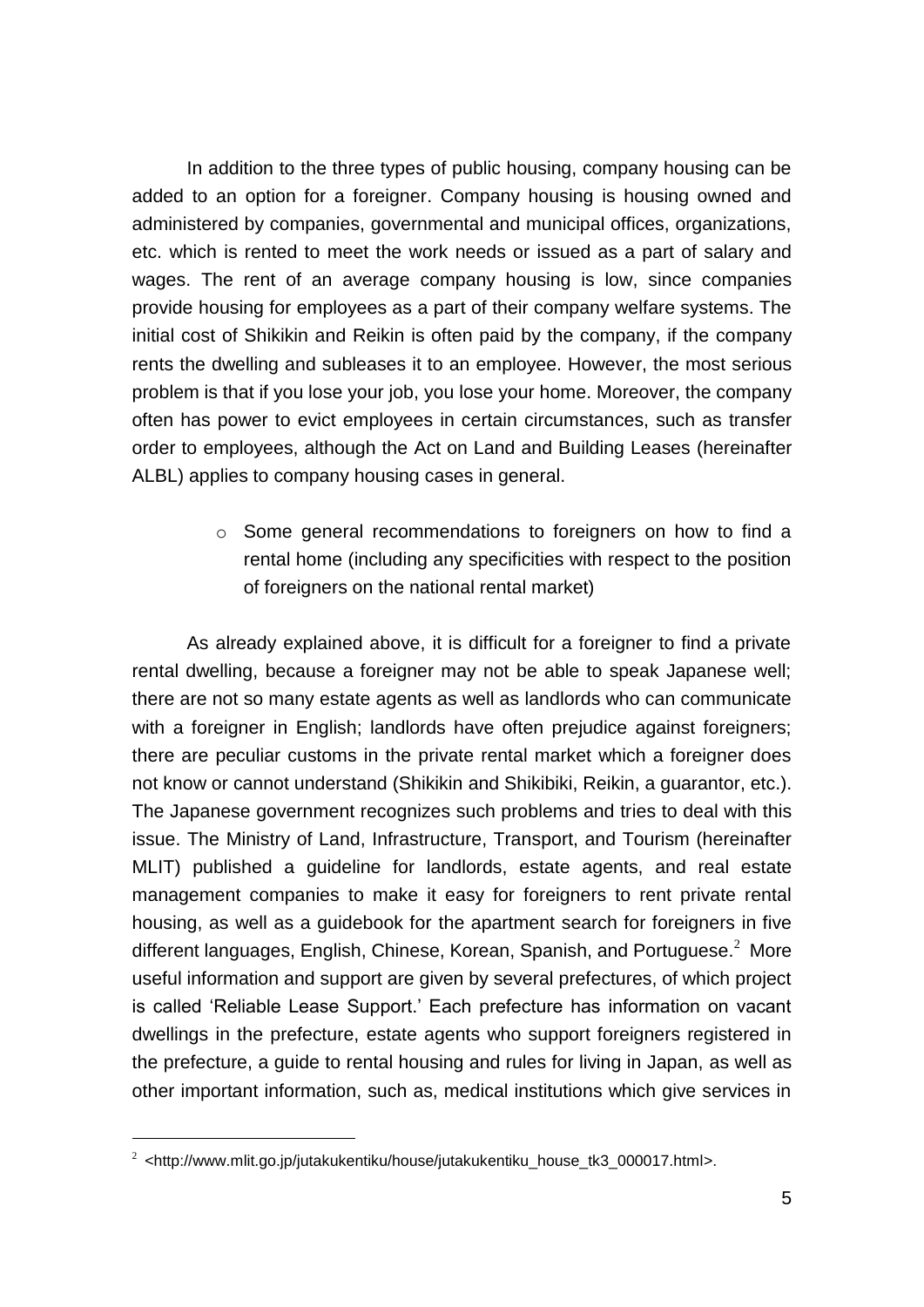foreign languages, life in general, or issues related to disasters.<sup>3</sup> There are also estate agents and surety companies who support foreigners exclusively.

If you are a student, your institution (e.g. university) may help to find a dwelling. There is also an insurance for foreign students, 'Comprehensive Renters Insurance for Foreign Students Studying in Japan.<sup>4</sup> A foreign student who goes to one of the universities affiliated with this insurance system pays a premium to be insured. This insurance covers the rent arrears or other damages arising from a rental contract, which were paid by either the institution or a person as a guarantor in that institution, as well as other general damages caused by a foreign student (liability insurance). The affiliated institution undertakes the application procedure and copes with accidents. $<sup>5</sup>$ </sup>

> o Main problems and "traps" (circa 5) in tenancy law from the perspective of tenants

Main problems in tenancy law are overlapping with the problems of the national rental market. Firstly, the Japanese peculiar monetary customs, such as, Shikikin, Reikin, and renewal fee are a serious problem from a perspective of a foreign tenant as well as a national tenant. The amount of each fee depends on a region and an individual landlord. Shikikin and Shikibiki are the combination seen in the western area of Japan (Kansai and the west) and Shikikin and Reikin are the combination in Kanto area. The latter of the both combinations is not refundable at the termination of the contract. Renewal fee is not refundable. Those fees are not written in tenancy law, but those customs exist and the Supreme Court found them valid.

Secondly, a number of restoration disputes have been occurring. The MLIT made a Guideline for Troubles about Restoration.<sup>6</sup> Although this quideline is not legally binding, many judicial decisions regarding refund of Shikikin based on this guideline. In addition, the MLIT published the standard contract which

 $3$  For example, see Saitama prefecture,

<sup>&</sup>lt;http://www.pref.saitama.lg.jp/site/tabunkakyousei/sumaisupport.html>; Osaka prefecture, <http://www.pref.osaka.jp/jumachi/ansin/>.

<sup>4</sup> <http://www.jees.or.jp/crifs/index.htm>.

 $5$  English explanation of the service, see <http://www.jees.or.jp/crifs/pdf/crifs\_en.pdf>.

 $6$  <http://www.mlit.go.jp/common/000991390.pdf>.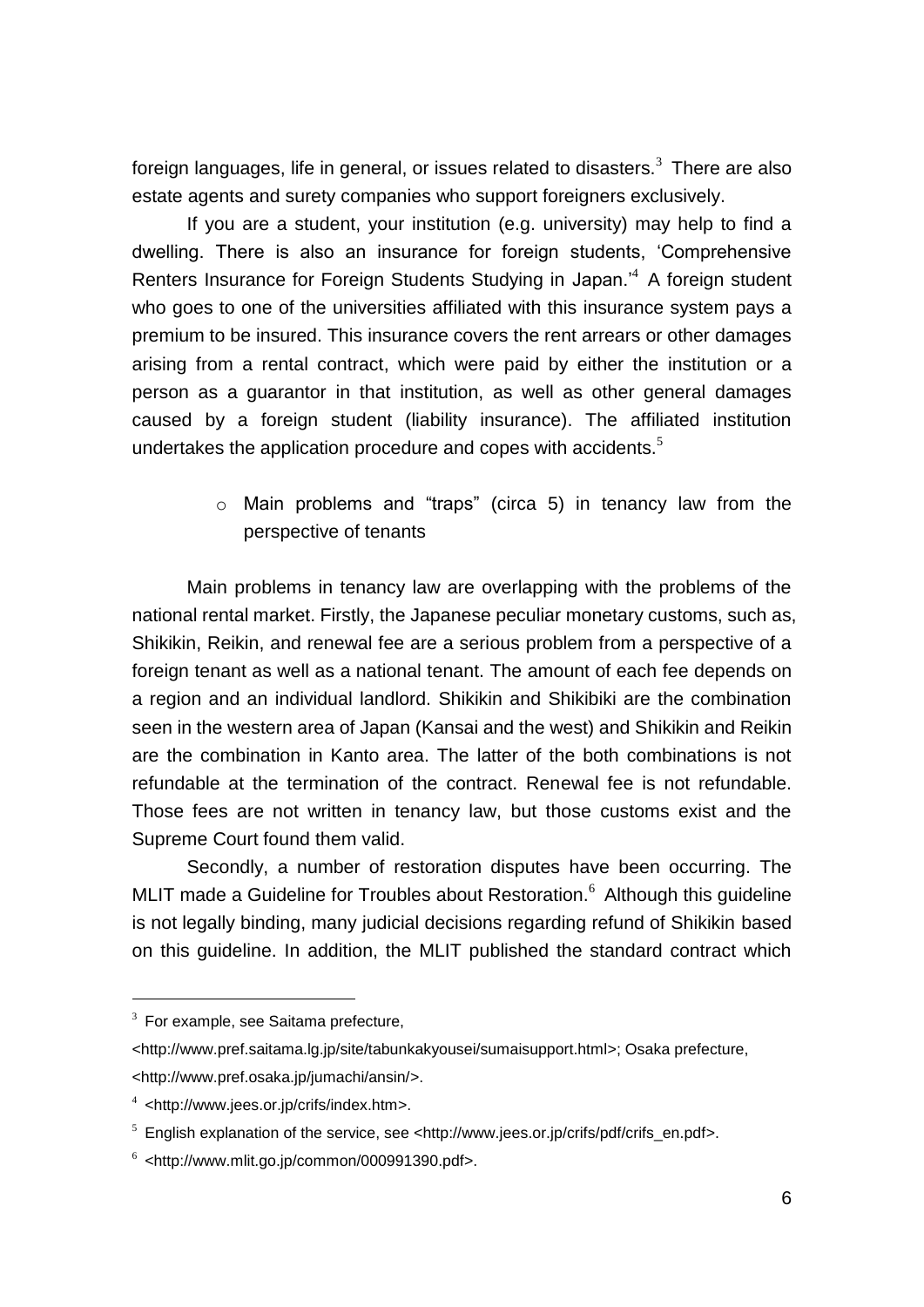stipulates the range of the tenant's restoration duty. A tenant has to check the content of the contract before concluding it, whether the tenant's restoration duty follows the guideline and the standard contract.

Thirdly, there is no effective measure against discrimination in tenancy law. This issue is treated as administratively, but not legally. The MLIT launched ' the Housing Safety Net by using Private Rental Housing Business' and local governments have support systems with foreigner-friendly affiliated estate agents and landlords. However, those measures can work only with those affiliated/registered estate agents and landlords, and thus, most of them are outside of such supporting system.

Fourthly, tenancy law lacks in provisions on the minimum requirements for dwellings for a residential purpose, but the Building Standards Act stipulates them. Recently illegal renting rooms with inappropriate structure and equipment in light of safety and health, have become a serious issue. Tenants of such illegal rooms are often specific groups of people who have difficulties to find a normal rental dwelling, including foreigners, because of the high initial cost and a requirement of a guarantor. Those rooms are often registered at the public office as 'rental offices' which are less strictly regulated than the ones for a residential purpose by the Building Standards Act. Since they are actually used as housing, those illegal rental rooms violate the Building Standards Act and the Fire Service Act. Therefore, when such a room is found by the MLIT, that room may be demolished and tenants will be evacuated. In that sense, the tenants' right will not be protected. This problem is not only a problem of violation of the Building Standards Act, but also a problem of residential right of tenants in tenancy law. It may be necessary that tenancy law has standards for habitability of rental dwellings in order to deal with this issue consistently within the scope of tenancy law.

Fifthly, new types of private rental housing, such as, share house, dormitory, weekly/monthly apartment, cause problems. They often have furniture and electric appliances and do not require Shikikin, Reikin, the commission fee for the estate agent and a guarantor, though some weekly/monthly apartments may require a guarantor. That is why they attract people who are in the difficult positions in the rental market, such as young people without a stable job as well as foreigners. The contract is often fixed term rental contract without renewal protection and thus the stability of living is not guaranteed. Moreover, such a contract is not concluded through an estate agent, but through a real estate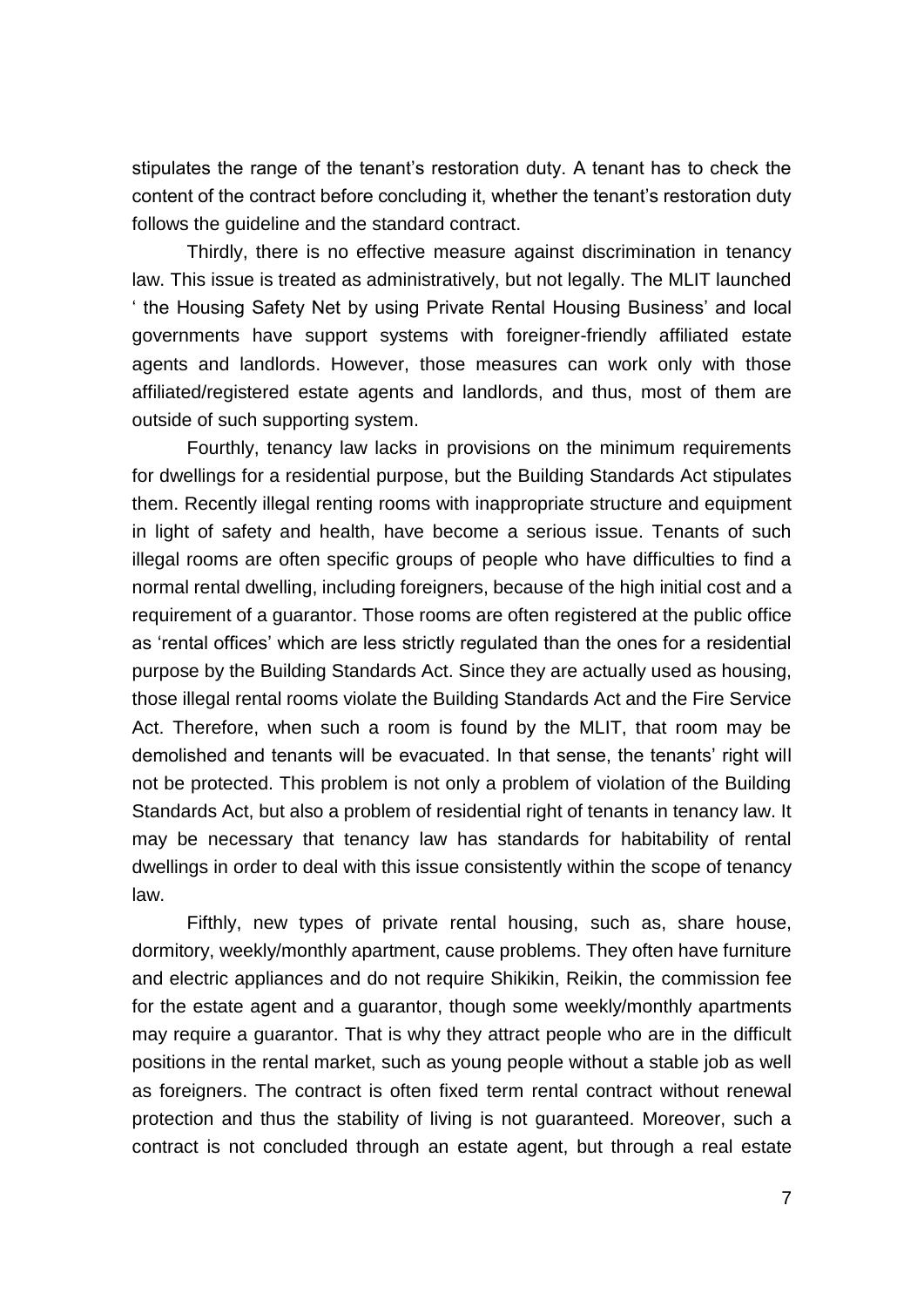management company (often a sublease company), and therefore, an explanation on the important things as to the object and the condition of the contract does not have to be given by an estate transaction specialist (Art. 35 of the Building Lots and Buildings Transaction Business Act ). This means, termination procedure, penalty for breach of contract, responsibility of the tenant in case of a trouble, etc. are not explained in detail. In addition, the contract of weekly/monthly apartments is either a fixed-term contract of tenancy law or a hotel contract of the Hotel and Ryokan Management Act.<sup>7</sup> In the latter case, the protection of tenants is weaker than the former, for example, the owner can enter the room and evacuate the guest easily, if he/she does not pay the fee.

| Japanese word<br>in. | Japanese      | Japanese word in   Meaning |                        |
|----------------------|---------------|----------------------------|------------------------|
| Latin character      | word in Kanji | Hiragana                   |                        |
| Chintaishaku-keiyaku | 賃貸借契約         | ちんたいしゃく                    | A rental contract      |
|                      |               | けいやく                       |                        |
| Yachin               | 家賃            | やちん                        | Monthly house rent.    |
| Oya                  | 大家            | おおや                        | Landlord               |
| Chintainin           | 賃貸人           | ちんたいにん                     | Landlord               |
| Nyukyosha            | 入居者           | にゅうきょしゃ                    | Tenant                 |
| Chinshakunin         | 賃借人           | ちんしゃくにん                    | Tenant                 |
| Fudosan              | 不動産           | ふどうさん                      | Estate agent           |
| <b>Shikikin</b>      | 敷金            | しききん                       | Deposit to be paid to  |
|                      |               |                            | the landlord at the    |
|                      |               |                            | conclusion<br>Ωf       |
|                      |               |                            | contract               |
| <b>Reikin</b>        | 礼金            | れいきん                       | Thanks<br>money/key    |
|                      |               |                            | money to be paid to    |
|                      |               |                            | the landlord at the    |
|                      |               |                            | conclusion<br>Ωf       |
|                      |               |                            | contract               |
| Hoshonin/            | 保証人/連         | ほしょうにん/                    | A personal guarantor   |
| Rentaihoshonin       | 带保証人          | れんたいほしょ                    | /a<br>joint surety for |

#### *Important legal terms related to tenancy law*

 $7$  Ryokan means Japanese styled hotels.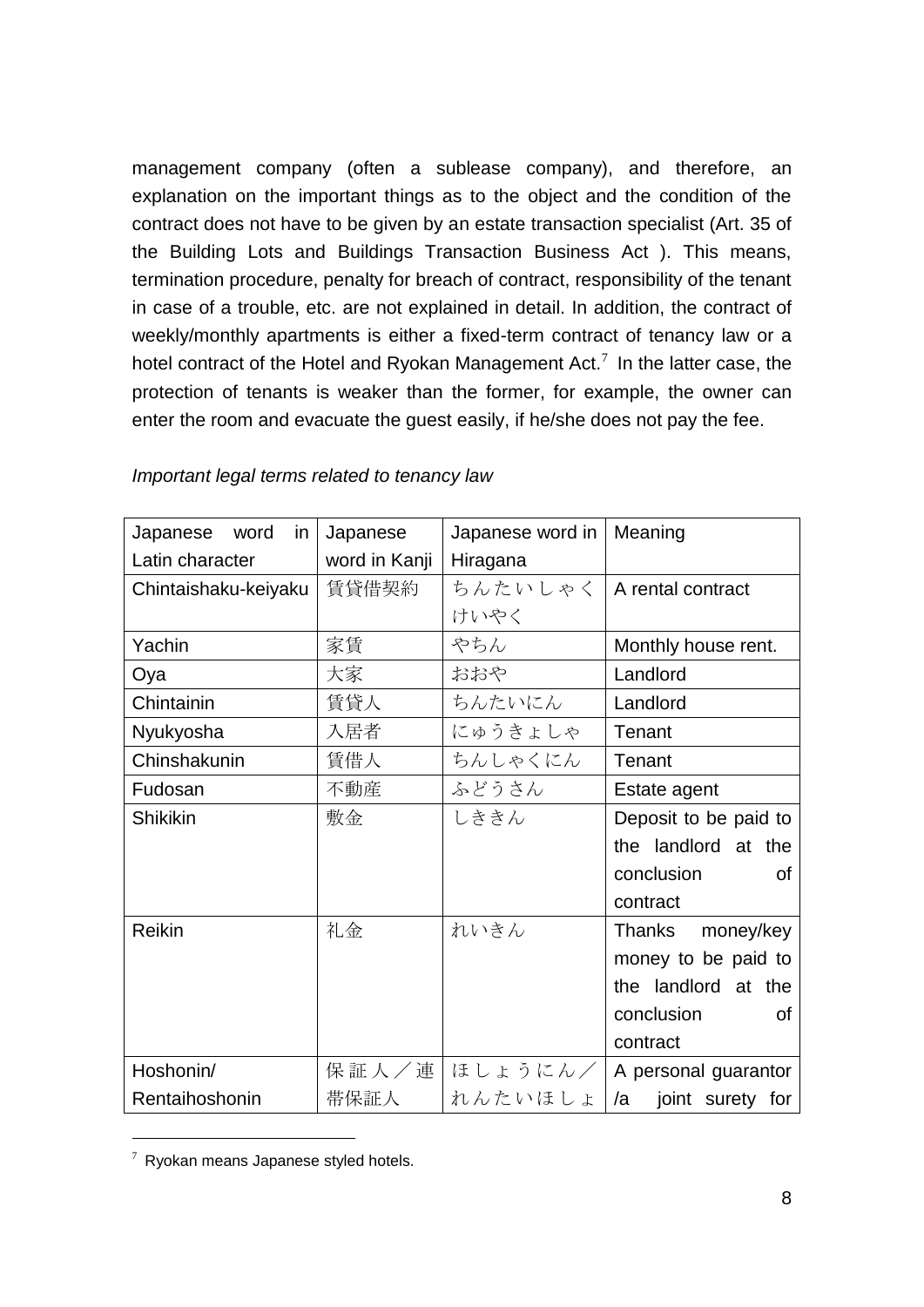|                    |       | うにん            | the conclusion of a          |
|--------------------|-------|----------------|------------------------------|
|                    |       |                | contract                     |
| Songaihokenryo     | 損害保険料 | そんがいほけん        | Obligatory property          |
|                    |       | りょう            | insurance premiums           |
|                    |       |                | to be paid at the            |
|                    |       |                | conclusion<br><b>of</b><br>a |
|                    |       |                | contract, if required        |
| Moshikomikin       | 申込金   | もうしこみきん        | Application fee to be        |
|                    |       |                | paid to the estate           |
|                    |       |                | agent when reserving         |
|                    |       |                | a rental agreement           |
| Chukaitesuryo      | 仲介手数料 | ちゅうかいてす        | Commission fee to            |
|                    |       | うりょう           | be paid to the estate        |
|                    |       |                | agent                        |
| Kyoekikin/Kyoekihi |       | 共益金/共 きょうえききん  | Maintenance<br>and           |
|                    | 益費    | <b>∕きょうえきひ</b> | management fees for          |
|                    |       |                | services<br>common           |
|                    |       |                | (such as, lighting in        |
|                    |       |                | corridors) separate          |
|                    |       |                | from the rent                |
| Shuzen             | 修繕    | しゅうぜん          | Repair<br>the<br>as          |
|                    |       |                | landlord's duty (not a       |
|                    |       |                | small one)                   |
| Koshinryo          | 更新料   | こうしんりょう        | Renewal fee                  |
| Kaiyaku-tsuchi     | 解約通知  | かいやくつうち        | <b>Termination notice</b>    |
| Seitojiyu          | 正当事由  | せいとうじゆう        | Just cause which the         |
|                    |       |                | landlord has to have         |
|                    |       |                | in order to terminate        |
|                    |       |                | contract<br>to<br>or<br>a    |
|                    |       |                | refuse a renewal             |
| Keiyaku kaijo      | 契約解除  | けいやくかいじ        | Cancellation of the          |
|                    |       | よ              | contract (due to a           |
|                    |       |                | breach of contract)          |
| Akewatashi         | 明渡し   | あけわたし          | Handover<br>of<br>the        |
|                    |       |                | dwelling                     |
| Genjokaifuku       | 原状回復  | けんじょうかい        | Restoration<br>the<br>Οf     |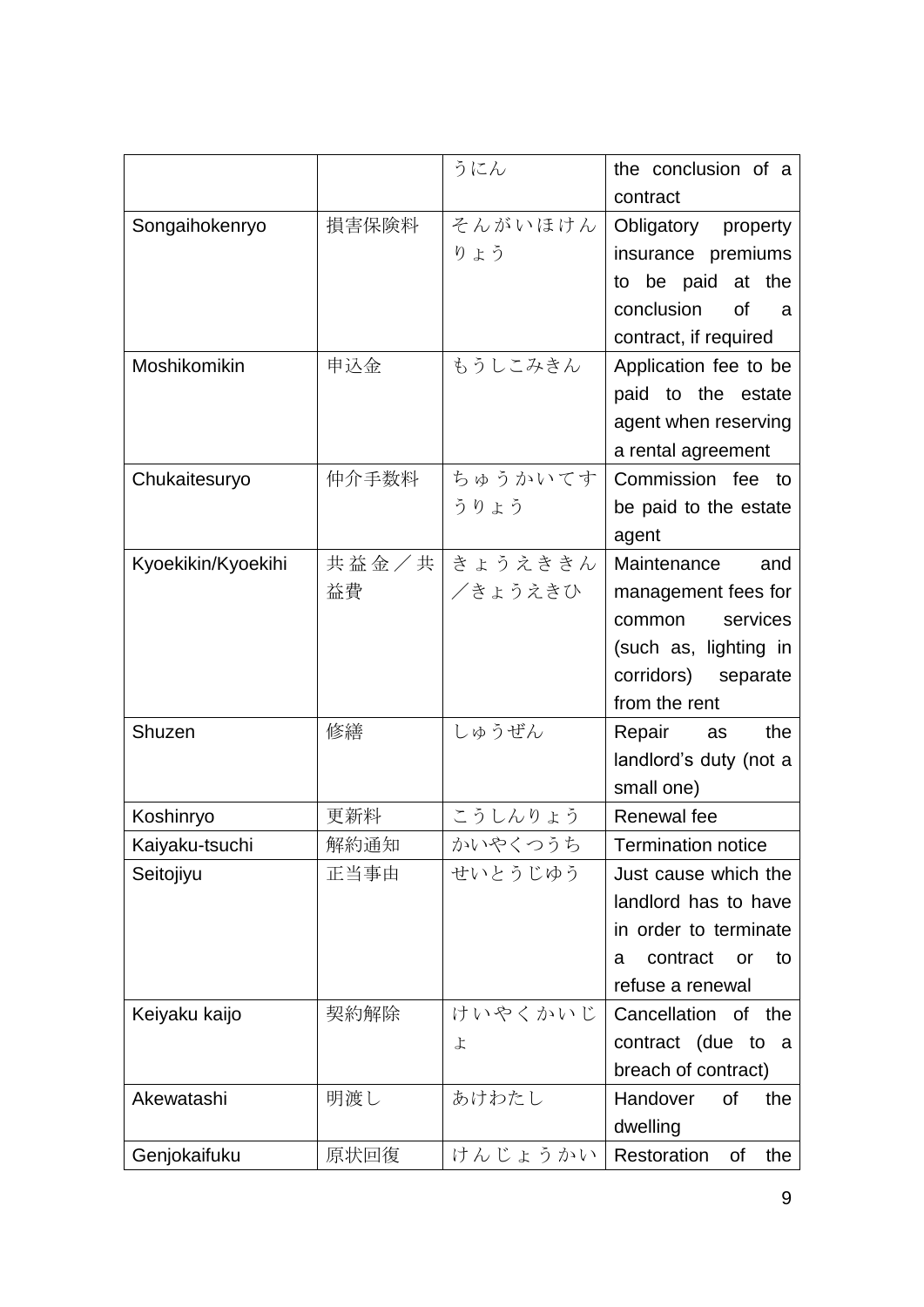|                    |       | ふく      | rental housing to its  |
|--------------------|-------|---------|------------------------|
|                    |       |         | original condition at  |
|                    |       |         | handing<br>over<br>the |
|                    |       |         | dwelling<br>the<br>to  |
|                    |       |         | landlord               |
| Tachinokiryo       | 立退料   | たちのきりょう | Eviction fee paid by   |
|                    |       |         | the landlord to the    |
|                    |       |         | tenant                 |
| Shinraikankeihakai | 信頼関係破 | しんらいかんけ | Doctrine to determine  |
| no Hori            | 壊の法理  | いはかいのほう | the<br>validity of a   |
|                    |       | $\eta$  | cancellation due to a  |
|                    |       |         | breach of contract, by |
|                    |       |         | judging whether the    |
|                    |       |         | mutual<br>trusting     |
|                    |       |         | relationship between   |
|                    |       |         | the landlord and the   |
|                    |       |         | has<br>tenant<br>been  |
|                    |       |         | destroyed              |
| Sosho              | 訴訟    | そしょう    | Lawsuit                |
| Wakai              | 和解    | わかい     | Conciliation           |
| Bengoshi           | 弁護士   | べんごし    | Lawyer                 |

Official English translations of the Act on Land and Building Leases and the Civil Code (Arts. 601-622) are available.

- Act on Land and Building Leases (tentative version): <http://www.japaneselawtranslation.go.jp/law/detail/?ft=2&re=01&dn=1&yo= %E5%80%9F%E5%9C%B0%E5%80%9F%E5%AE%B6%E6%B3%95&x= 0&y=0&ia=03&ky=&page=1>
- The Civil Code: <http://www.japaneselawtranslation.go.jp/law/detail/?re=01&yo=%E6%B0% 91%E6%B3%95&ft=2&ky=&page=3>

# <span id="page-9-0"></span>**2. Looking for a place to live**

# <span id="page-9-1"></span>**2.1. Rights of Prospective Tenants**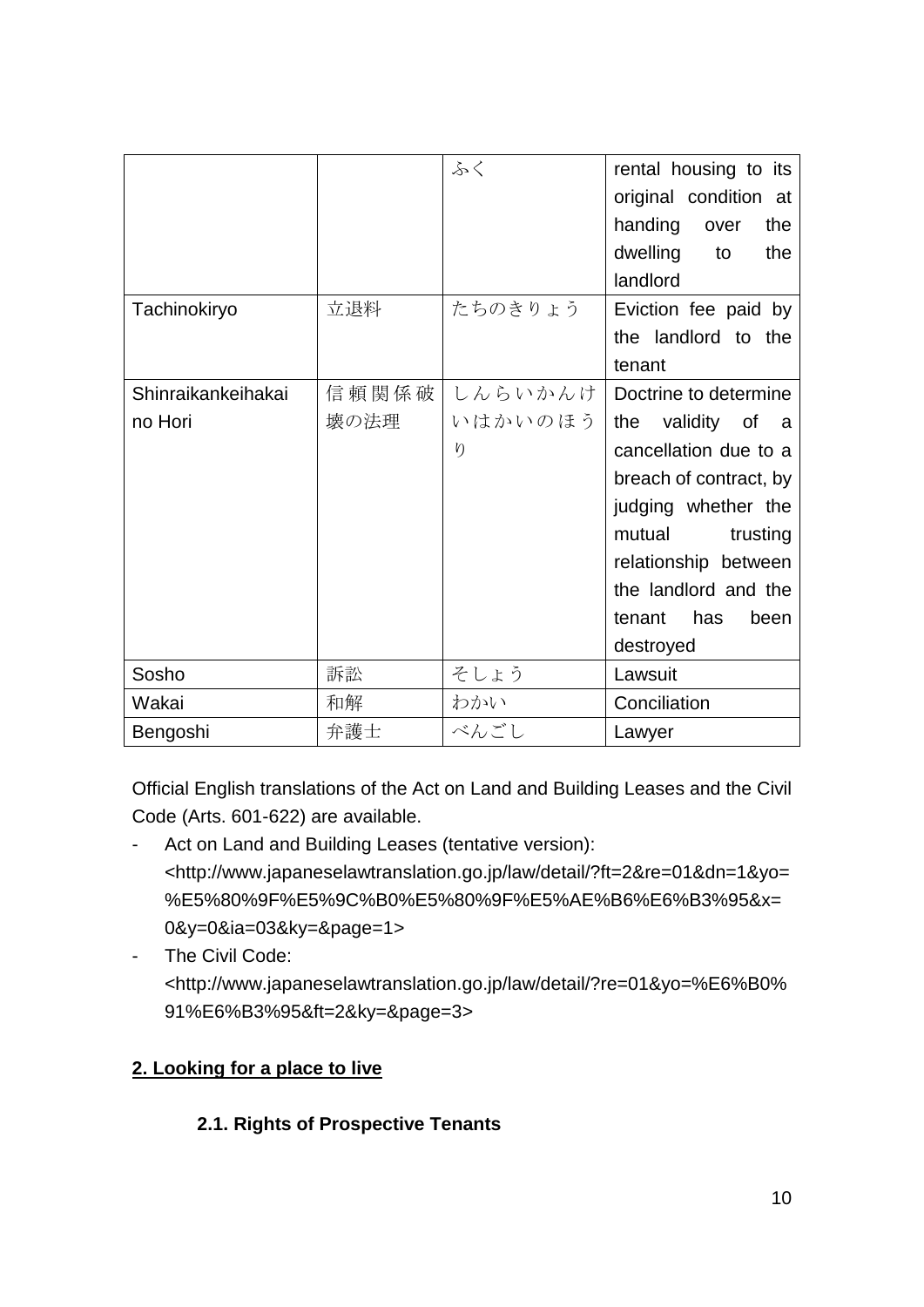What bases for discrimination in the selection of tenants are allowed/prohibited? What about, for example, status as a foreigner, student, unmarried partner, or person with a short-term work contract?

Generally speaking, the landlord's freedom to select tenants is widely permitted under the name of freedom of contract. Rejections because of old age, children, disability, foreign nationality are still normal practices in the rental housing market. Unconventional cohabitation, such as, an unmarried couple, or especially a same-sex couple may be avoided by landlords, particularly of the older generation. Single mothers or persons with a short-term work contract may also be avoided due to their financial unstableness. However, if a person in one of such categories has a good guarantor, he/she may be selected as a tenant. In this sense, a student does not have serious problems, since he/she has normally his/her parent as a guarantor.

 What kinds of questions by the landlord are allowed (e.g. on sexual orientation, intention to have children etc)? If a prohibited question is asked, does the tenant have the right to lie?

There is no legally prohibited questions by landlords and estate agents. Therefore, the prospective tenant's right to lie is not recognized in the private rental market. Generally, however, a same-sex couple conceals their relationship by telling a lie, for example, as friends looking for a room sharing, since they may be rejected and avoided by estate agents at the beginning of an apartment search.

• Is a "reservation fee" usual and legal (i.e. money charged by the landlord to allow the prospective tenant to participate in the selection process)?

There is an application fee as a deposit which a prospective tenant pays in order to apply for a dwelling as well as to be treated favourably. It is often within one month's rent. If the tenant is rejected or if the tenant cancels it before concluding a rental contract, that fee should be returned. The conclusion of a rental contract means that the an estate transaction specialist explains the important things as to the object and the condition of the contract and in practice, both parties sign the contract. Therefore, it is forbidden that the estate agent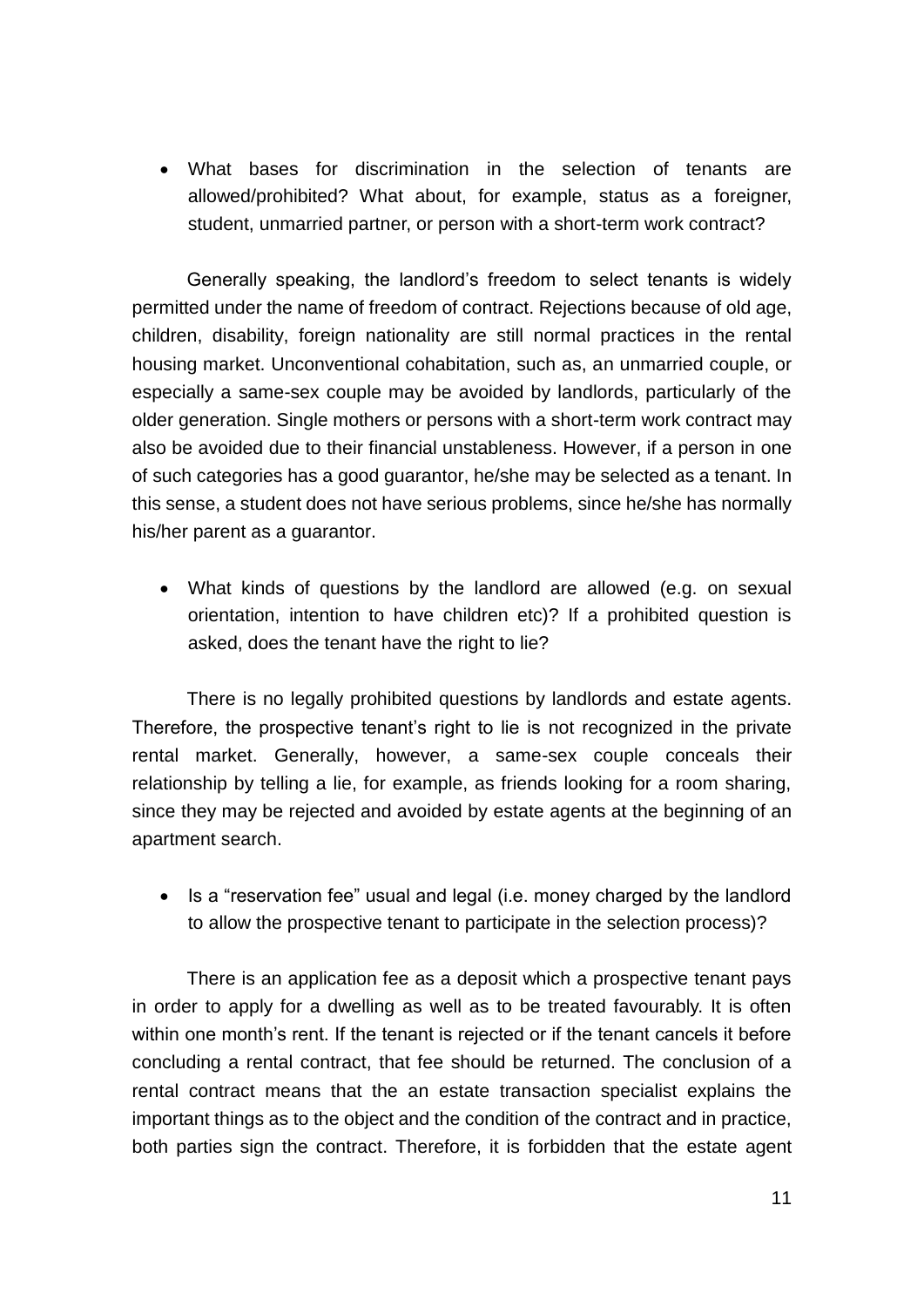refuses to return the application fee in case of cancellation before concluding a contract (Art. 47-2 (3) of the Building Lots and Buildings Transaction Business Act; Art. 16-12 of the Building Lots and Buildings Transaction Business Act Enforcement Regulation, Ordinance of Ministry of Construction). In order to avoid a dispute in case that the estate agent does not return the application fee, a tenant should ask the estate agent for a receipt of such an application fee as a deposit (Azukarisho, 預かり証).

 What kinds of checks on the personal and financial status of the tenant are usual and legal (e.g. the landlord requiring an independent credit report)?

The necessary information and points to be checked are: annual income (it should be normally more than 3 times as much as the yearly rent), workplace and the length of service, a guarantor and the relation to the guarantor (within the second degree of the blood relation is preferable), and personality of the applicant. An independent credit report is not required by the landlord.

 What is the role of estate agents in assisting the tenant in the search for housing? Are there other bodies or institutions assisting the tenant in the search for housing?

The role of the estate agent is as follows. A prospective tenant in search for a dwelling comes to the office and the estate agent offers suitable objects according to the conditions and preferences of the prospective tenant. The estate agent shows rental housing to him/her. If he/her likes the object, he/she applies for that object with an application fee which is refundable in case of cancellation or not being selected. In case of the successful conclusion of the rental contract, this application fee will be a part of the fees which should be paid for a conclusion of the contract, such as, Shikikin or Reikin. The estate agent sends this application to the landlord and obtains the result, and then tells the prospective tenant the result. If it is successful, the estate agent has an estate transaction specialist explain the important things as to the object and the condition of the contract, and the both parties concludes the contract. The estate agent receives the money of Shikikin, Reikin, insurance fee, and first one or two months' rent in order to give to the landlord. At the conclusion of a rental contract,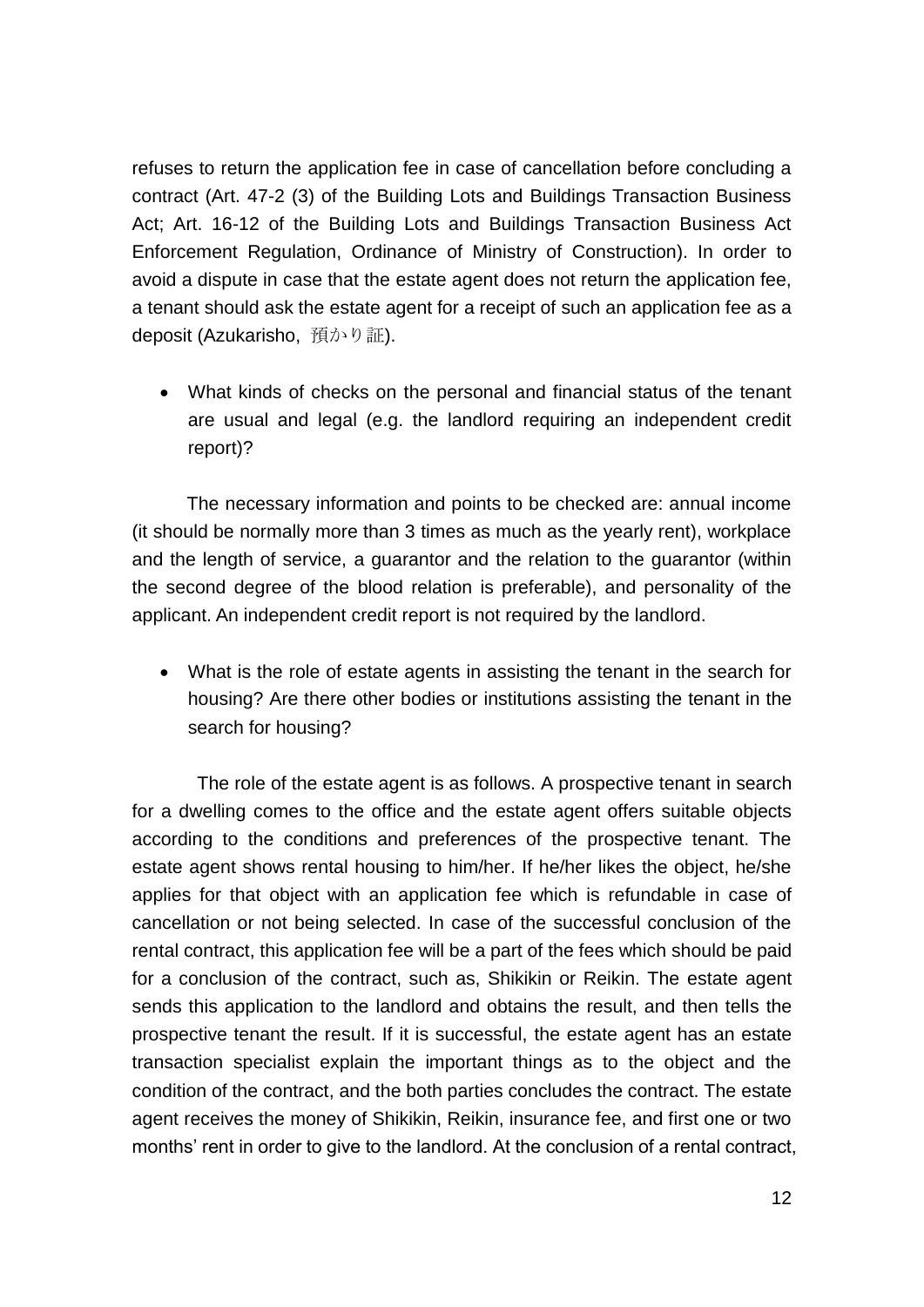the estate agent can receive the fee from the landlord and the tenant, but it must be up to 1 month rent in total. It is often paid by the tenant, although there are estate agents who take only half or no fee from the tenant in the age of excessive supply of rental housing. For foreign students there are private apartments which are rented by municipalities or managed by international organizations. $8$  In that case, the institution assists students and undertakes the procedure for renting an apartment.

 Are there any accessible "blacklists" (or equivalent mechanisms) of bad landlords/tenants? Is there a system for rating and labelling preferred landlords/tenants?

As to blacklists of bad tenants, no comprehensive lists are available. Yet, in order to gather the information on potential tenants, the estate agent might use some company to collect credit information, but the blacklists made by financial/credit companies are not available for the estate agents. If the estate agent manages also rental buildings, they may have their own list of bad tenants, such as trouble-makers, claimers, and tenants with the past rent arrears. But each management agent may have its own list and those lists are normally not shared by other estate agents.

However, the systematic data collection has been realized by the association of surety companies, the Leasing Information Communicate Center since 2009. The surety companies share the information of the tenants with rent arrears and make blacklists. A member surety company of this association has a duty to obtain an agreement of an applicant on: (1) that the data on the name, the payment situation and so on will be registered in the association, (2) that the registered data will be used by member surety companies, and (3) the range of the information and the duration of the registration (for 5 years after the evacuation/the complete payment). The problem is, however, that an applicant has actually no choice but to agree with the data registration, since he/she needs a surety to apply for a rental dwelling. And once a tenant is on the black list, it is difficult for that person to rent an apartment.

<sup>&</sup>lt;sup>8</sup> For example, Osaka International House Foundation,

<sup>&</sup>lt;http://www.ih-osaka.or.jp/international/post\_5.html>. Osaka city,

<sup>&</sup>lt;http://www.city.osaka.lg.jp/contents/wdu020/enjoy/jp/foreign/03.html>.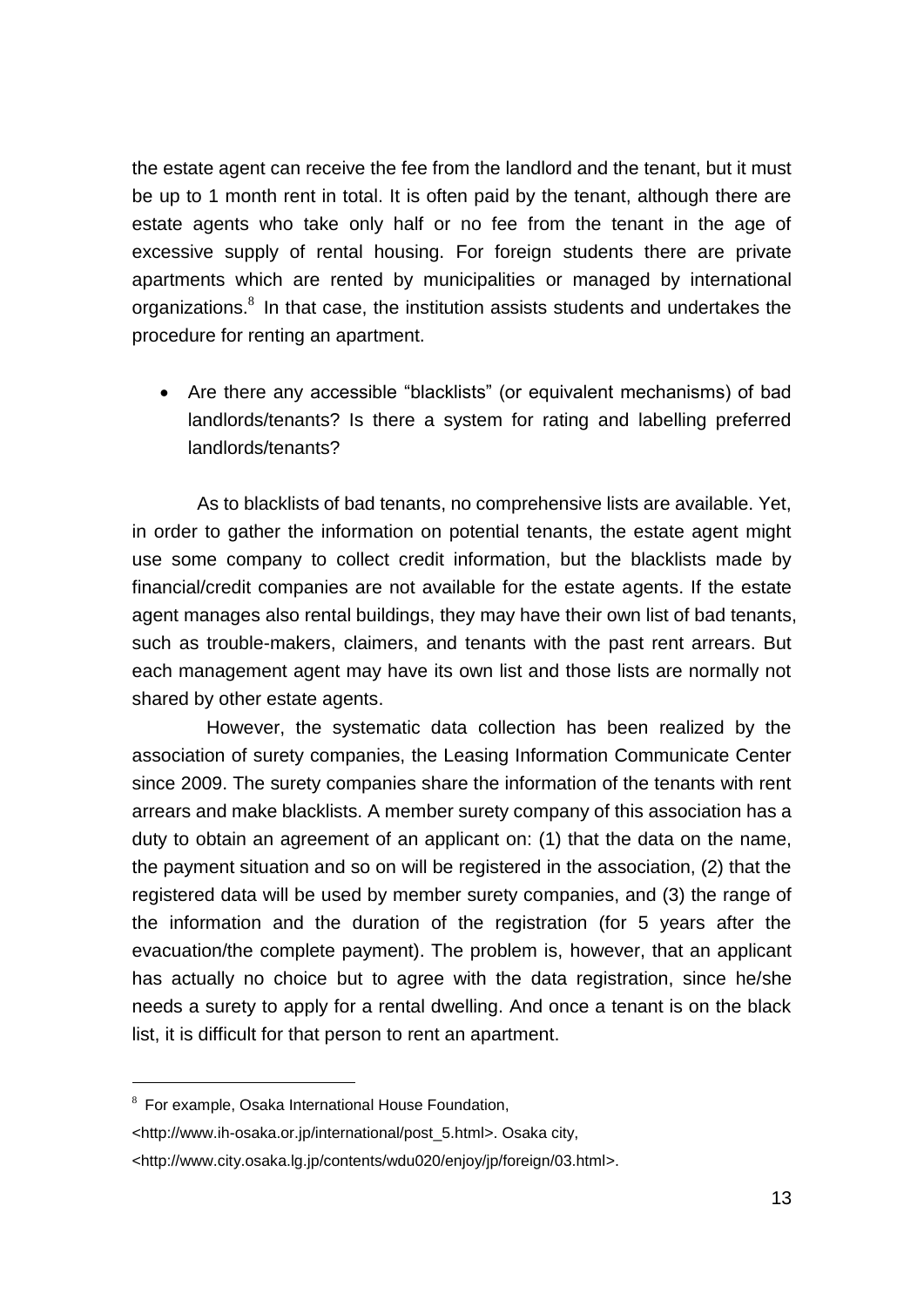On the contrary, there is no information available regarding blacklists of bad landlords. As additional information the MLIT publishes the information on estate agents, management companies and etc., to which the MLIT has given negative administrative measures in the past. $9$ 

### <span id="page-13-0"></span>**2.2. The Rental Agreement**

 What are the requirements for a valid conclusion of a rental contract (is written form necessary; is registration necessary and if yes, what kinds of fees apply lawfully)?

For a valid conclusion of a rental contract, theoretically neither a written form nor a registration is necessary, since rental contract is a consensual contract which can be concluded without transferring an object. However, in practice, a written agreement is exchanged between the landlord and the tenant at most of the cases. In addition, it is necessary that an estate transaction specialist explains the important things as to the object and the condition of the contract before signing the contract.

- What is the mandatory content of a contract?
	- o Which data and information must be contained in a contract?

Although no mandatory content is required for a valid contract, the MLIT published a sample of the standard contract in the internet site.<sup>10</sup> For foreigners there are also samples of standard contract and fixed-term rental contract in English, Chinese, Korean, Spanish and Portuguese.<sup>11</sup> Information in a contract is normally, address, building type, size, facilities, contract period, rent, other fees, Shikikin (deposit), the name of the landlord, the management company, the tenant and co-occupants, purpose of use, repairs, guarantor, prohibited behaviors, renewal, cancellation, restoration, and others. Due to the increasing disputes over restoration and return of Shikikin, there are detailed information on

 $9$  This is called 'MLIT negative information search site' <http://www.mlit.go.jp/nega-inf/>.

 $10$  <http://www.mlit.go.jp/jutakukentiku/house/jutakukentiku house tk3 000019.html>.

 $11$  For example, in English, <http://www.mlit.go.jp/common/000990496.pdf>.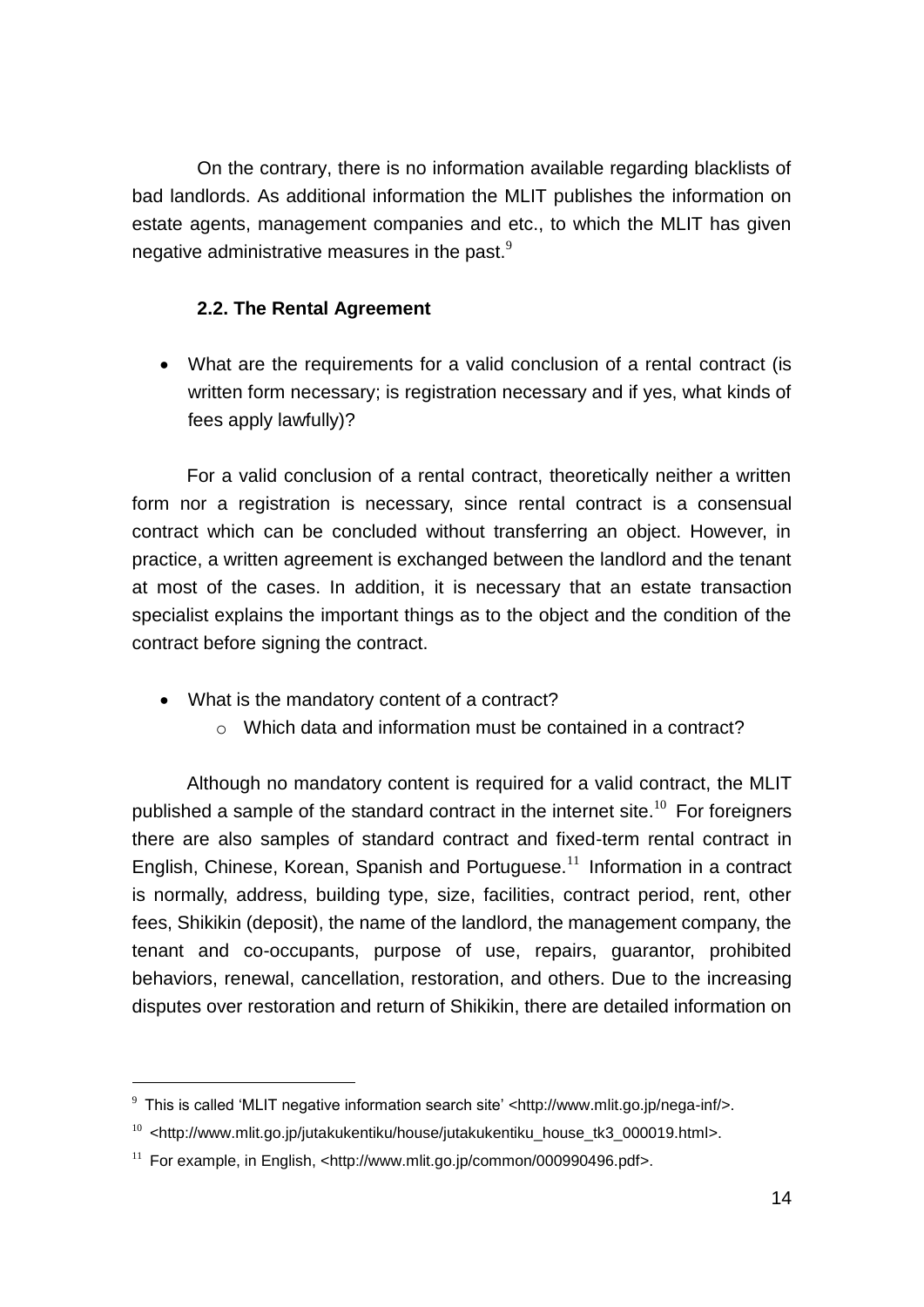restoration items in such contract examples. $^{12}$ 

o Duration: open-ended vs. time limited contracts (if legal, under what conditions?)

There are three types of rental contract in Japan: (1) rental contract unlimited in time (Kikan no sadame no nai chintaishaku; 期間の定めのない賃貸 借), (2) rental contract limited in time (Kikan no sadame no aru chintaishaku; 期 間の定めのある賃貸借), and (3) fixed term rental contract (Teiki tatemono chintaishaku; 定期建物賃貸借). (1) In case of rental contract unlimited in time, either party may request to terminate it at any time, if the parties do not specify the term of a rental contract, although the landlord needs a just cause to terminate the contract. (2) Rental contract limited in time is the most common type of contract and it has a renewal protection in a sense that the landlord cannot refuse to renew the contract so easily, unless the landlord has a just cause. A just cause can be judged through a comparison of needs and necessities between the landlord and the tenant. The contractual period should be longer than 1 year. If the term is shorter than 1 year, it will become automatically "unlimited in time." Neither of the parties can terminate the contract before the expiration date, but in practice there is a contractual clause on the tenant's reservation of the right to terminate (see below 4. Ending the tenancy). (3) Fixed term rental contract is a relatively new type of contract which was introduced in 1999. This type of contract expires definitely at the end of the term of the contract, that is, it does not have renewal protection for the tenant. Its underlying principle is freedom of contract, and therefore, it is a freedom for the parties to determine the contractual period, that is, it can be less than 1 year. While both the contract types (1) and (2) do not need to fulfil requirements to become valid, (3) fixed term rental contract needs to meet the requirements for its valid conclusion: the written contract should be notarized and there should be an additional document to explain that there is no renewal of the contract at the end of the contractual period.

o Which indications regarding the rent payment must be contained in

 $12$  Guideline for landlords, estate agents and management companies who deal with foreign tenants in Japanese, <http://www.mlit.go.jp/common/000990494.pdf>.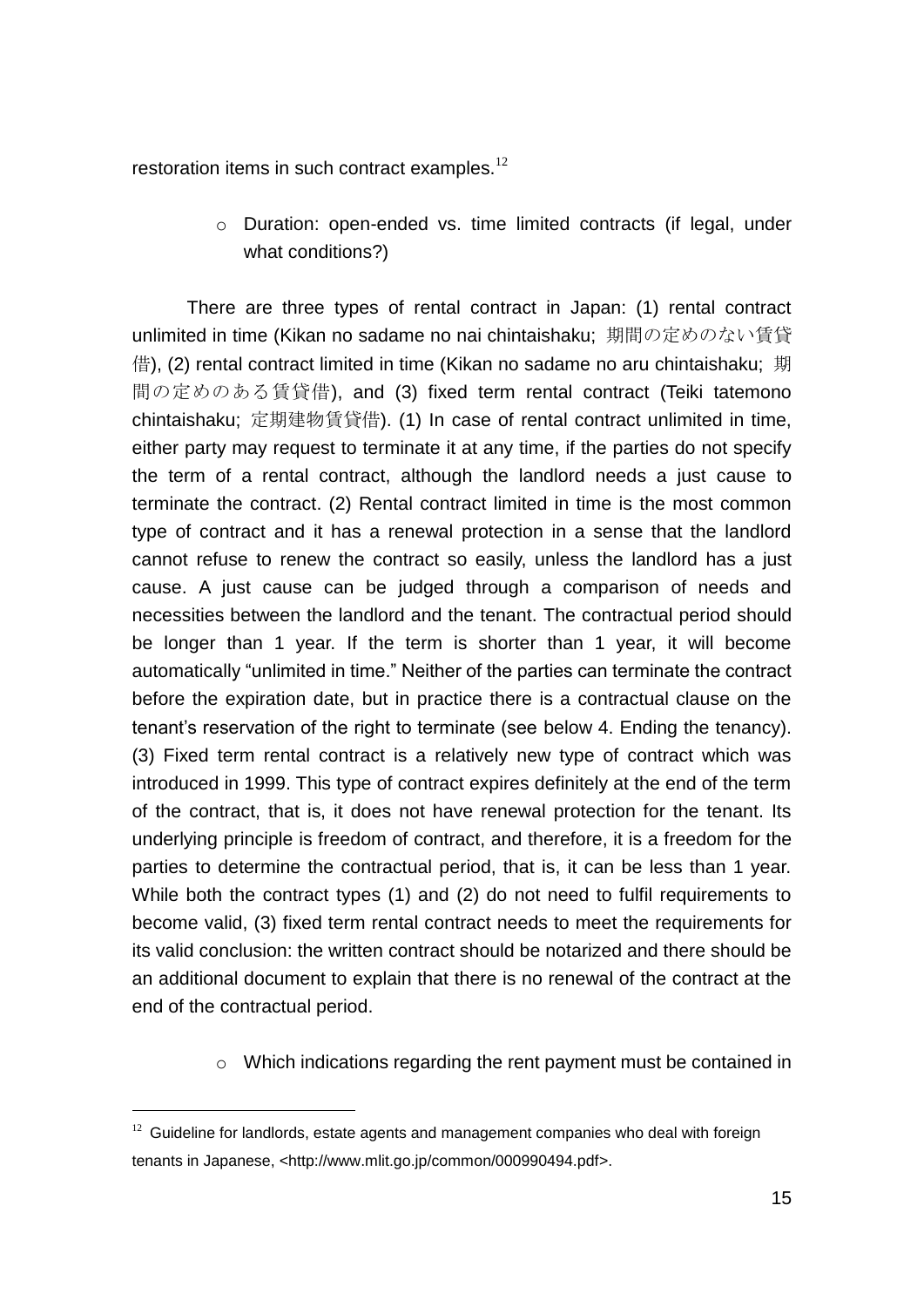#### the contract?

As mentioned above, there is no requirements regarding the clauses in a rental contract. However, according to the standard rental contract published by the MLIT, indications regarding the rent are: amount of rent and common service fee, and the term of those payments, the bank account of the landlord and who takes the transaction fee for transferring money, or the address to bring the rent to, Shikikin (deposit) and its special clause on Shikibiki (how much will not be refund at the end of the contractual period), other temporal fees, utility fees, and the payment arrangement (e.g. the landlord collect the utility fees and pays to the utility companies, etc.), and if applicable, fees for some other attached facilities.

- Repairs, furnishings, and other usual content of importance to tenant
	- o Is it legal for the landlord to shift the costs for certain kinds of repairs (if yes, which?) to the tenant?

Regarding repairs, small repairs are tenant's responsibilities based on contractual clauses and repairs with the medium and significant degree are the landlord's responsibilities. Examples of small repairs are Tatami facing, Fusuma sliding screen, exchange of paper of Shoji sliding screen, electric bulbs, fluorescent lamps. On the other hand, big repairs of the main part of the building, such as, roof, column, wall, and foundation, and repairs with a moderate degree, such as, sink, bathtub, washing basin, toilet, carpet, and change of Tatami mattress are the landlord's responsibility, regardless of a special agreement between the parties. In other words, such an agreement on the tenant's responsibility for big repairs is invalid.

- o Is the landlord or the tenant expected to provide furnishings and/or major appliances?
- o Is the tenant advised to have an inventory made so as to avoid future liability for losses and deteriorations (especially in the case of a furnished dwelling)?
- o Any other usual contractual clauses of relevance to the tenant

Furniture and major electric appliances are usually not equipped in an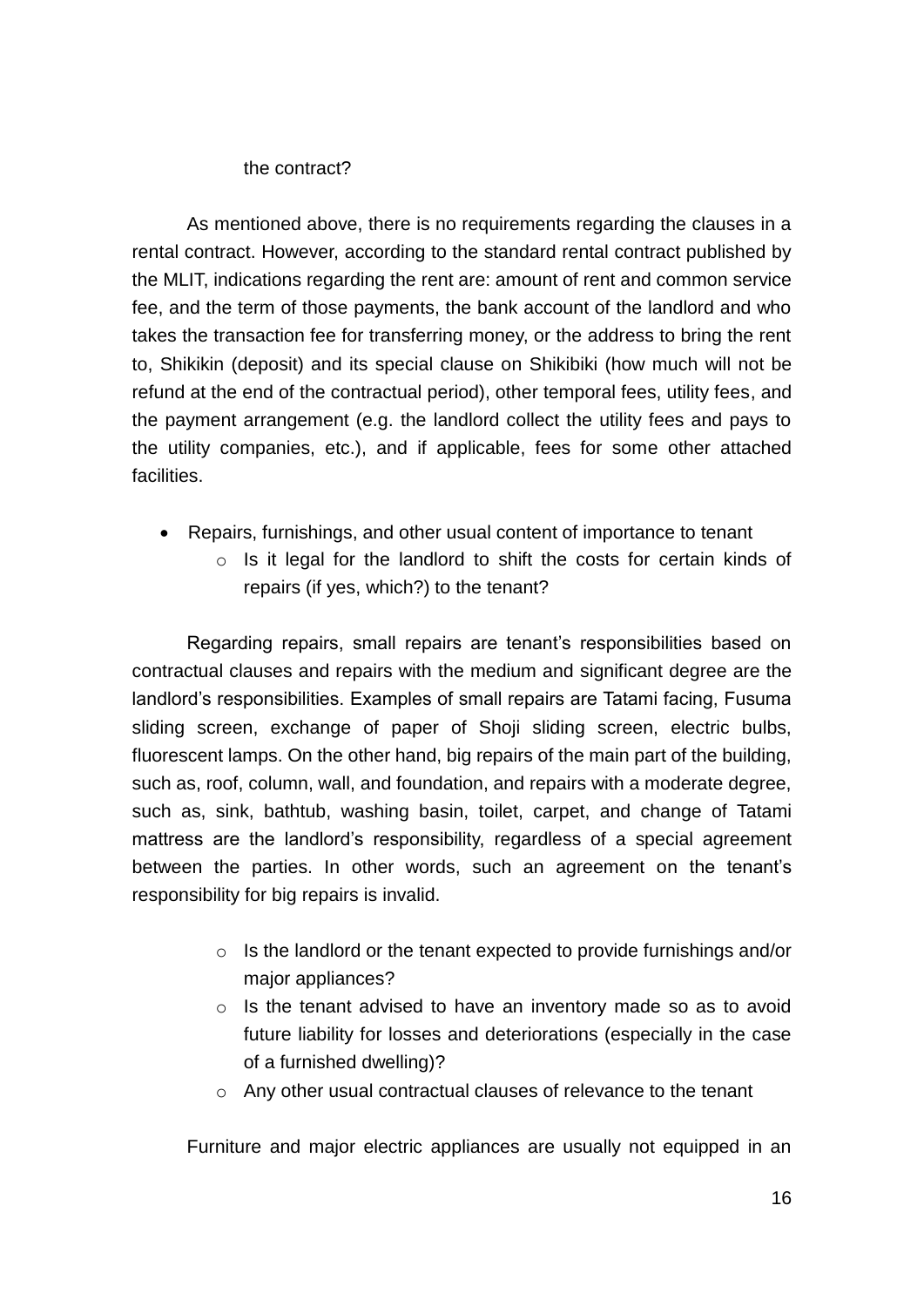apartment. Thus the tenant has to buy those things. Yet, a kitchen is mostly provided by the landlord. However, there are new types of dwellings, such as, weekly/monthly apartments, or 'share house' where furniture and appliances are equipped from the beginning. Those new types of dwellings are often based on fixed term rental contract. It is not a custom that the tenant has an inventory of furniture and appliances. It is important to check the tenant's responsibility for restoration at the conclusion of a contract in order to avoid future dispute at the end of the contract. Especially, those disputes occur in relation to Shikibiki special clause, that is, how much of the deposit will be spent for restoration. The tenant can generally check the contract clauses in accordance with the guideline made by The MLIT, 'Troubles and Guideline for Restoration' in 1998, which was revised in 2004 and 2011. $13$ 

- Parties to the contract
	- o Which persons, though not mentioned in the contact, are allowed to move into the apartment together with the tenant (partner, children etc.)?

With regard to persons who are allowed to move into the dwelling together with the tenant, it is a common practice that the spouse, the children of the tenant and other family members who are registered in the family registration are allowed to live in the dwelling of the contract. If the dwelling is for one person, it is anyway not allowed, but if the dwelling is for two or more persons, some landlords require only notification of the additional cohabitants, and other landlords require that the two dwellers should be joint and several obligors, and each dweller has to have a guarantor. In practice, however, if the tenant write the cohabitant as his/her fiancé, this fiancé is allowed to live as a cohabitant in the dwelling.

Some other relationships like friends, students, same sex couples can live in the dwelling which is leased for 'room share.' Traditionally the landlord rarely allowed this type of cohabitation (other than family members and fiancé), but it has recently become popular. It depends on the landlord whether the all dwellers should be joint and several obligors or one person can be the tenant and the others are cohabitants, and whether one guarantor is enough or a guarantor for

 $13$  <http://www.mlit.go.jp/common/000991390.pdf>.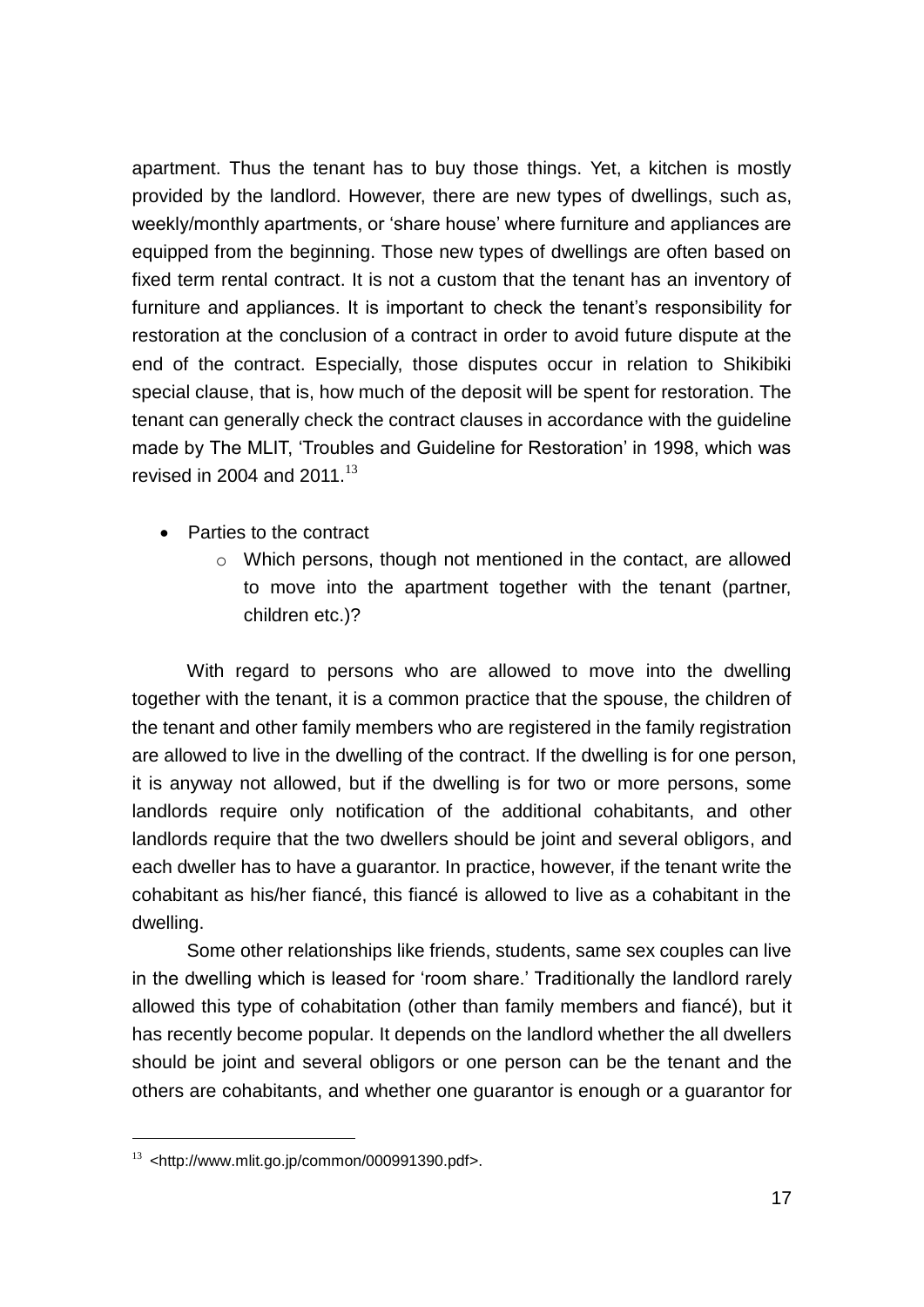each dweller is required.

o Is the tenant obligated to occupy the dwelling (i.e. to use as tenant's primary home)?

There is no obligation of the tenant to live in the dwelling. However, a special clause, such as, 'The landlord may cancel the contract, if the tenant is absent for a long time without giving notice on it to the landlord' is valid, although its validity will be judged by the court, whether the mutual trusting relationship between the landlord and the tenant has been destroyed. That means, if the mutual trusting relationship has been destroyed, a cancellation by the landlord is valid.

- o Is a change of parties legal in the following cases?
	- divorce (and equivalents such as separation of non-married and same sex couples);
	- apartments shared among students (in particular: may a student moving out be replaced without permission of the landlord);
	- death of tenant;
	- bankruptcy of the landlord;

 The consequence of a change of parties is different according to what kind of relationship the dwellers have had. To make a change of parties legal, there are following categories. (1) In case of a divorce, the dweller who will continue to stay in that dwelling should change the name of the party in the contract, if the rental contractual party has been the other dweller. This change of the name cannot be done with the existing contract, but the new contract with the new party should be concluded. That is, the new financial check regarding the staying dweller should be done, a new guarantor is required, the fee for changing the party/concluding a new contract (often one month rent, but is different from case to case) can be required by the managing estate agent, and a new Shiki-kin (deposit) or additionally, Reikin (thanks money) might have to be paid, according to the landlord. There are no legal rules stipulating the amount of fees and other cost in case of change of the party at a divorce. On the other hand, if the dweller who is not the tenant moves out, the tenant may omit the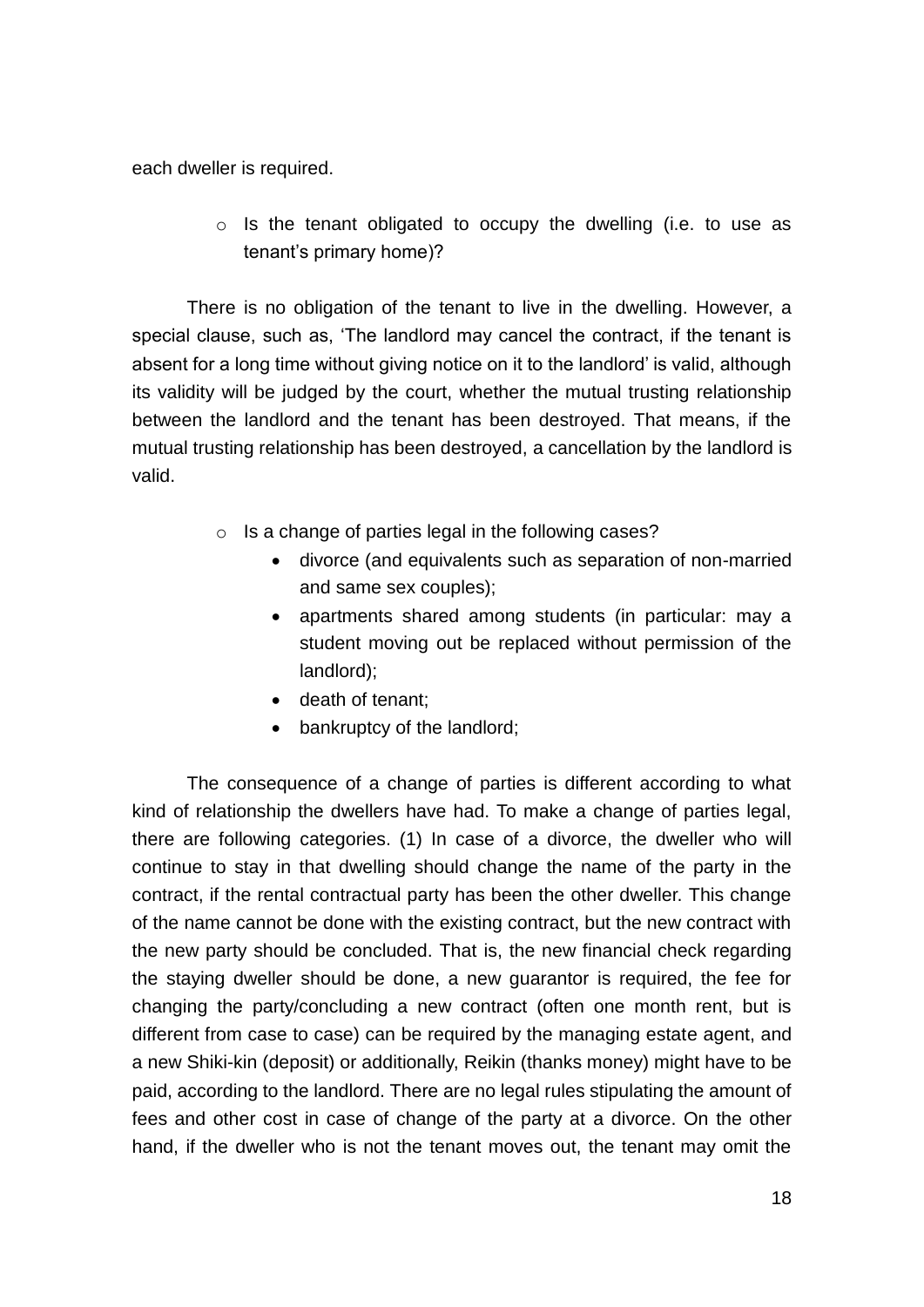name of co-dweller, possibly with the fee for the managing company to change the name of the co-dweller, depending on how it is ruled in the contract.

There is another way to deal with this case, that is, to consider it as a sublease to the ex-wife. If this transfer of the tenancy right is not recognized as a breach of faith, the landlord cannot cancel the contract. In case of a divorce the consent of the landlord to sublease the dwelling is not necessary, since the ex-wife was supposed to be allowed to live before the tenant got a divorce.

As to the cases of non-married couples, the first mentioned procedures of making a new contract in case of the change of the tenant or change of co-dweller apply.

(2) Co-dwellers, such as students and same sex couples, often fall into the category of 'room-share, $14$  which is a recent development in the rental market. A change of parties depends on how the contract was concluded. One way is that the all the members are the parties to make a contract with the landlord. That is, to conclude a contract with a multiplicity of tenants is possible. Each of the members has a joint liability and each of them has an obligation to pay the whole rent. Guarantors can be also several to be joint guarantors, each of whom has an obligation for the whole rental contract. In this case, if one member moves out, a new contract should be concluded due to the change of the tenants.

The other way is that the tenant concludes a contract with the landlord, and the other members become co-dwellers or subtenants with a permission of the landlord. In this case, if one member who is a co-dweller moves out, there is no need to change the existing contract. And if the tenant moves out, a new contract with another person (=the new tenant) should be concluded. How to do with the rent, deposit money, at the time of moving out, etc. are determined by the internal room share rules. Replacement of the member should be reported to the landlord in both cases. Normally it is necessary to report the change of parties to the landlord.

(3) In case of death of the tenant, the left person, for example, the wife, can stay in the dwelling according to her succession, if they were married. However, the rental right is not inherited only by the heirs who lived together with

<sup>&</sup>lt;sup>14</sup> 'Room Share' is a different concept from 'Share House' or 'Gest House.' The latter is owned and managed by an estate management company and each person concludes a contract with that company.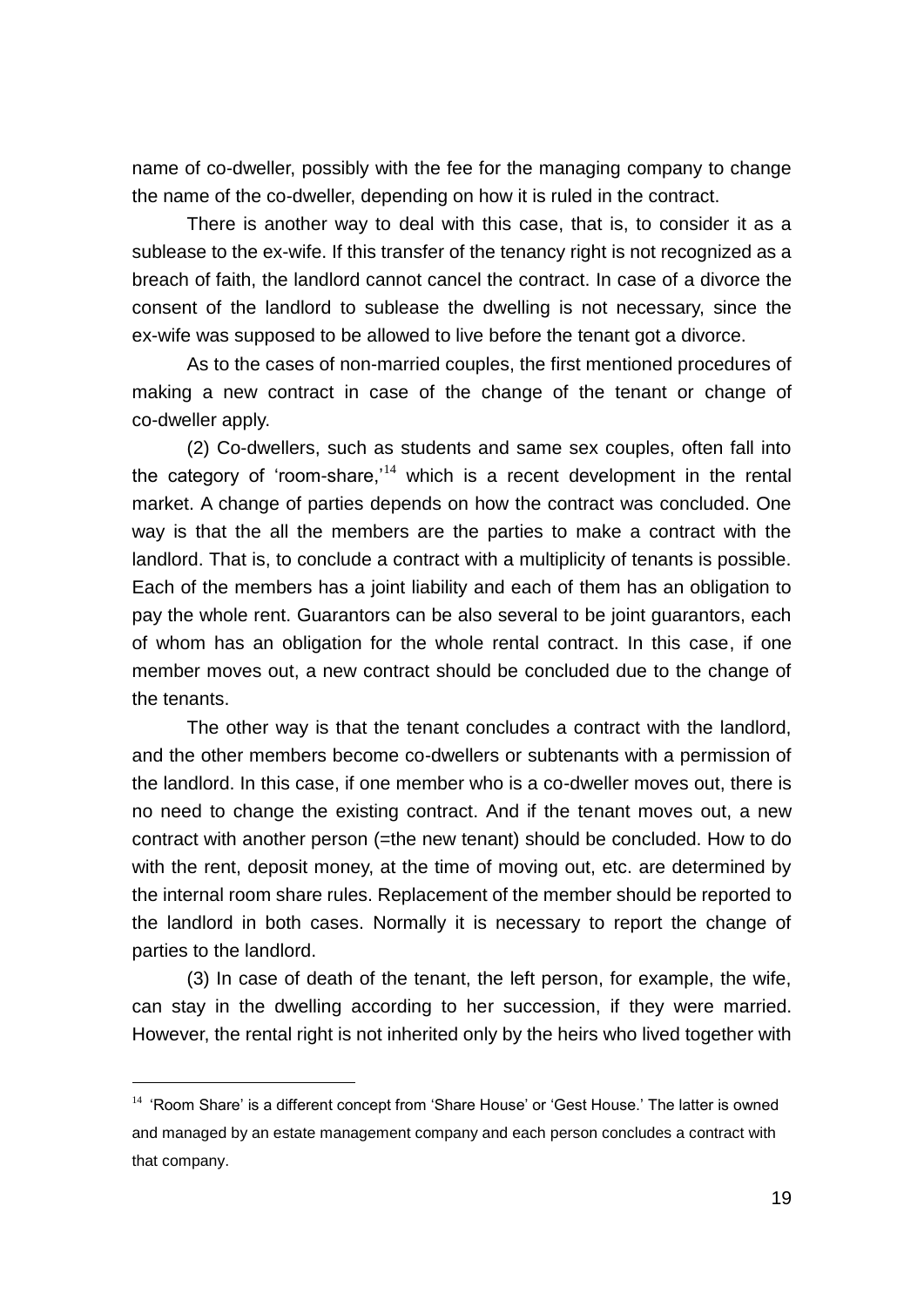the decedent, but also by the other heirs who lived somewhere else. The rental right is once succeeded to all the heirs first, and then it will be determined who will have the status of the tenant according to the agreement (if not with an agreement, the family court's ruling) for division of inherited property. Since the change of the party due to the succession occurs legally and automatically, there is no need for the heir to obtain a permission from the landlord nor to pay the fee for the change of the party in the contract.

If the left person is not a married partner, the succession will not occur. Namely, the left co-dweller does not succeed to the right of the decedent as the tenant. If the decedent does not have heirs, however, the left co-dweller without marriage or not legally adopted children have succeed to the rights and duties of the late tenant. Although the courts protected the status of the co-dweller by referring to the law of succession in spite of the existence of heirs, the left co-dweller does not obtain the right to rent the dwelling, while the heirs succeed to that right. Therefore, the protection of the left co-dweller is not so strong and her/his status is not stable.

(4) If the landlord has gone bankruptcy, neither the landlord nor the tenant can cancel the contract. Only the landlord's trustee can either cancel the contract or claim for the tenant's payment of rent. If the landlord's trustee in bankruptcy has canceled the contract, the tenant returns the object and can claim for damages as a bankruptcy creditor. However, if the tenant has registered that rental contract, the landlord's trustee cannot cancel the contract.

> o Subletting: Under what conditions is subletting allowed? How can an abuse of subletting (when the tenant is offered not an ordinary lease contract but only a sublease contract) be counteracted?

With regard to subletting, it is allowed, if the landlord approves it. If the tenant subleases the dwelling to the third party without an approval of the landlord, the landlord can cancel the contract. However, this provision has been mitigated by the legal precedent. Such a cancellation is only possible, if the mutual trusting relationship between the tenant and the landlord has been destroyed, in other words, if there is a breach of faith. There is no information on abuse of subletting.

o Does the contract bind the new owner in the case of sale of the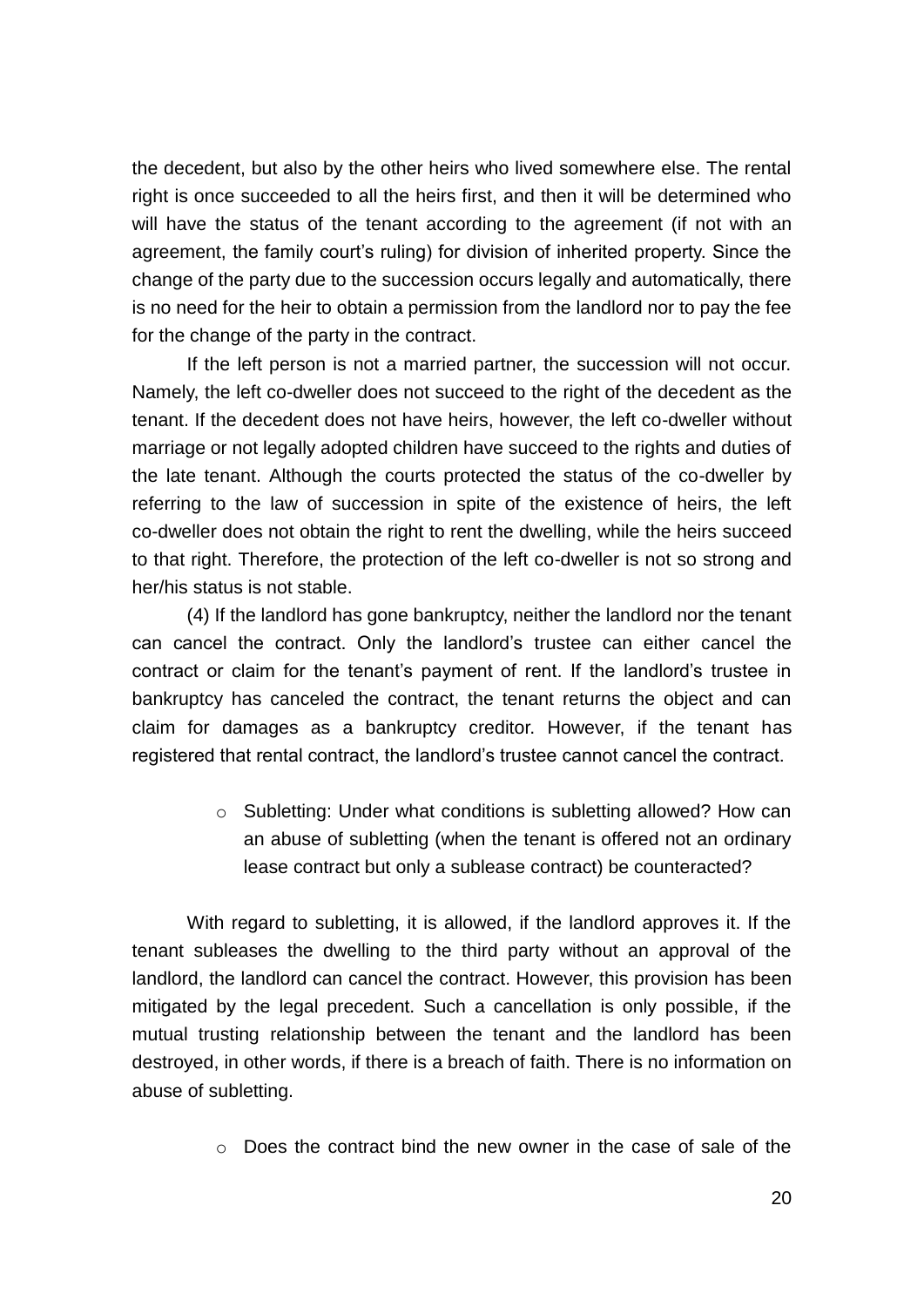#### premises?

If the owner of the building has changed through a sale, the judicial precedent rules that the contractual relationship between the original landlord and the tenant will be automatically transferred to the new owner and the tenant, in case (1) if the original landlord and the new owner agreed that the contractual relationship with the tenant would be transferred, irrespective of the tenant's countervailing power through the registration of the rental contract, and (2) if there is no agreement upon the transfer but the tenant has a countervailing power. According to the Supreme Court, the new owner obtained the right to lease at the time of acquisition of the property without giving a notice to the tenant that the new owner became the landlord. Regarding the issue of whether the new owner can claim for the performance of duties by the tenant (e.g. rent payment), the courts rule that the new owner should have finished the registration of the property right on the said building. However, the status of the tenant is protected by ALBL, even in the case of non-registration of the rental contract (Art. 31 of ALBL), if the handover of the dwelling to the tenant occurred before the new owner resisters his/her property right on that building.

- Costs and Utility Charges
	- o What is the relevant legal regulation of utilities (i.e. the supply of water, heating and electricity)? Must the landlord or the tenant conclude the contracts for provision of utilities?
	- o Which utilities may be charged from the tenant by the landlord? What is the standard practice?
	- o Is the tenant responsible for taxes levied by local municipalities for the provision of public services (e.g. for waste collection or road repair)?
	- $\circ$  Is it lawful to shift condominium costs, and if yes, which ones, onto the tenant (e.g. housekeeping costs)?

The usual kinds of utilities which are equipped in the dwelling are the supplies of water, gas and electricity, although starting those utilities is up to the parties. Municipalities give a service of garbage collection without any additional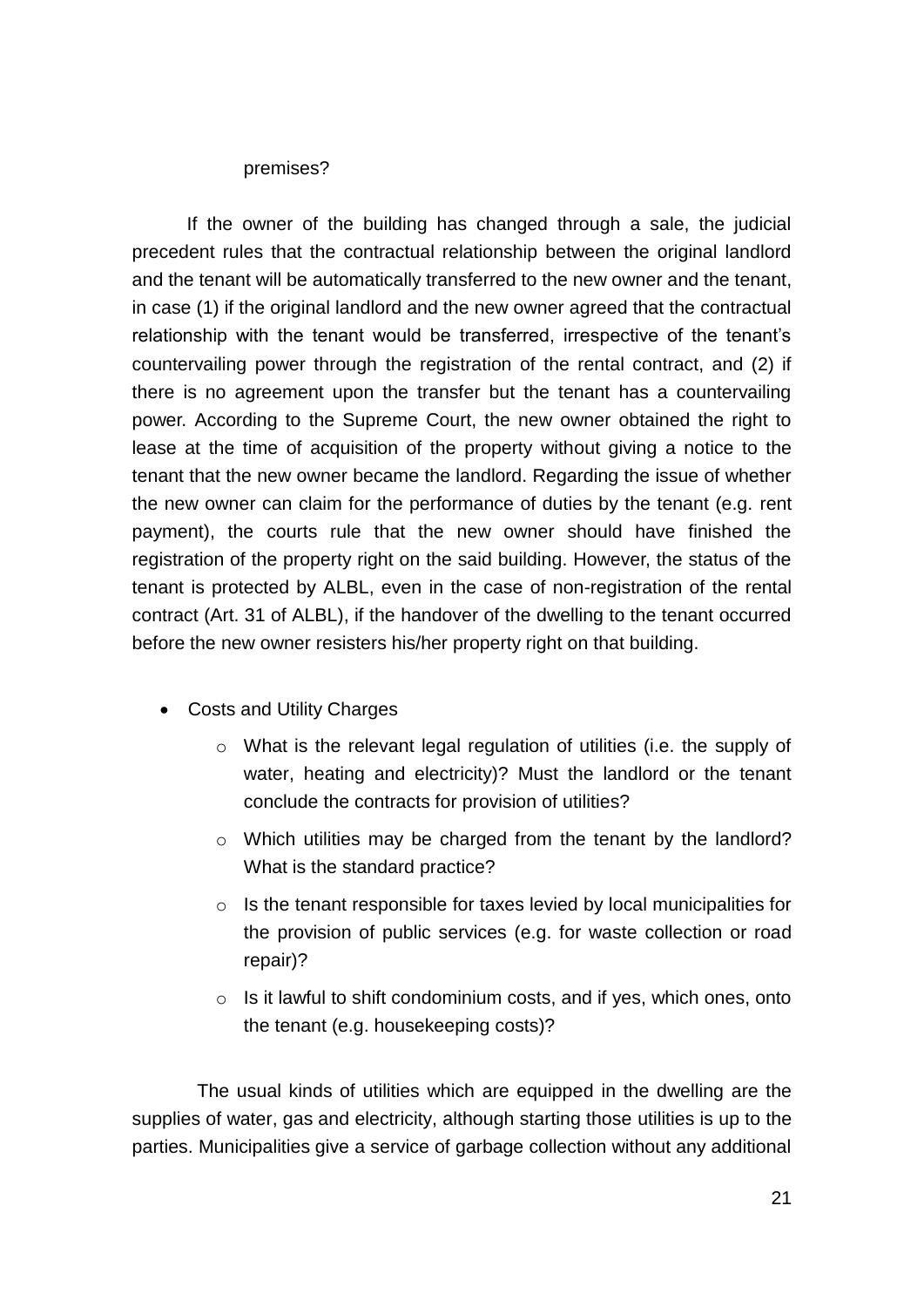fee. There is no legal regulation for the arrangement, and therefore, how to conclude contracts with utility suppliers depends on the parties. It is rare that the landlord offers a dwelling for rent including all the utilities, while there are some cases that an additional fixed rate of water should be paid to the landlord. If utilities are not paid to the landlord, the tenant has to conclude an individual contract with each utility company. Gas is often provided by a town gas company of which price is a public utility charge, but some landlords have their independent contract with propane gas companies of which price is not determined by public bodies. In that case, the tenant cannot change the propane gas company even though he/she has a contract, since the contract is concluded for the whole building, namely, all the households in the building. The tenant needs a consent of the landlord to change the contract over the whole building. Recently, all inclusive rental dwellings emerged, such as, monthly apartments or share houses. The rent of those types of housing includes all the monthly utility costs. The tenant is not responsible for taxed levied by local municipalities for the provision of public services, such as waste collection or road repair. Condominium costs, which are called as Kyoeki kin/Kyoeki hi (共益 金/共益費) in Japan, are normally charged to the tenant.

- Deposits and additional guarantees
	- o What is the usual and lawful amount of a deposit?

Deposits in the Japanese rental market are very particular, which the tenant has to understand before entering a contract in order to avoid future disputes. As security deposits there are several types of them according to the region, but there is no regulation on how much deposit is lawful.

Shikikin or a security deposit is a deposit money paid by the tenant which is based on the Shikikin contract accompanying with the main rental contract. The purpose of this money is a security money for possible damages arising from the tenant's destruction of the object or rent arrear. However, there is a custom, Shikibiki (a partial non-refund), a special contractual agreement by which the landlord keeps some amount of money of the deposit or some percentage of it. The purposes of Shikibiki are various, such as, for restoration after the termination of the contract, for compensation for the vacancy until the next tenant comes.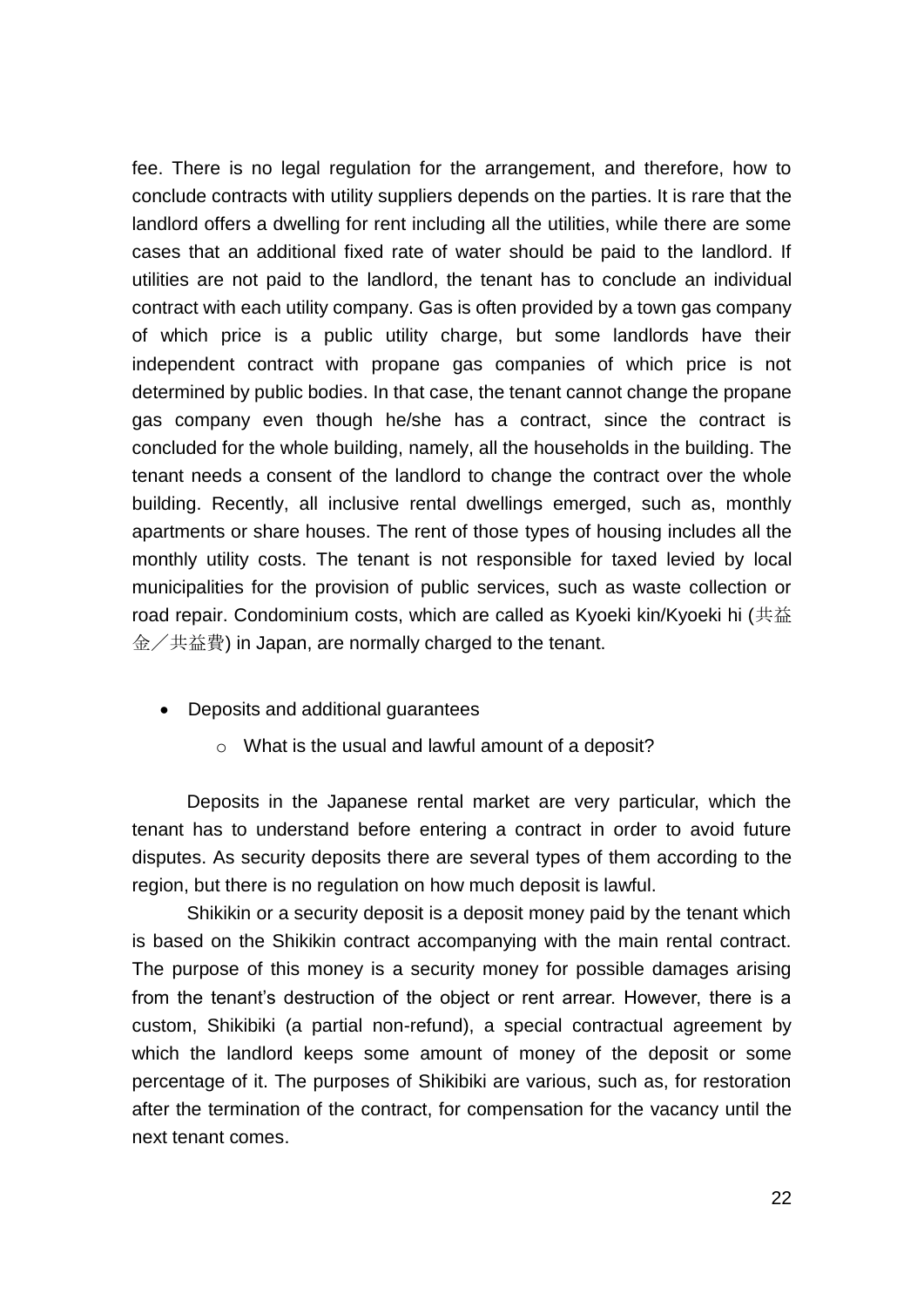Kenrikin (money for right) / Reikin (thanks money, key money) is a payment paid by the tenant at the conclusion of a tenancy contract. This money will not be refund at the termination of the contract. The purposes of this money are said to be: a compensation for the use-value of the object; and a compensation for the added value of right to use.

Customs of Shikikin/security deposit and Kenrikin/Reikin are vasious from one region to another. In Kanto area (the east of Japan, around Tokyo), Shikikin and Reikin are the common combination, while in the west (the areas of Kansai and the western areas after Kansai) Shikikin/security deposit and Shikibiki (partial non-refund of Shikikin) are the normal combination. While in Kanto there is no Shikibiki (partial non-refund of the security deposit) but Reikin (thanks money) will not be refund, in Kansai or in the western area of Japan there is no Reikin, but Shikibiki plays a role of Reikin, because part of Shikikin will not be returned. Although there are differences according to the area, Shikikin is often 3-4 months' rent and Reikin is 1-2 months' rent. There are examples of high Shikikin and Shikibiki, such as 6-8 months' Shikikin and the half or 60 % of it as Shikibiki, which will not be returned. The tendency is that the initial cost to rent a dwelling is higher in Kansai and the western areas of Japan, than in Kanto areas.

> o How does the landlord have to manage the deposit (e.g. special account; interests owed to the tenant)?

The landlord has to keep Shikikin or security deposit until the handover of the dwelling. The deposit can be used to cover the damages from destruction of the object caused by intention or negligence of the tenant or rent arrear. Although the tenant has an obligation to restore the dwelling at the handover of the dwelling, not all the repairs are the tenant's responsibilities. According to the governmental Guideline for Troubles about Restoration normal wear and tear is not included in the tenant's restoration duties and is not paid from the deposit.<sup>15</sup> A special contractual agreement on the tenant's responsibility to restore normal wear and tear is invalid according to the judicial precedent.

In practice, the landlord does not pay the interest arising from the deposit. It is understood that there is no duty for the landlord to pay the interest, since the

 $15$  <http://www.mlit.go.jp/common/000991390.pdf>.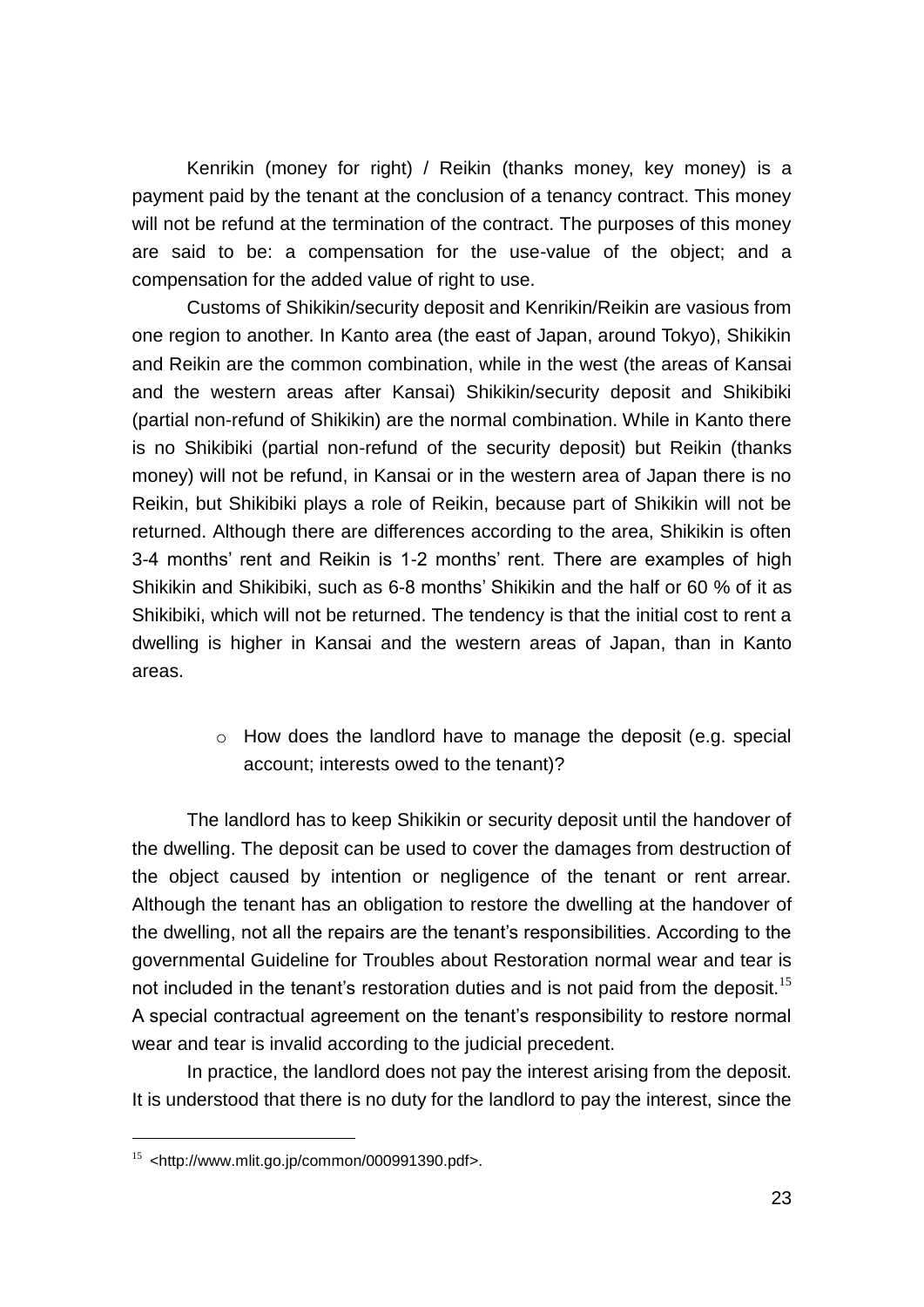deposit is a security to cover future claims of the landlord and there is no legal regulations on it. There is no information on whether the landlord has a special account for the deposit.

# o Are additional guarantees or a personal guarantor usual and lawful?

In addition to the peculiar customs of deposit, there is a personal guarantor system in the rental market in Japan. At the conclusion of a rental contract the seal of either a guarantor (Hoshonin; 保証人) or a joint surety (Rentai hoshonin; 連帯保証人) is required, but the requirement of a joint surety is the custom for a conclusion of a rental contract, since the landlord (=creditor) can collect the debt directly from the joint surety independently of the tenant.<sup>16</sup> It should be noted, however, that the word, 'guarantor' which is used in a contract or even in the governmental pamphlet of renting an apartment for foreigners, often means a joint surety whose liability is joint and primary with the tenant (=principal). On this ground, hereinafter a guarantor means a joint surety according to the custom in the rental market. Generally such a guarantor is a person with a relatively high income. In addition, it is common that a landlord requires a relative within the third degree of relationship for a guarantor, because the landlord believes that blood relationship makes the payment and performance of other obligations more certain.

This guarantor system makes it very difficult for certain groups of people to rent an apartment, because of age, alien status, specific circumstances arising from the family relationships, and so forth. However, as a recent development in rental praxis, a new system of using a surety company has appeared instead of the requirement of a guarantor who is a relative. But this system does not help those people completely, because they have to pay for such a service as long as they dwell in that apartment and often they cannot afford that cost.

 $16$  On the contrary, a guarantor's liability is ancillary and the landlord (=creditor) should attempt to demand performance of the tenant (=principal) first before the landlord (=creditor) goes to the guarantor and the landlord must execute on the property of the principal, if the guarantor has proved that the tenant (=principal) has the financial resource to pay his/her obligation and that the execution would be easily performed.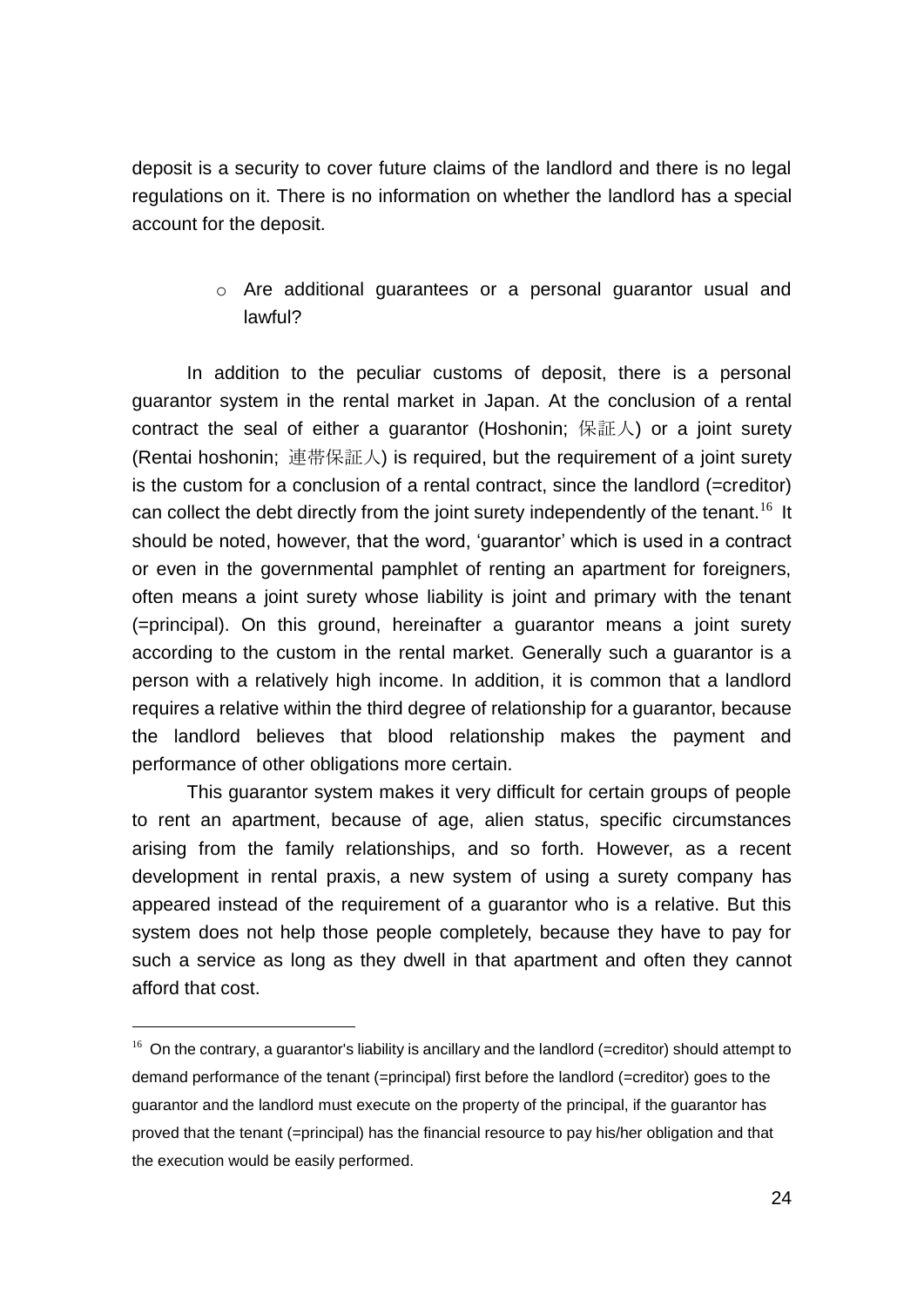If the tenant is a school or college student, the institution helps him/her with providing a guarantor (see in the introduction of this brochure). There are also number of support systems undertaken by local governments and other organizations. For instance, the Foundation for Senior Citizen's Housing becomes a guarantor to guarantee unpaid rent maximum 12 months and the recovery fee, in total for 2 years (renewal is possible) in a rental contract between a tenant and a landlord who agreed not to avoid the elderly, the handicapped, households with small children, foreigners, households who were evacuated because of dismissal from the work. $17$  Some local governments have also support systems to let a surety company to become a guarantor in a rental contract between a local citizen and a landlord, based on an agreement between that local government and the surety company. In some cases the local government supports a part of the surety fee, or the local government itself becomes a guarantor for an elderly household $^{18}$ .

> o What kinds of expenses are covered by the guarantee/ the guarantor?

The range of the obligations of a guarantor is very wide, since a guarantor guarantees all the tenant's obligations arising from the rental contract. Such obligations include unpaid rent, renewal fee, obligation to hand over the dwelling, obligation of restoration, damages due to the tenant's misusage of the dwelling, damages due to the delay of the handover of the dwelling after the valid cancellation of the contract, damages due to the tenant's or sublessee's suicide, etc. However, the range of the obligations of the guarantor will be limited in a certain situation in which a claim to the guarantor is against the principle of good faith, for example, in case of the accumulation of the debt caused by the landlord's late notice on the rent arrear.

#### <span id="page-24-0"></span>**3. During the Tenancy**

 $17$  <http://www.koujuuzai.or.jp/html/page02\_02.html>.

 $18$  For the former case, see Chofu city in Tokyo,

<sup>&</sup>lt;http://www.city.chofu.tokyo.jp/www/contents/1176118905485/index\_p.html>; for the latter, see Kokubunji city in Tokyo, <http://www.city.kokubunji.tokyo.jp/kourei/5921/005604.html>.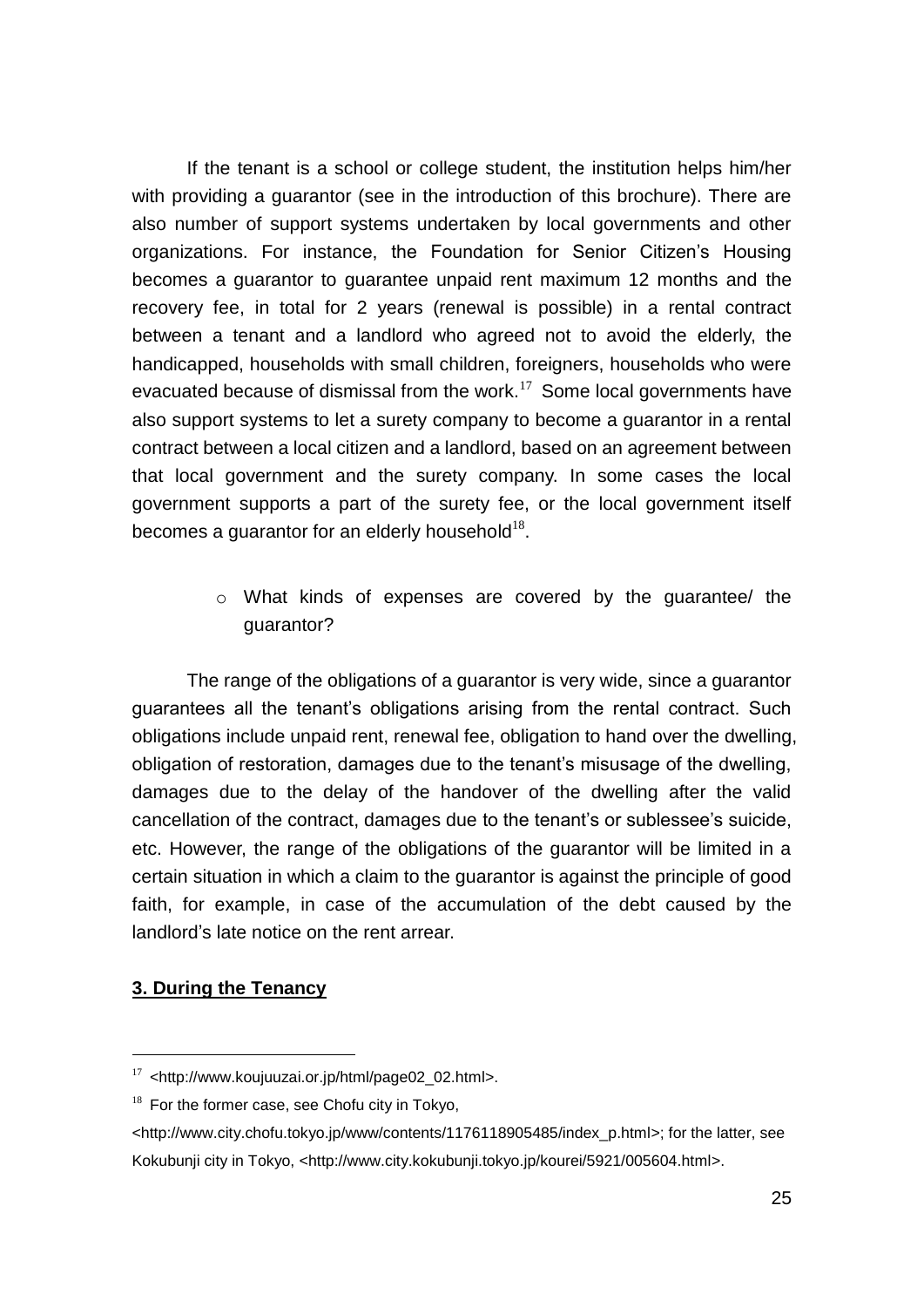#### <span id="page-25-0"></span>**3.1. Tenant's Rights**

- Defects and disturbances
	- o Which defects and disturbances are legally relevant (e.g. mould and humidity in the dwelling; exposure to noise e.g. from a building site in front of the dwelling; noisy neighbours; occupation by third parties)?
	- o What are the tenant's remedies against the landlord and/or third parties in such situations (e.g. unilateral rent reduction vs. rent reduction to be allowed by court; damages; "right to cure"  $=$  the landlord's right to repair the defect; the tenant first repairs the defect and then claims the costs from the landlord)

There are four categories of defects and disturbances which are legally relevant: (1) material defects, (2) legal defects, (3) psychological defects, and (4) environmental defects. (1) Material defects are, for example, a leak in the roof, termites, a slant floor, defect of plumbing system, flooded building, etc. (2) Legal defects are the defects which prevents free trade, such as servitude, superficies, and tenancy right, which are attached to the building, etc. (3) Psychological defects are, for example, if a suicide happened in the dwelling, which therefore lacks in normal characteristics supposed to be attached to the object. Examples are suicide and murder which occurred in the dwelling, as well as an office of Boryokudan (gangsters) which is located in the same building. (4) At last, environmental defects are such as noise, bad smell, vibrations, and troubles caused by neighbors can be recognized as defects. The standard is whether it disturbs a normal life.

(1) As for material defects, if defects existed at the time of contract conclusion, the landlord has a duty to repair, since the landlord's duty to repair (Art. 606 of CC) applies to the whole contractual period. If the defect is not known at the time of conclusion of the contract, the landlord has warranty (Arts. 566, 570, 559 of CC) and a duty of repair (Art. 606 (1) of CC) simultaneously.

When such a case is treated as a case of warranty, the term to claim for repair, for cancellation, or for damages should be within 1 year after the tenant knew the defect (Art. 566 (3) of CC). If it passes 10 years or longer since the handover of the dwelling without tenant's knowing a defect, the tenant does not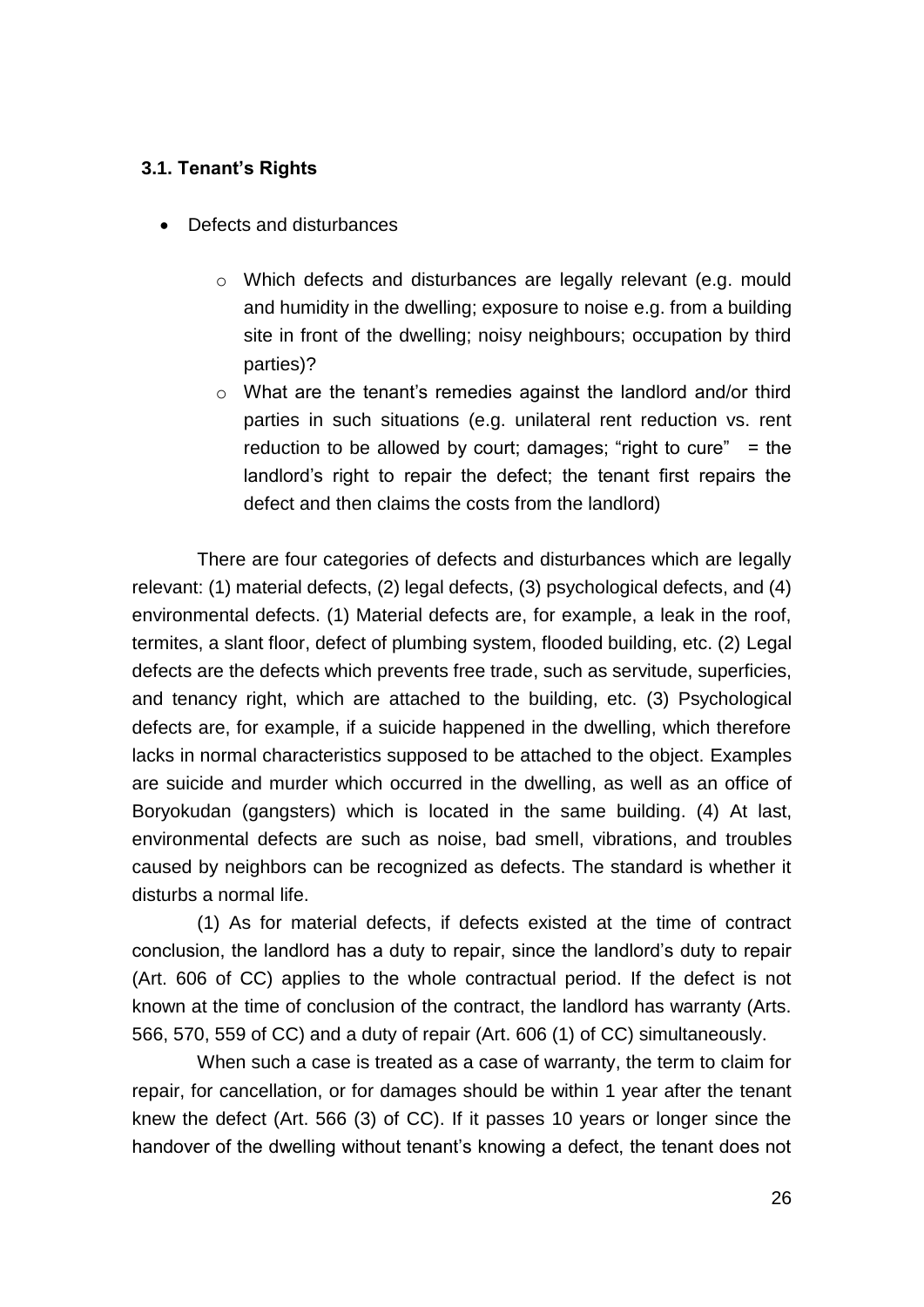have a claim for damages according to the general provision of extinctive prescription of claim (Art. 167 (1) of CC). On the other hand, if it is considered as a case of the landlord's duty to repair, the prescription period for a claim for damages is 10 years (Art. 167 of CC).

In spite of the contradiction and uncertainty between Art. 606 and Art. 570, the tenant's claim in such cases is mostly based on non-performance of duty of repair, since Art. 606 stipulates a clear duty of the landlord; prescription period is longer than the case of warranty; and the range of damages is assumed to be greater than that of warranty, since it includes the defects both existing from the beginning and coming afterwards. However, provided that the repair is possible, the duty of repair based on either of the duties should be performed first by the landlord. And if the landlord does not perform that duty, then the tenant can claim for the reduction of rent or cancel the contract (a claim for damages is also possible). And if a repair is not possible, the tenant can have only a claim based on warranty.

(2) If the landlord has no right to lease the object (typically no property right), this may be classified as a legal defect. The renal contract is valid in this case. However, if the true owner of the object claim for return, the tenant cannot refuse this claim. The landlord has a duty to obtain property right or some other possible rights in order to let the tenant to use and take profits of the object completely (Art. 560 of CC). If the landlord does not perform this duty, the tenant can cancel the contract and claim for damages (Art. 561 of CC), and claim for the reduction of the rent (Art. 563 of CC). In addition, if the landlord has no right to lease the object and the tenant has a risk to lose a part of or the whole right to use and take profits of the object, the tenant can refuse to pay part of or whole rent according to the degree of that risk (Art. 576 of CC).

(3) In case of psychological defects, the landlord has a duty to disclose that information arising from the landlord's warranty (Art. 570 and Art. 559 of CC). If the landlord does not fulfill this duty, he/she cannot be exempted from the warranty and therefore, the tenant can cancel the contract and claim for damages. Since this is a culturally-molded particular defect (e.g. suicide which happened in the past) recognized by Japanese, you may be able to obtain such an apartment with the lower rent, if it does not matter for you as a foreigner.

(4) Environmental defects include noise or other kinds of nuisance of the neighbors. The landlord has a duty to let the tenant peacefully use and make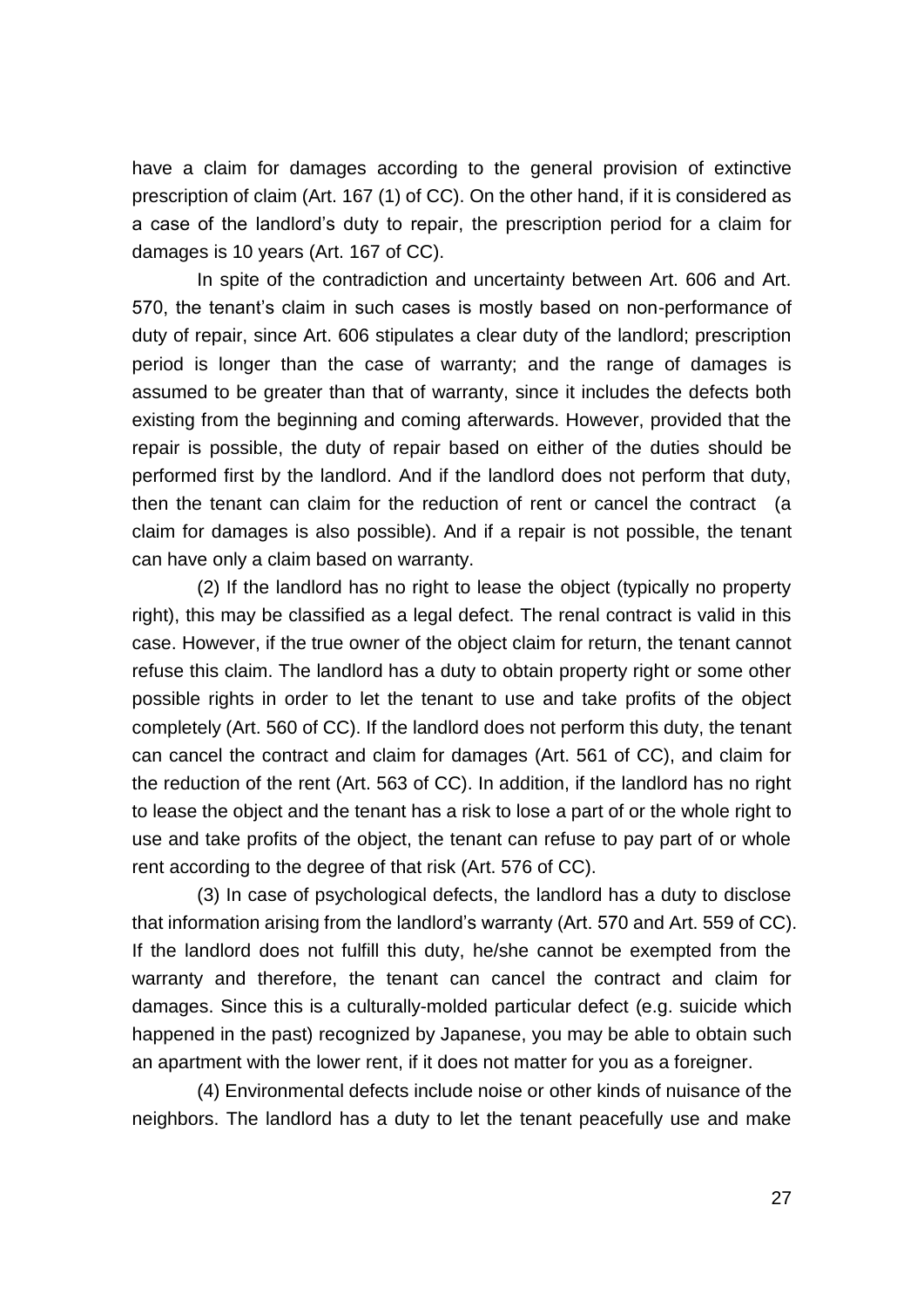profits of the dwelling. Thus if the landlord does not fulfill that duty, the tenant can claim for damages.

The occupation of the house by the third parties is usually recognized not as a defect but as a breach of contract by the landlord. Therefore the tenant can claim for a damage (Art. 415 of CC) and cancel the contract (Art. 541 of CC). Who has the right to stay in the dwelling depends on when the tenant can claim for exclusion of interference, which originally stems from property right. According to the judicial precedent, the tenant has a claim for exclusion of interference, when he has a countervailing power through registration of his/her rental contract (Art. 605 of CC).

- Repairs of the dwelling
	- o Which kinds of repairs is the landlord obliged to carry out?
	- o Does a tenant have the right to make repairs at his own expense and then deduct the repair costs from the rent payment?

The landlord has an obligation to effect repairs necessary for using and taking the profits of the leased thing (Art. 606 (1) of CC). Therefore, the landlord should pay for such repairs, and such expenses are called 'necessary expenses' (Hitsuyohi; 必要費) (Art. 608 (1) of CC). The landlord is supposed to be responsible for big repairs of the main part of the building, such as, roof, column, wall, and foundation, as well as intermediate repairs, such as, sink, bathtub, washing basin, toilet, carpet, and change of Tatami mattress. On the other hand, small repairs like, Tatami facing, Fusuma sliding screen, exchange of paper of Shoji sliding screen, electric bulbs, fluorescent lamps are the tenant's responsibilities. Other than the above mentioned small repairs which the tenant is responsible for, the tenant may immediately demand the reimbursement of the money for a necessary expense which the tenant paid (Art. 608 (1) of CC).

The tenant can exercise set off and retention rights over the rent payment. If the tenant paid for the repair, he/she can refuse the rent payment according to the rule of defense for simultaneous performance (Art. 533 of CC). The major academic and judicial opinion sees that the tenant's right to reimbursement of the repair cost and the landlord's right to the rent payment can be offset (Art. 505~ of CC). However, if the tenant wants to avoid the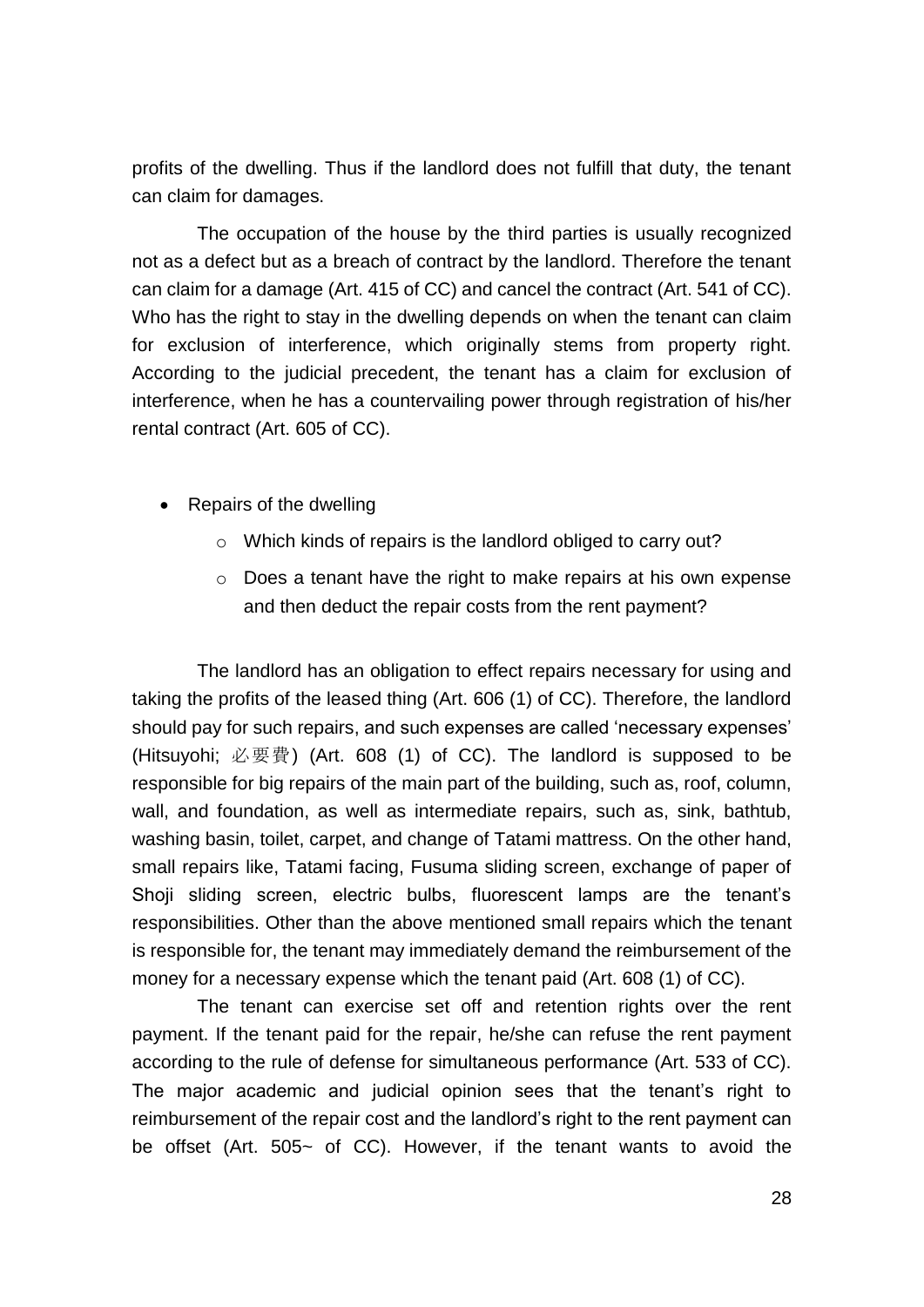cancellation due to the tenant's non-payment, the tenant should make a manifestation of his/her intention of a setoff (Art. 506 (1) of CC) before the landlord indicates his/her intention of the cancellation.

- Alterations of the dwelling
	- o Is the tenant allowed to make other changes to the dwelling?
		- In particular, adaptations for disability (e.g. building an elevator, ensuring access for wheelchairs etc.)
		- Affixing antennas and dishes
		- Repainting and drilling the walls (to hang pictures etc.)

The changes made by the tenant can be treated in two ways. One is that the tenant is allowed to make improvements on the dwelling without a permission of the landlord and the tenant will be compensated at the end of the contract (Art. 608 (2) and Art. 196 (2) of CC). The expense for such improvements is called 'useful expenses' (Yuekihi; 有益費). In order for the tenant to be compensated, the improvement has to have an additional value at the time of termination of the contract. If the value has disappeared at the end of the contract and the landlord does not obtain any profit from it, the tenant has no claim for reimbursement of the costs.

Whether the tenant can claim for reimbursement based on Art. 608 (2) depends on whether the improvement/the added thing become part of the landlord's property. If an improvement or an added thing has become a part of the leased thing and therefore a property of the landlord (Art. 242 of CC) (that is, the tenant has no right and no duty to remove it), or its removal causes a damage to the leased thing, he/she has a claim for the expenses under the Art. 608 (2). However, if an improvement/attached part is physically and economically removable and independent from the leased thing, and therefore, it is a property of the tenant, the tenant should remove the things on his/her own expense and has no claim for such expenses (Arts. 616 and 598 of CC), because the tenant has a duty to return the object (Art. 597 (1) of CC) and he/she has to restore it.

The other way is that if the tenant added interior decorations and fixtures with the agreement of the landlord, the tenant may request of that the landlord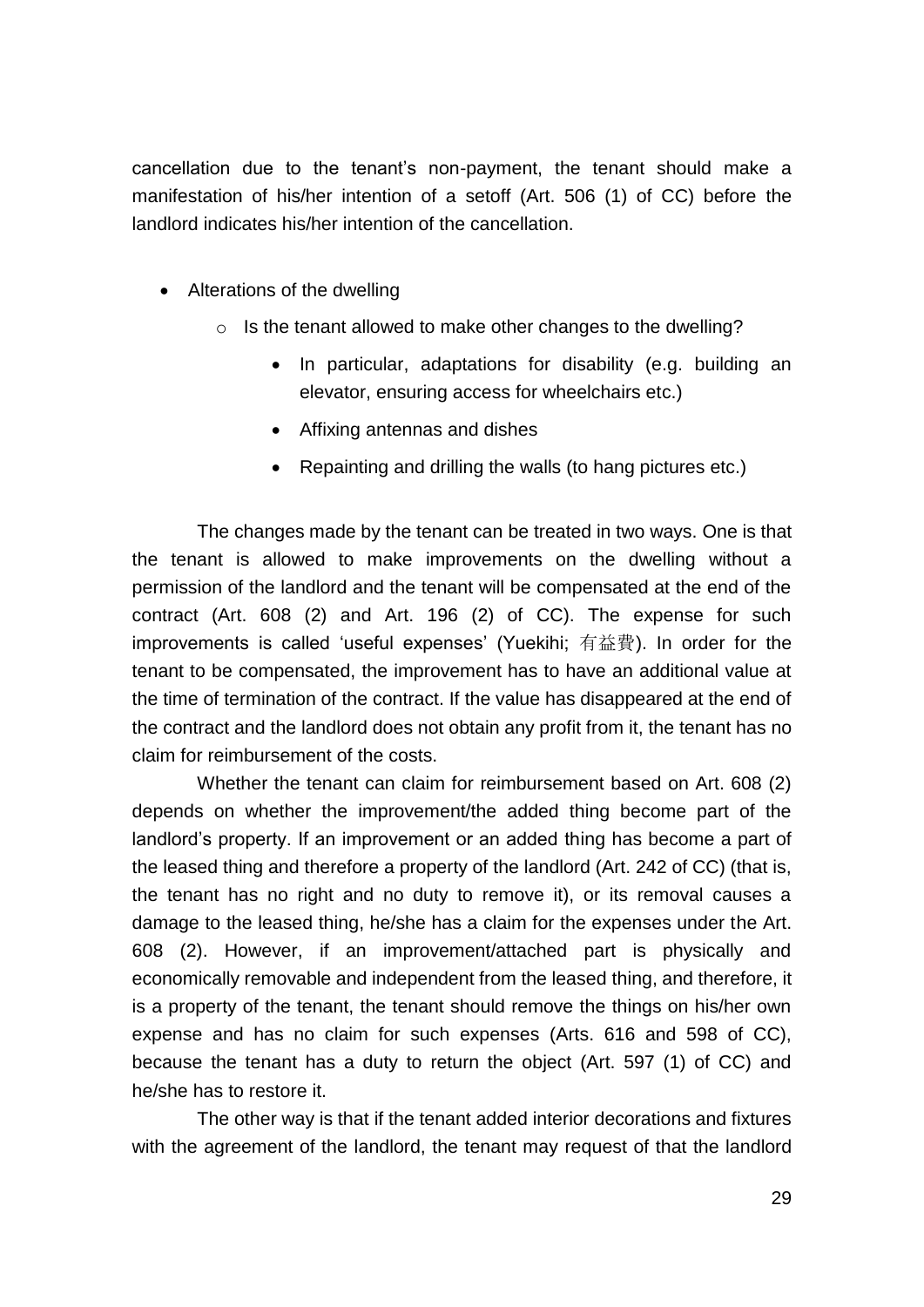purchase said interior decorations and fixtures at the prevailing market price. It applies also to the things purchased from the landlord (Art. 33 (1) of ALBL). The landlord's agreement is valid for the present tenant who bought such a decoration from the former tenant, if the former tenant obtained the permission of the landlord. This is a formative right. That is, if the claim is made, there are the same effects as those of a sales contract. However, if the landlord and the tenant make a special agreement to exclude the application of Art. 33 of ALBL, the tenant cannot make such a claim.

Such interior decorations are, for example, shower equipment, gas equipment in the kitchen, flush toilet, lightening equipment, etc., which are property of the tenant (which is not a part of the landlord's property) and which give objective profits for the use of the building. On the contrary, the things which are independent and easily removed, and of which removal does not affect the value of the dwelling (such as furniture) are not included. In this sense, added interior decorations are interpreted as the things which can function completely by being attached to the building and decrease their value if detached, although they can be removed by the tenant. The amount the landlord should pay is the current price for the value of the decoration which functions completely by being attached to the building at the termination of the contract.

Renovation of a dwelling to accommodate the handicapped can be understood either as an improvement under Art. 608 (2) of CC or interior decoration under Art. 33 of ALBL, depending on whether the added thing has become part of the dwelling or not, that is, a part of the landlord's property or not. A toilet with washlet (a warm toilet seat with washing equipment which is common in Japan), rails, a fixed kitchen shelf are classified as the latter. The basic rule is that the tenant should return the dwelling as it was at the beginning. And in practice, the tenant should ask the landlord beforehand, whether he/she is allowed to make such a renovation of the dwelling. The both parties, however, can have a special agreement stating that the tenant will not claim for the cost of interior decoration at the termination of the contract.

Setting an elevator costs money and there is no information on it. There is also not so much legal debate on the tenant's barrier-free renovations. The ground for that might be because the handicapped are avoided by the landlord, the handicapped live in the owner occupied houses with their caretakers, or many of the economical private rental dwellings are anyway not suitable for the handicapped (without elevator, too small, etc.). On the other hand, a large scale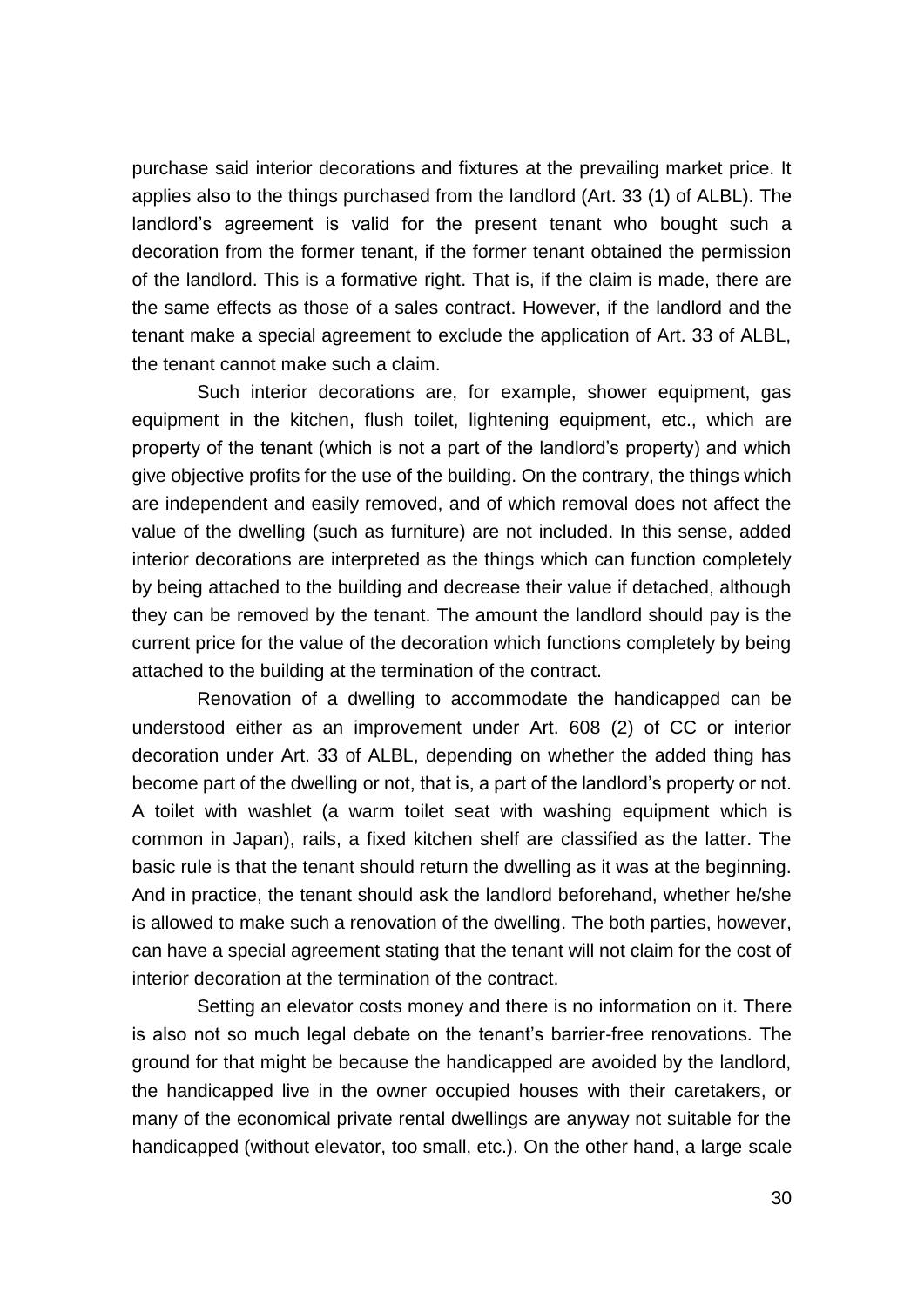of public housing is suitable for the handicapped, and therefore, those people may try to find dwellings in the public housing. Additionally, there is a governmental subsidy program to enhance the use of vacant private housing for the people in need.<sup>19</sup> The government subsidizes renovations to accommodate the handicapped and the elderly, in return for the landlord's willingness to accept people with difficulties as tenants (the handicapped, the elderly, households with small children, etc.).

An antenna or a dish which the tenant fixed is a matter of Art. 33 of ALBL. The tenant can do it if he/she obtained the landlord's permission. The tenant can claim that the landlord should purchase that antenna at the termination of the contract, if all the conditions are met: that is, the tenant obtained the permission of the landlord before setting it, and there is no special agreement of the tenant's not claiming for the landlord's purchase at the termination of the contract.

Repainting and holes in the walls which penetrates the interior foundation board underneath of the surface are to be the tenant's responsibilities for restoration at returning the dwelling. In any case it is better to ask the landlord before repainting, drilling the walls, and the like, in order to avoid disputes at the end of the contract.

- Uses of the dwelling
	- o Are the following uses allowed or prohibited?
		- keeping domestic animals
		- producing smells
		- receiving guests over night
		- fixing pamphlets outside
		- small-scale commercial activity

Whether the tenant can keep animal(s) depends on the contractual agreement. There are special rental dwelling in which the tenant can keep animals, but the tenant has to talk with the landlord beforehand about what kind of animals and how many of them the tenant can keep in the dwelling. As to producing smells, it may be difficult to prohibit the tenant from producing a smell,

 $19$  <http://www.minkan-safety-net.jp/outline.html>.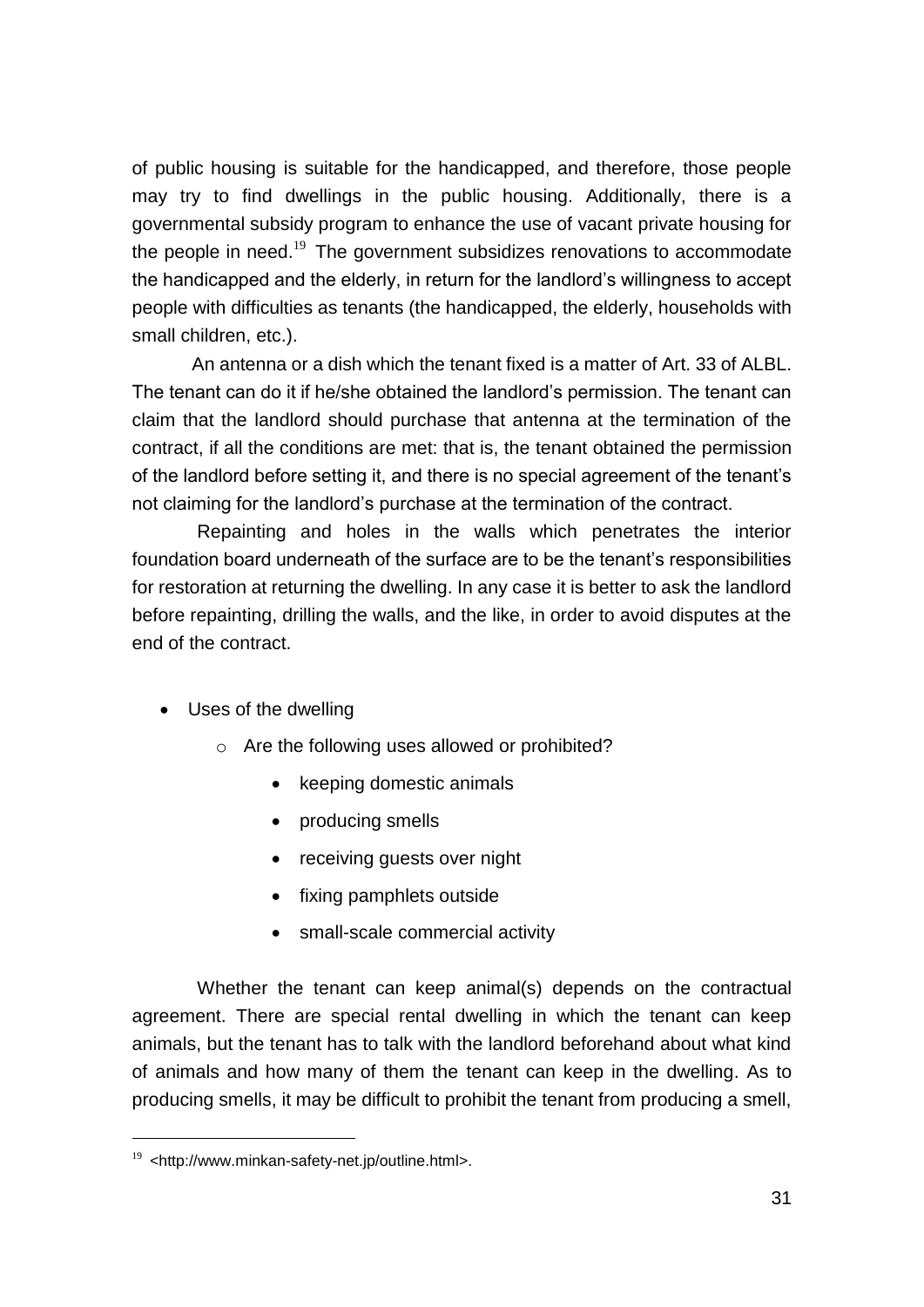for example, of tobacco in the balcony, which does not destroy (disturb) either the dwelling or the common area. If it is about a bad smell as a neighbor's nuisance, the landlord or the managing company has to stop it for other tenants whose use and take profits of the dwelling is disturbed. There is often a contract clause on the forbidden acts of noise, bad smells, dangerous and harmful acts in light of sanitary, and thus the landlord may claim for the performance of such a duty to the disturbing tenant. Whether it is possible to receive guests or to let them stay over night depends on each agreement. There are cases that the tenant is not allowed to receive guests or let the guests stay over night, but they are mainly about the dwellings for singles, students, or the buildings of women's only.

If the purpose of use is a dwelling (not business) and the tenant wants to fix a pamphlet, which has nothing to do with the purpose of use (e.g. a pamphlet of a concert), the tenant has to obtain a permission of the landlord, since the rented area is limited to the inside of the dwelling and the outside wall is a common area which is the object of the landlord's management. On the other hand, fixing pamphlets is allowed, if the purpose of use is for a business and if the pamphlets are within the range of the business purpose.

Whether a commercial activity is allowed, depends on whether the rental object is for a business use and the landlord agreed upon it. If the purpose of use is a dwelling but the actual use is a commercial use or vice versa, or if the actual kind of business is different from the one in the original contract, it is non-performance of duty of the tenant. It can be a ground for a cancellation form the landlord without notice (Art. 541 of CC), since it has destroyed the mutual trusting relationship by itself.

#### <span id="page-31-0"></span>**3.2. Landlord's Rights**

- Is there any form of rent control (restrictions of the rent a landlord may charge)?
- Rent and the implementation of rent increases
	- o When is a rent increase legal? In particular:
		- Are there restrictions on how many times the rent may be increased in a certain period?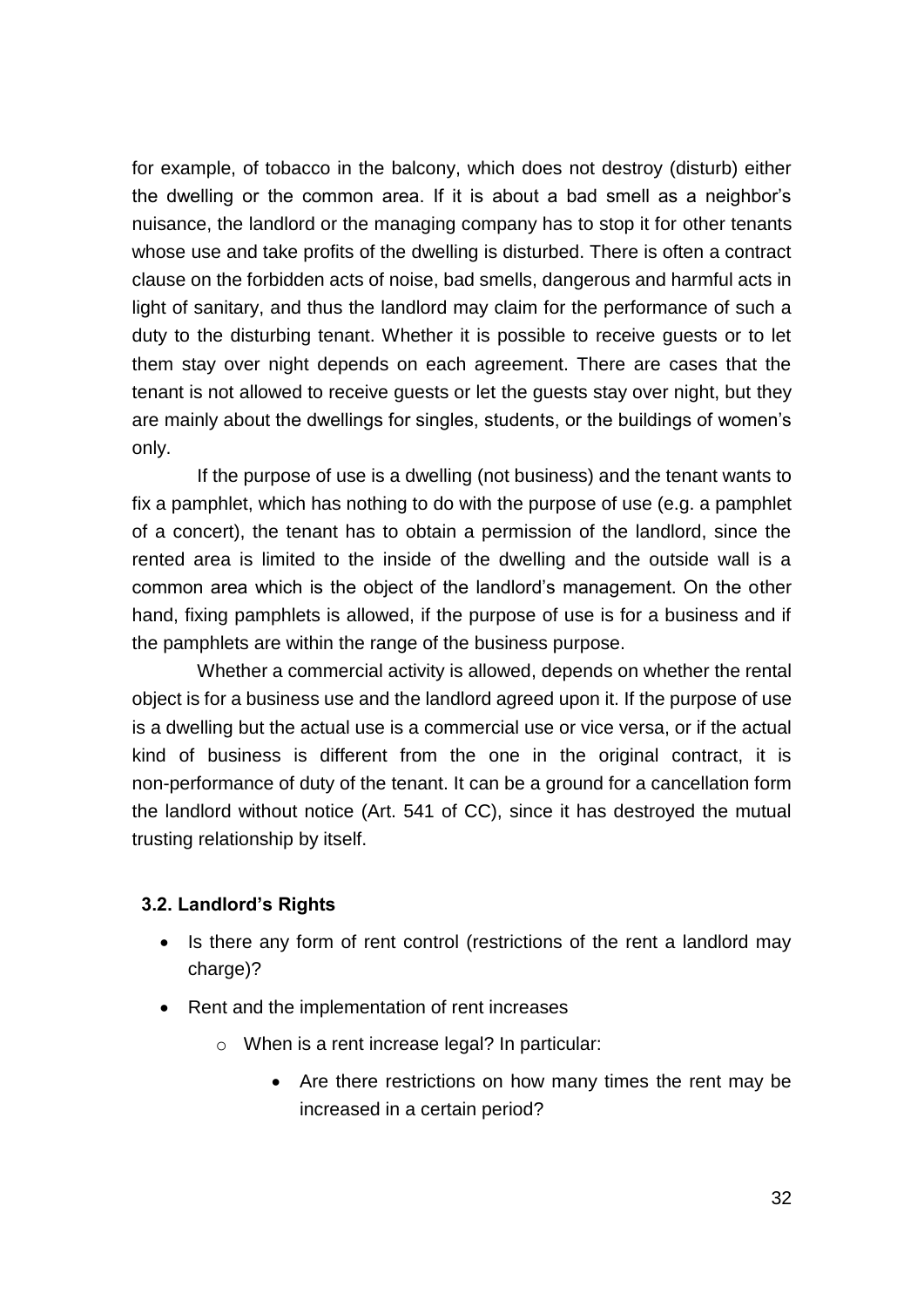- Is there a possible cap or ceiling (fixed by statute or jurisprudence) which determines the maximum rent that may be charged lawfully?
- o What is the procedure to be followed for rent increases? To what extent can the tenant object to a rent increase?

There is no rent control in the private rental market, although it existed in the past. The principle of freedom of contract is the basis of the private rental market now.

The landlord may raise the rent, if the building rent becomes unreasonable, as a result of increase in tax and other burden relating to the land or the building, rise of land or building prices, or fluctuations in other economic circumstances, or in comparison with the rent of similar buildings in the neighborhood in spite of special contract clauses regarding rent revisions according to Art. 32 (1) of ALBL which is a mandatory legal provision. In addition, this is a formative right, that is, revision of rent become effective without a consent of the other party, when the manifestation of intention of one party arrives at the tenant. It applies to the normal rental contracts, that is, rental contract unlimited in time and rental contract limited in time with renewal protection.

On the other hand, if it is about a fixed term rental contract (without renewal protection), the above said Art. 32 ALBL does not apply (Art. 38 (7) of ALBL), therefore special contractual clauses regarding rent revision are valid, if such clauses are written in the contract. Such a contract clause on rent revision should be the one to determine rent objectively enough to exclude the application of Art. 32 of ALBL. For example, special clauses of 'no rent revision during the contractual period', 'automatic increase with a fixed rate after certain period', 'index-oriented increase after certain period (e.g. consumer price index)' are valid special clauses. On the other hand, a clause stating that 'the parties can revise the rent after consultation' is just determining the way to change the rent and is not clear enough to exclude the application of Art. 32.

There are neither restrictions on how many times the rent may be increased nor ceiling of the maximum rent.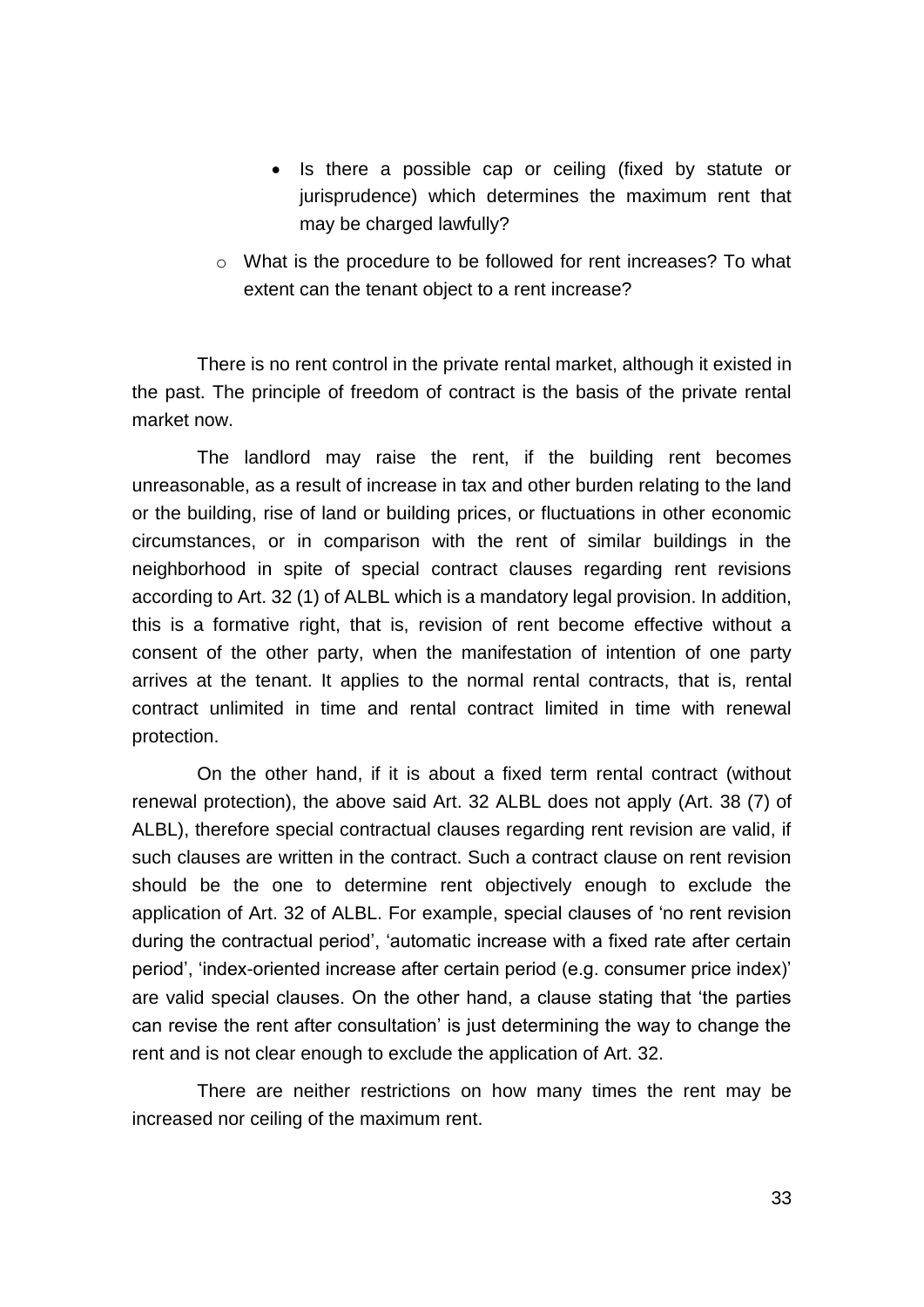If the tenant refuses to accept rent increase, the landlord can file a conciliation for rent increase in the summary court (Art. 24-2, 3 of the Act for Conciliation of Civil Affairs). If they cannot reach an agreement, the case will go either to the summary court or the district court according to the amount of the claim (up to JPY 1,400,000 in the summary court, and more than that in the district court), and then the court will rule the adequate rent. The tenant can deposit the amount of rent which the tenant thinks adequate in the official depository (Art. 494 of CC~) until the valid amount of rent is given by the court, or by the conciliation, since non-payment of rent can be a justifiable cause for a cancellation by the landlord. If the amount which the tenant has paid during the dispute period is lower than the determined amount, the tenant should pay the difference with interest of 10 percent per year.

- Entering the premises and related issues
	- o Under what conditions may the landlord enter the premises?
	- o Is the landlord allowed to keep a set of keys to the rented apartment?
	- o Can the landlord legally lock a tenant out of the rented premises, e.g. for not paying rent?
	- o Can the landlord legally take or seize a tenant's personal property in the rented dwelling, in particular in the case of rent arrears?

In practice, the landlord and/or the managing company normally have/has a set of keys for each dwelling or master keys for all the dwellings in the building. However, they are not allowed to enter the premise without the consent of the tenant or without a justified reason. Such an act is a violation of Art. 130 of the Penal Code, breaking into a residence, and a tortious act from which a claim for damage arises (Art. 709 of CC).

The landlord has the duty to repair as well as the right to repair in order to preserve the leased object. Therefore, the landlord may enter the premises for the purpose of repairs. The tenant may not refuse if the landlord intends to engage in any act that is necessary for the preservation of the leased thing (Art. 606 (2) of CC). Thus, if the tenant refuses to let the landlord repair the defect in the dwelling, it is a breach of duty to accept repairs. The landlord can, therefore, cancel the contract based on the tenant's non-performance of the duty to accept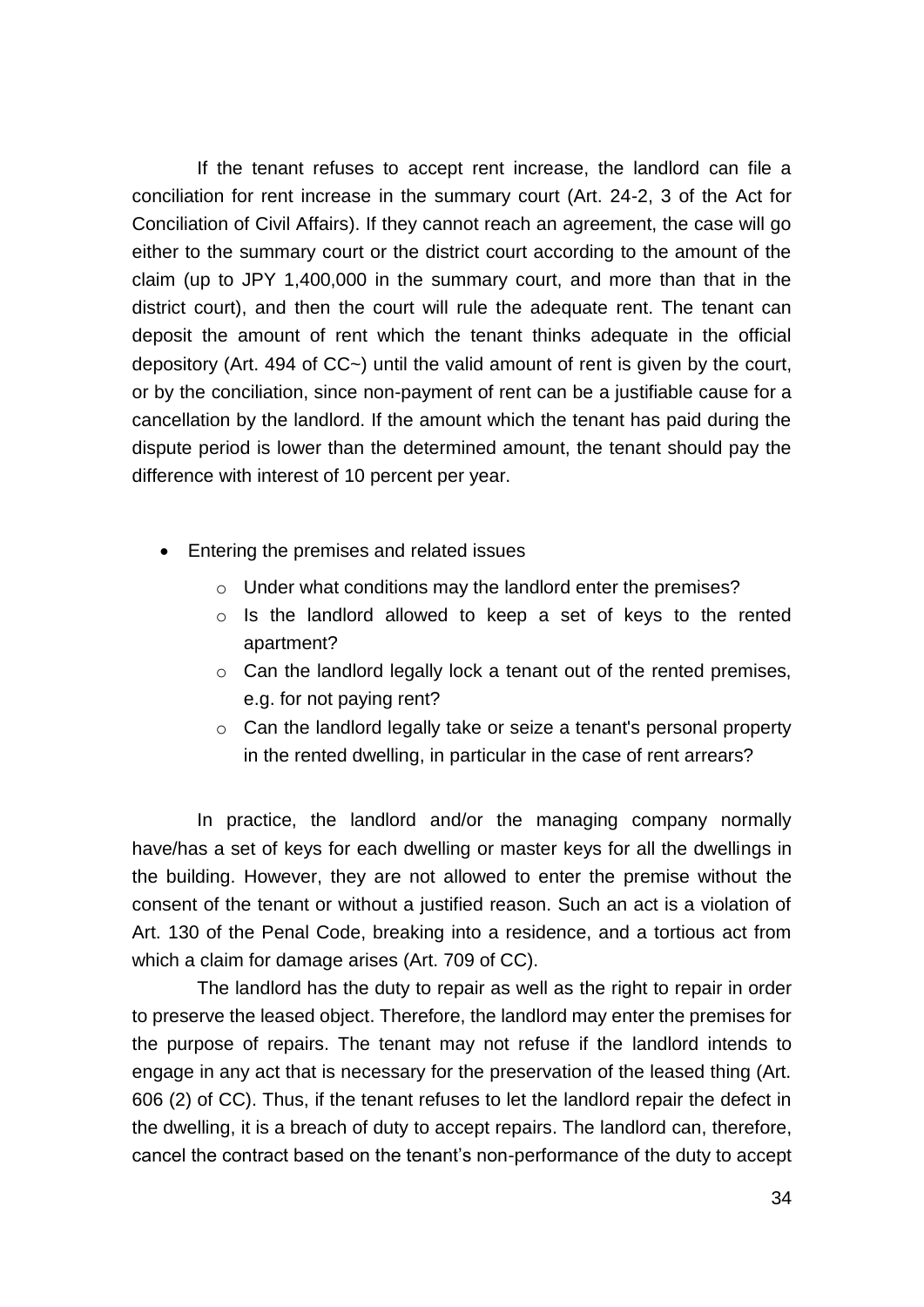repairs, provided that (1) the repair is necessary to preserve the building, that is, necessary for the purpose of use and making profits of the dwelling, and (2) the repair is minimum essential so that the tenant can use the dwelling according to its purpose. As a note, however, the landlord is not allowed to enter the dwelling by force without permission of the tenant, since self-enforcement is legally forbidden as a violation of the tenant's right to privacy, right to live peacefully or right to possess the dwelling.

The landlord's act to change the lock is illegal and considered as a self-enforcement which infringes the tenant's right to possession, if the purpose of such an act is to force the tenant to pay the unpaid rent or to hand over the dwelling. However, if the purpose is a disaster measure or crime prevention which the normal legal procedures for housing rental contract cannot realize, change of the lock has been allowed by the courts.

The landlord can seize the tenant's property in the rented dwelling through the proper legal procedure in case of rent arrears and other obligations arising from the lease relationship, such as, the landlord's claim for a damage of the leased thing (Art. 311 and Art. 312 of CC). Art. 313 (2) of CC rules that scope, stating that 'the statutory lien of a lessor of a building shall exist with respect to movables furnished to that building by the lessee.' In addition to the movables which were set in connection with the use of the leased dwelling (such as, Tatami mat, wooden fittings, furniture, office fixtures, etc.), the judicial precedent includes movables which the tenant brought to the dwelling for a certain period to rent that dwelling, such as, money, valuable papers or jewelry. However, if the landlord has received a security deposit (Shiki-kin), he/she can seize the tenant's property over the amount which exceeds that security deposit (Art. 316 of CC).

# <span id="page-34-0"></span>**4. Ending the Tenancy**

#### <span id="page-34-1"></span>**4.1. Termination by the Tenant**

- Open ended contract (if existing): under what conditions and in what form may the tenant terminate the tenancy?
- Under what circumstances may a tenant terminate a tenancy before the end of the rental term (e.g. unbearable neighbours; bad state of dwelling; moving for professional reasons)?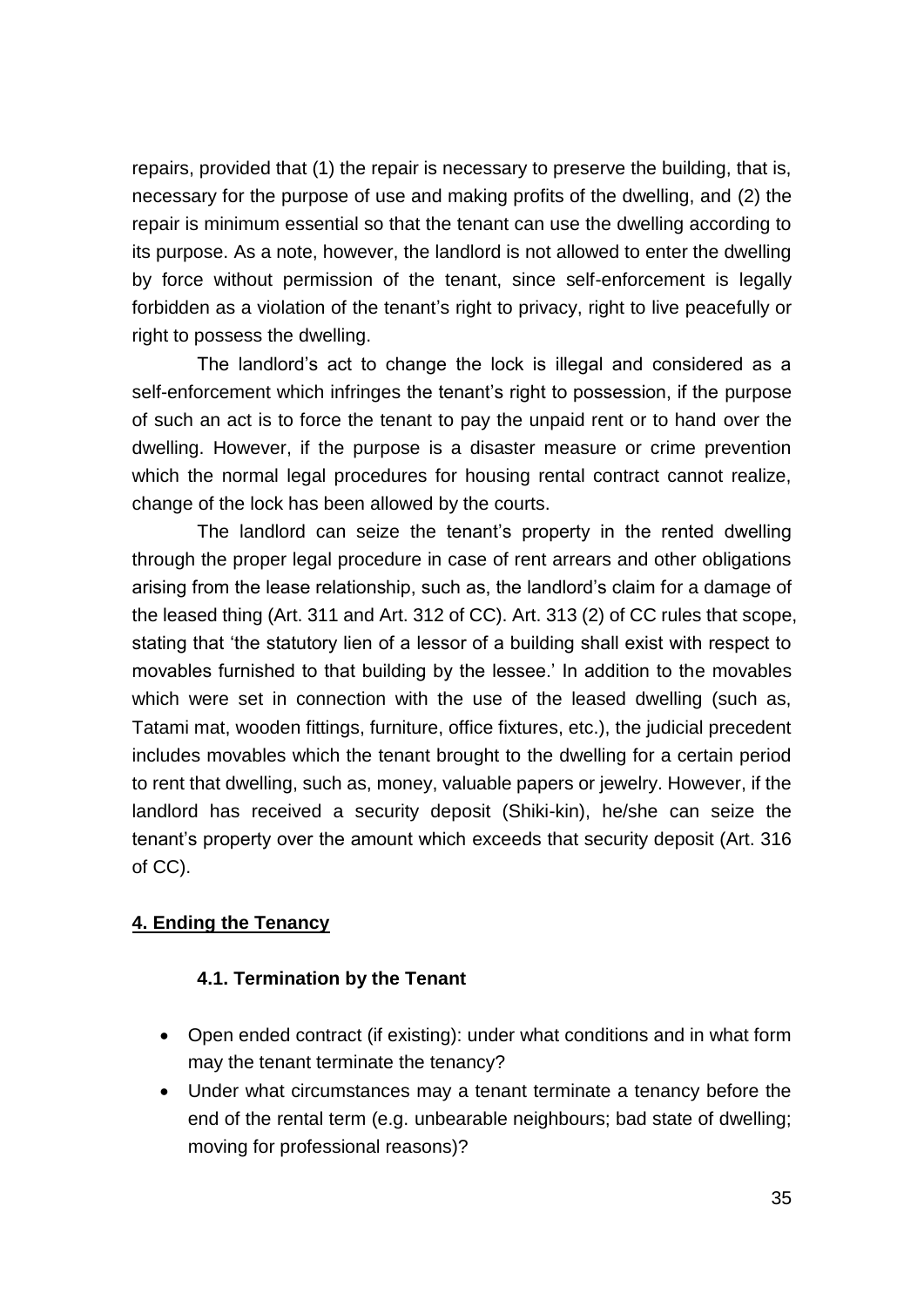May the tenant leave before the end of the rental term if he or she finds a suitable replacement tenant?

If the contract type is contract unlimited in time, either party may request to terminate it at any time, if the parties do not specify the period of a rental contract. The notice period is 3 months for the tenant (Art. 617 (1) of CC). The tenant can inform the landlord of the termination orally, but it is common to use a content-certified mail with the certifying delivery system.

If the contract type is contract limited in time with renewal protection, there is often a contract clause on termination from the tenant, (1) the tenant can request for the termination of the contract 30 days before, (2) in spite of the former clause the tenant can terminate the contract at any time, if the tenant pays rent of 30 days after the date of such a request. The tenant can terminate the contract, if such a clause on reservation of the right to terminate is written in the contract (Art. 618 of CC). On the contrary, a contract clause which prohibits the tenant from terminating the contract is invalid (Art. 10 of the Consumer Contract Act or Art. 30 of ALBL). In addition, even if a contract clause states that the notice period is long and has to pay the rent of that period (e.g. 6 months and the tenant has to pay 6 months' rent to terminate the contract), too much burden on the tenant is not permitted by the court.

If the contract is a fixed term rental contract, the tenant has the right to terminate the contract before the agreed date of termination, only if the circumstances meet the conditions stipulated in Art. 38 (5) of ALBL. According to this provision, the object should be for a residence of less than 200 square meters (which includes a dwelling with a shop) and the tenant has an avoidable circumstances, such as a work-related transfer, the receiving of medical care, or the necessity of providing care to a relative. In this case, the building lease will be terminated when one month has passed since the day of the request to terminate.

There is no custom in Japan that the tenant looks for the next tenant, in case that the tenant has to terminate the contract before the agreed date of termination.

#### <span id="page-35-0"></span>**4.2. Termination by the Landlord**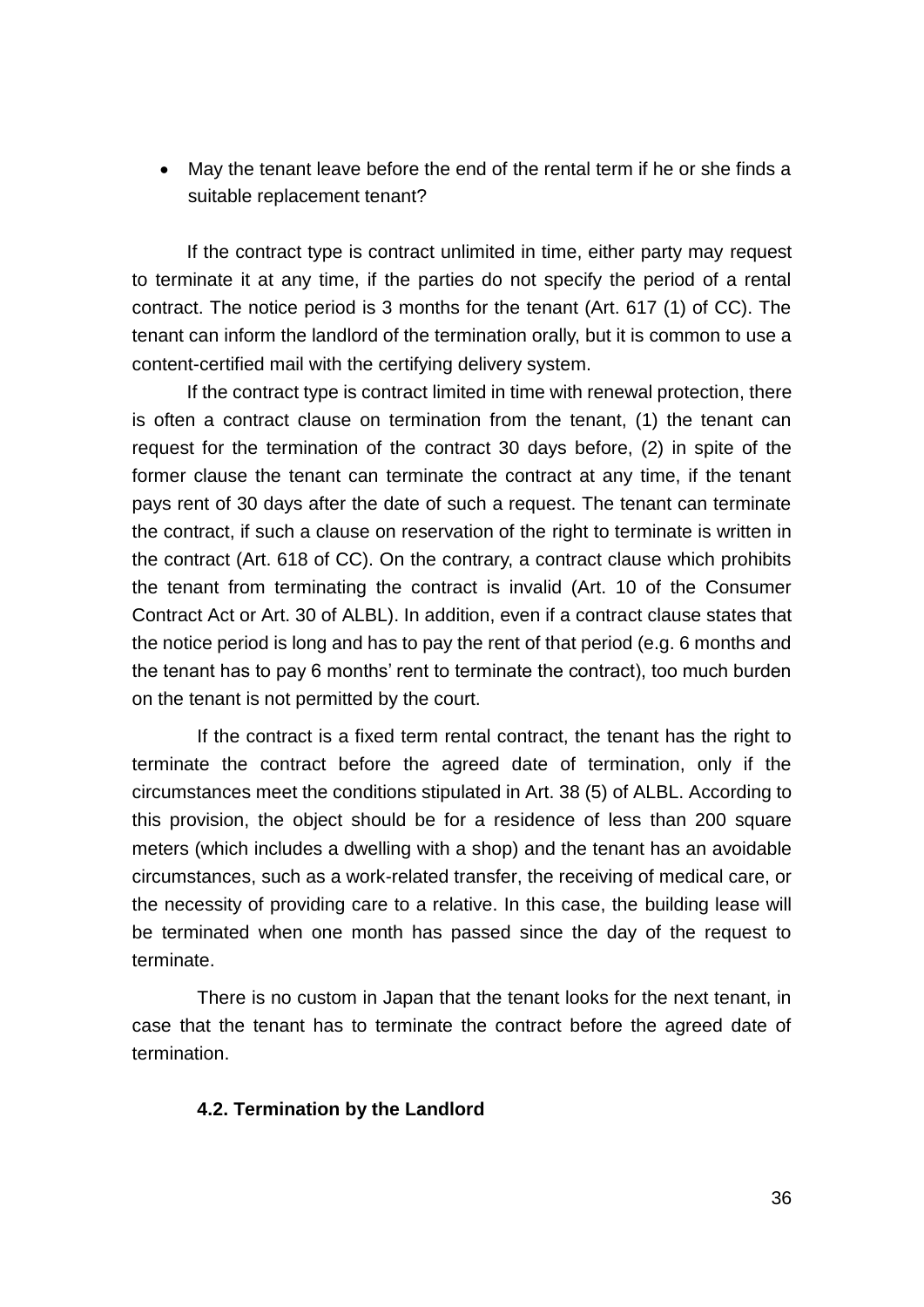- Open ended contract (if existing): under what conditions and in what form may the landlord terminate the tenancy  $(=$  eviction) (e.g. the landlord needs the house for himself or wants to renovate and use it differently in the future)?
	- o Must the landlord resort to court?
	- o Are there any defences available for the tenant against an eviction?
- Under what circumstances may the landlord terminate a tenancy before the end of the rental term?
	- o Are there any defences available for the tenant in that case?

Ordinary notice of termination is different according to the type of the contract.

In case of rental contract unlimited in time, as explained above, both parties can request to terminate the contract at any time, although the notice period for the landlord is 6 months according to a mandatory provision, Art. 27 (1) of ALBL, compared to 3 months for the tenant based on Art. 617 (1) of CC. However, the landlord has to have a 'just cause' to terminate the contract under Art. 28 of ALBL. And if the tenant continues to use the said property after the expiration date and if the landlord fails to make an objection without delay, the termination is not valid (Art. 27(2) and Art. 26 (2) of ALBL).

A just cause can be recognized by the court mainly through a comparison of the needs and necessities of both of the landlord and of the tenant according Art. 28 of ALBL. The considered elements are the landlord's need of the dwelling, the prior history in relation to the building lease, the conditions of the building's use, the current state of the building (e.g. deterioration of the building which needs a reconstruction, effective usage of the land); and an eviction fee. The landlord does not have to resort to the court, but if the tenant refuses to accept the termination, they may have to go to the court, although there are alternative dispute resolutions available and a conciliation by the court before starting trial is also a common practice. This just cause doctrine is strongly tenant-protective, and therefore, it plays a role of a sort of defense against an eviction. However, if the court has found the termination from the landlord valid, there is no defense available for the tenant against an eviction.

Secondly, if the contract type is contract limited in time with renewal protection, the protection of the tenant is very strong and it is almost impossible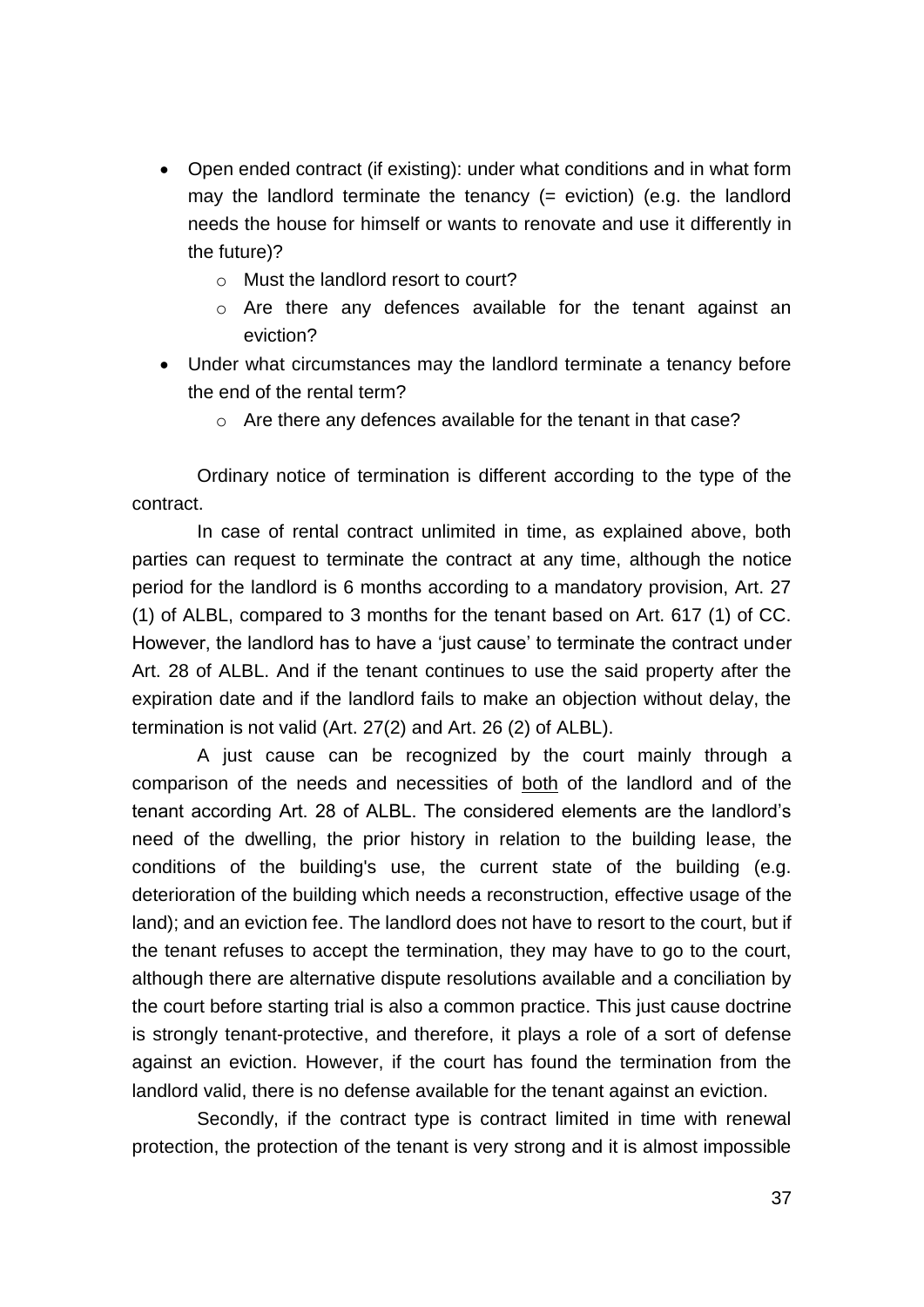for the landlord to terminate the contract. If there is no contract clause to reserve the right to terminate, the landlord (or either of them, depending on such a clause) cannot terminate the contract. If one party or the both parties reserve the right to terminate the contract during that period, the contract can be terminated 3 months after a request of termination as the case of a contract unlimited in time (Art. 618 and Art. 617 of CC).

In addition, the landlord can hardly terminate the contract by refusing a renewal. In order not to renew the contract, the landlord should give a notice of not renewing the contract (this apply to the tenant too) between one year and six months before the expiration date (Art. 26 (1) of ALBL). Otherwise, the contract will be automatically renewed with the conditions identical to those of the existing contract, but the period will be unlimited in time. Even though the landlord gives a notice of refusal of renewal, however, the contract is deemed to be renewed, if the tenant uses the said property after the expiration date and if the landlord fails to make an objection without delay (Art. 26 (2) of ALBL). Moreover, a refusal of renewal is not valid, if the landlord does not have a "just cause." A just cause can be recognized by the court mainly through a comparison of the needs and necessities of the landlord and those of the tenant. Already mentioned above, main elements to find a just cause are: necessity of the both parties, previous history of the said contract (e.g. existence of renewal fee, arrears of rent, etc.); conditions of the building; and a landlord's offer of monetary compensation or/and that of an alternative dwelling.

Thirdly, in case of fixed term rental contract, it expires at the end of the term of the contract. Under this contractual scheme the period of the contract can be less than 1 year which is different from the general rental contract. If the period is shorter than 1 year, the contract will be automatically terminated at the date of expiration. If it is 1 year or longer than 1 year, the landlord should notify the tenant between 1 year and 6 months before the expiration (notice period) that the said rental contract will be terminated by reason of the expiration of the period; otherwise, the landlord may not assert that termination against the tenant. However, if the landlord gives a notice after the notice period and it has passed 6 months after that notice, the landlord can assert that termination against the tenant. Regarding the question, whether the landlord can reserve the midterm termination right in the contract, the academic opinions are divided.

In the second and the third types of the contract, there are no defences available for the tenant after the court found the termination valid, other than the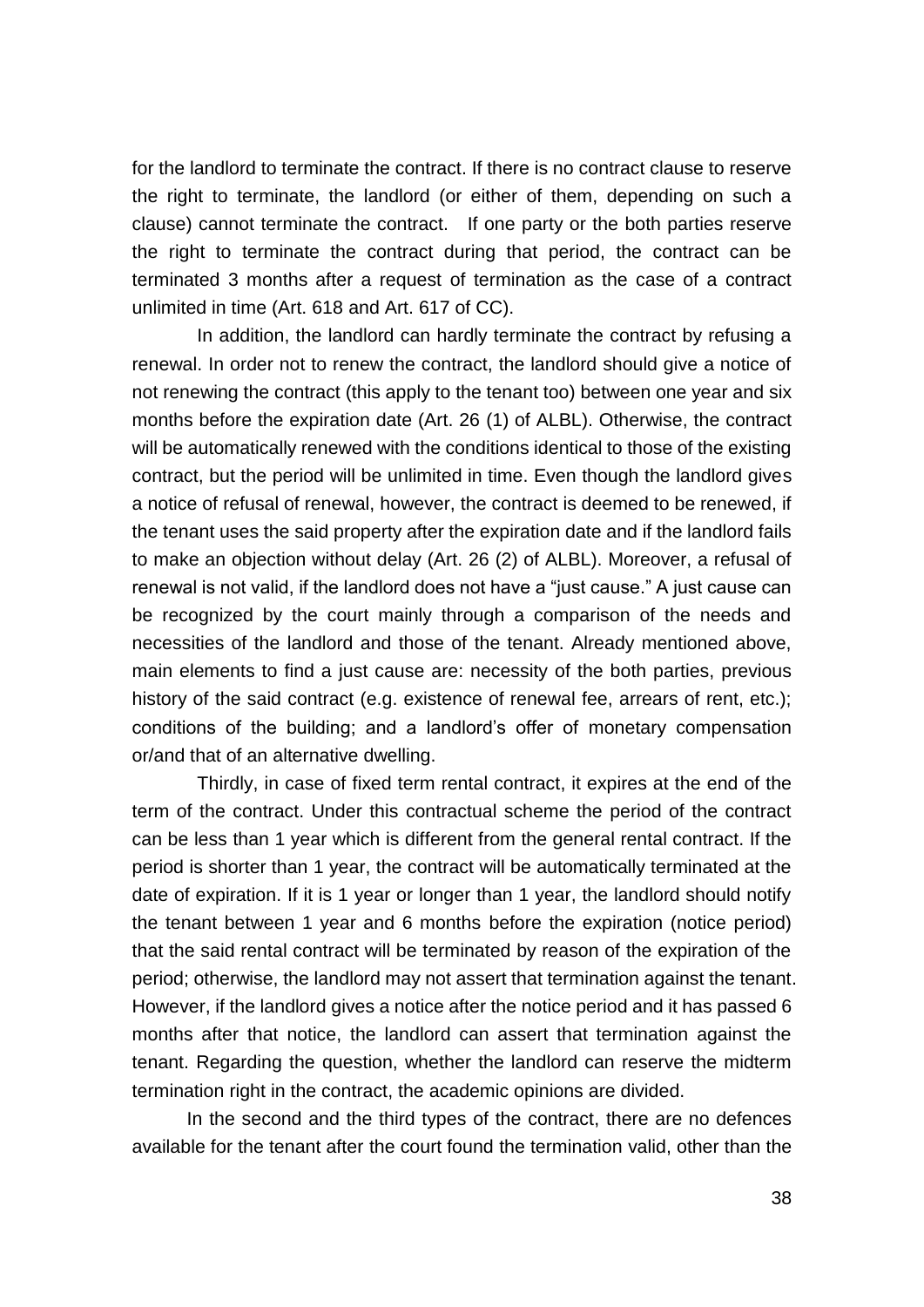strong tenant protection through the strict judgment of the validity of the termination.

There is another way to terminate the contract for the landlord, that is, cancellation. Cancellation is allowed in certain special cases, since a contract has a binding power. There are two grounds that the landlord can cancel the contract directly. (1) the tenant's assignment or subleasing of the object without the approval of the landlord (Art. 612 of CC), and (2) non-performance of the obligation (Art. 542 of CC), such as rent arrears and a breach of the usage obligation. The cancellation is effective only toward the future (Art. 620 of CC). However, the harsh impact of cancellation on the tenant is mitigated through the doctrine of destruction of the mutual trusting relationship. This doctrine is understood as follows: A rental contract is a continuous contract based on the mutual trusting relationship between the parties. Therefore, if a party betrays such a trusting relationship and acts in bad faith to prevent the parties to stay in a continuous rental contract relationship, the other party can cancel the contract from that point on. Against the landlord's cancellation, the tenant can claim that the contract cannot be cancelled because of non-existence of destruction of the mutual trusting relationship.

 What happens if the tenant does not leave after the regular end of the tenancy or does not hand in (all) the keys of the dwelling?

As already mentioned, in case the tenant does not move out after the regular end of the tenancy, the landlord may not exercise the self-enforcement. The landlord should take a legal step, either a conciliation or a lawsuit. Regarding a conciliation, the landlord can file a petition for settlement with the summary court, or file for a conciliation before taking legal action. Both procedures need the consent of the other party, the tenant.

As to a lawsuit, the landlord can submit a letter of complaint regarding handover of the dwelling and (often) payment of the rent to the district court which has jurisdiction either the domicile of the tenant (where the tenant's address is) or the location of the building. Even after the lawsuit began, the court may give a settlement recommendation. If the both parties accept this settlement recommendation, the tenant hands over the dwelling voluntarily. If this settlement recommendation was accepted by both parties, but the handover has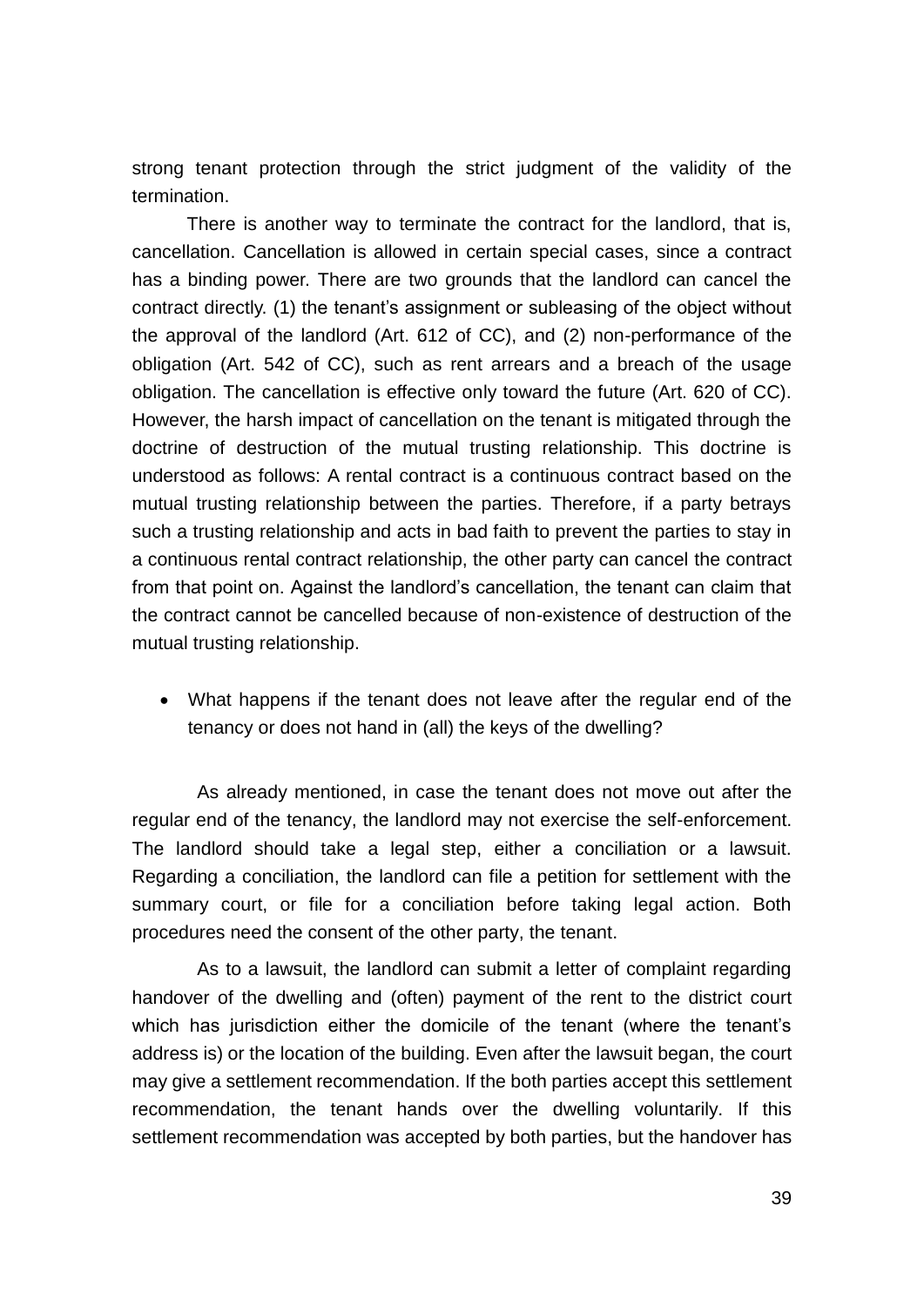not been done, the record of settlement is effective as a final and binding judgment. If the settlement recommendation is not accepted by the parties, the court renders the final and binding judgment, that is, enforceable title of obligation. Then the landlord demands compulsory execution of an obligation on the basis of an authenticated copy of the title of obligation attaching a certificate of execution. A court execution officer gives a notice of handover with a certain period (1 month) and if the handover does not occur by that determined date, a court execution officer evacuates the tenant by force. Even though a third party has the possession of the dwelling in the meanwhile, the court execution officer can perform compulsory execution to that third person.

If the tenant does not hand in (all) the keys of the dwelling, the landlord demands the tenant's returning all the keys and the rent for the period during the tenant has kept the keys since the tenant could have used the dwelling with the keys. The amount of rent can be at a daily rate or monthly, depending on a case. If the tenant does not give back the keys, the landlord can claim for a damage of the amount of rent arising from the tenant's non-returning keys. However, the landlord has also a duty to let a tenant use the dwelling and profit from it and therefore safety of the dwelling is included in that duty. Thus in practice the landlord change the key after the previous tenant moves out.

#### <span id="page-39-0"></span>**4.3. Return of the Deposit**

- Within what timeframe and under what conditions does the landlord have to return the tenant's security deposit?
- What deductions can the landlord make from the security deposit?
	- o In the case of a furnished dwelling: may the landlord make a deduction for damages due to the ordinary use of furniture?

There is no rule for when the deposit (Shikikin) should be returned to the tenant and it depends on each contract. It is often written in the contract regarding conditions of Shikikin, including by when it should be returned. However, Shikikin will be returned after the restoration has been done, since how much Shikikin is left will be known after the restoration is completed. It is normally around 1 month. As a special custom in the Japanese rental market, there may be a contract clause on 'Shikibiki,' the partial non-refund of Shikikin, especially in Kansai and the western area of Japan. This Shikibiki is used for the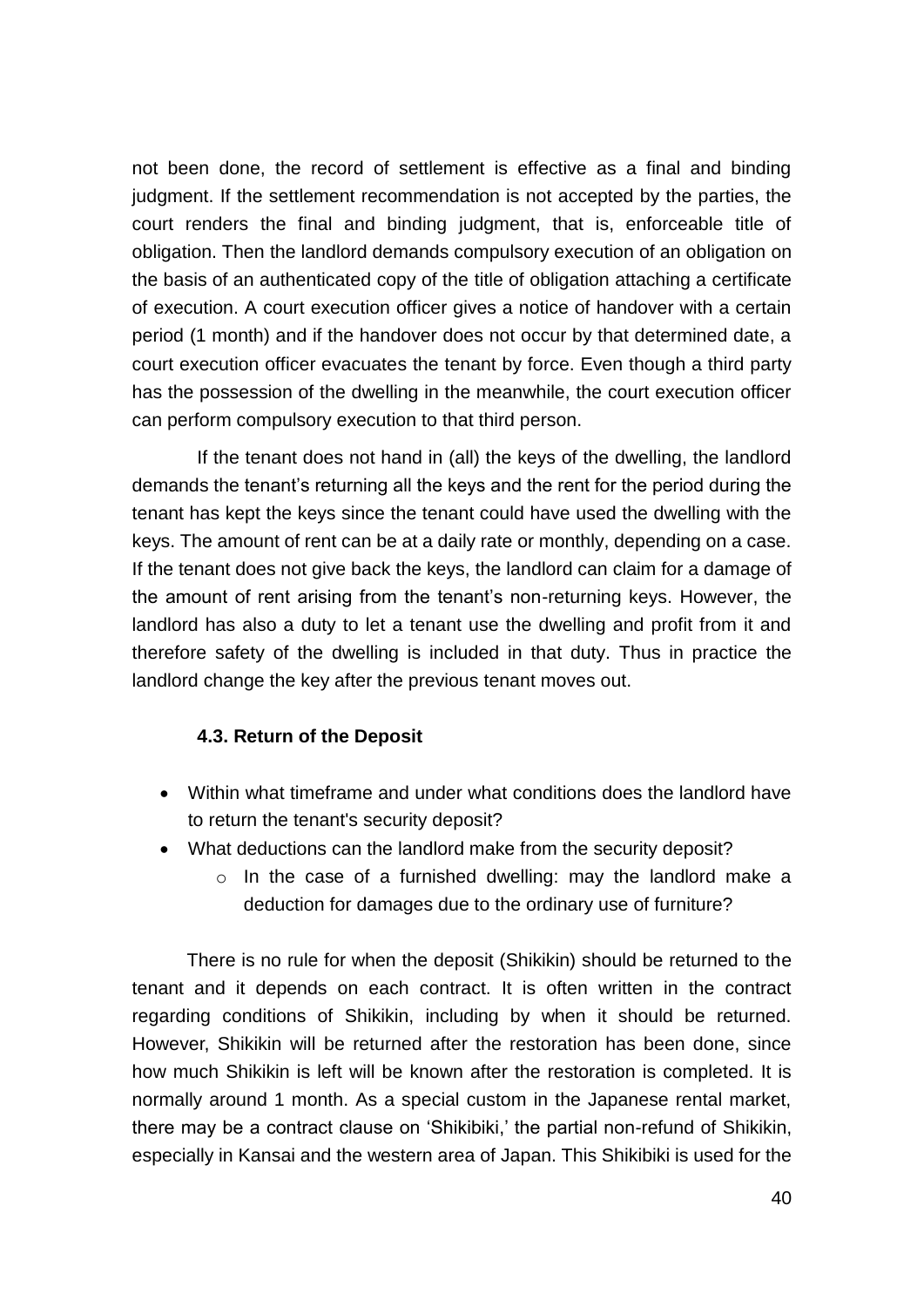restoration, but even though the amount of restoration is less than the amount of Shikibiki, the whole amount of Shikibiki will not be returned due to the 'Shikibiki' contractual clause (Shikibiki Tokuyaku; 敷引特約). If the amount of Shikibiki is too high, it will be invalid, although 3.5 times of the monthly rent Shikibiki was found valid by the Supreme Court. Recently many lawsuits due to the disputes over Shikibiki have occurred, and therefore, the government published a guideline on restoration, 'Troubles and Guideline for Restoration.'<sup>20</sup> According to this guideline, normal wear and tear is not included in the tenant's restoration duties and should not be paid from Shikikin, and there are items which the tenant is not responsible for, such as, 'house cleaning' or 'change the key' etc. You have to check the guideline to get the unjustified amount of Shikikin back.

Shikikin or the deposit can be used to cover rent arrears, the restoration cost which exceeds Shikibiki, and the damages from destruction of the object caused by intention or negligence of the tenant. Damages due to the ordinary use of furniture may not a be responsibility of the tenant according to the above mentioned guideline, since the rent includes furniture and other equipment too. However, furnished dwellings are not so common in Japan and therefore there is not so much information on it.

#### <span id="page-40-0"></span>**4.4. Adjudication of Disputes**

- In what forum are tenancy cases typically adjudicated?
	- o Are there specialized courts for adjudication of tenancy disputes?
	- o Is an accelerated form of procedure used for the adjudication of tenancy cases?
	- o Is conciliation, mediation or some other form of alternative dispute resolution available or even compulsory?

There are no specialised courts for adjudication of tenancy disputes in Japan. The summary court and the district court take cases of disputes arising from rental contracts as the first instance. The summary court undertakes conciliations and cases regarding tenant's handover of the dwelling, non-payment of rent, return of Shikikin/security deposit, rent increase and decrease. There is a system of small claim action (the amount of claim is JPY

 $20$  <http://www.mlit.go.jp/common/000991390.pdf>.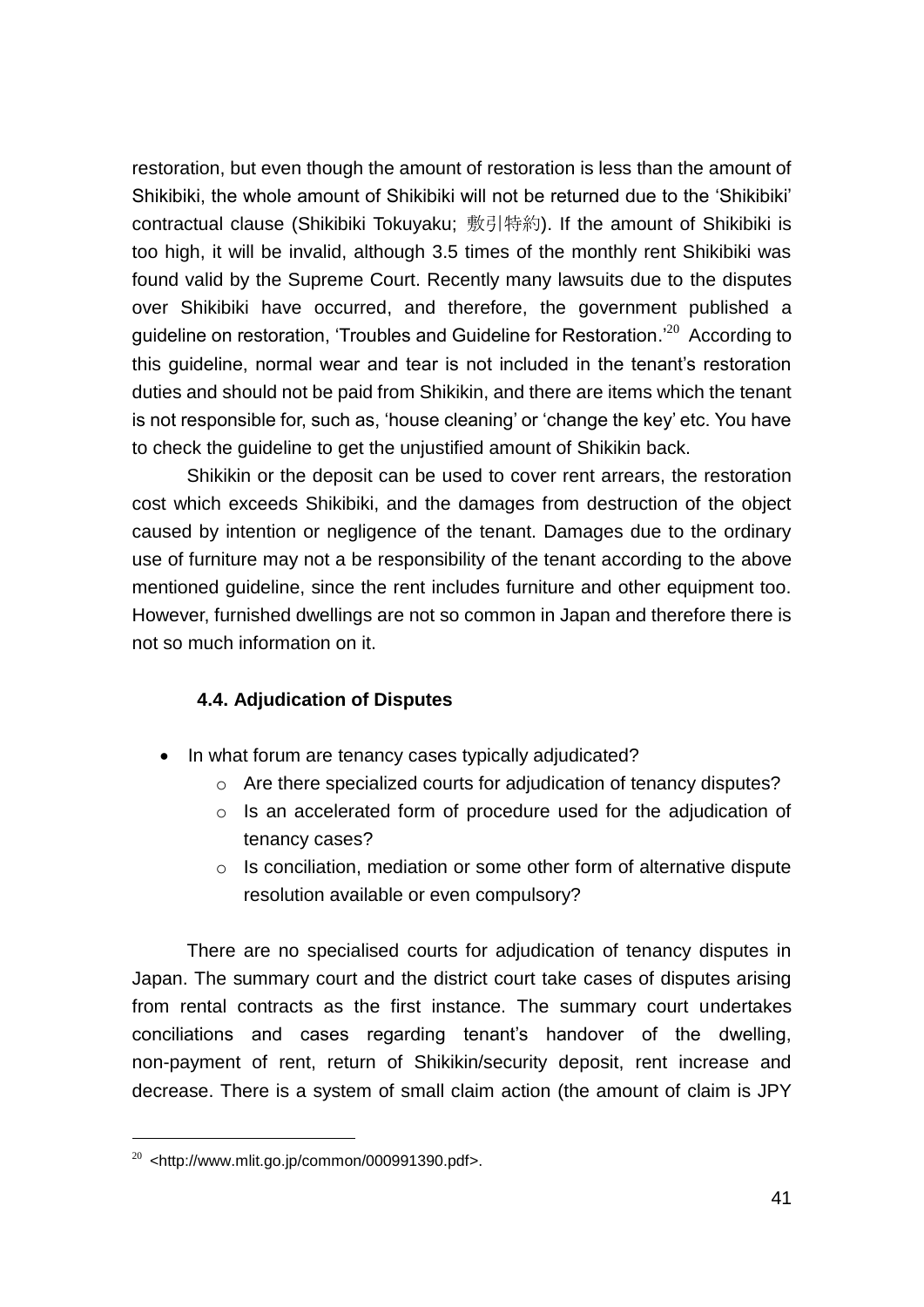600,000 or less) as an accelerated form of procedure, which has only one trial and renders the decision on the same day. The district court undertakes the cases with the amount of more than JPY 1,400,000.

Alternative dispute resolutions (ADRs) are very common for rental disputes in Japan. Those procedures are less expensive, convenient (no need to choose the proper jurisdiction) and faster, but it is necessary to have the both parties' consent, to commence such a procedure. It is closed, opposite to the judicial procedure.

If a dispute is about increase or decrease of rent, the conciliation first principle applies. That is, the conciliation committee can settle the case in the summary court, if both parties have agreed to follow the committee's decision in writing (=civil conciliation). If they cannot reach an agreement, the case will go either to the summary court or the district court according to the amount of the claim and the court will deermine the adequate rent.

Regarding the cases other than the rent increase/decrease cases, the parties have a freedom to choose, either bring a case to the court or try to solve the dispute outside of the court. There are two kinds of classifications of ADRs. (A) One is the classification according to the settlement bodies: judicial, administrative, and private. (B) The other classification is according to its way and effect: mediation, conciliation, and arbitration.

(A)

(1) The court, especially summary court is involved in settlements. One is civil conciliation (民事調停) under Civil Conciliation Act. If the both parties reach an agreement and sign the record, the conciliation is deemed to be achieved and it has an effect as a final and binding judgment.

By the way, it is important to note that a judicial settlements (裁判上の和 解) are different from a civil conciliation. The judicial settlement is based on the Code of Civil Procedure and has two kinds: one is the judicial settlement during a lawsuit given by the court and the other is the summary settlement which is brought to the summary court from the beginning (before starting a lawsuit) with regard to property concerned disputes. If the both parties agree, the settlement will also become effect as a final and binding judgment.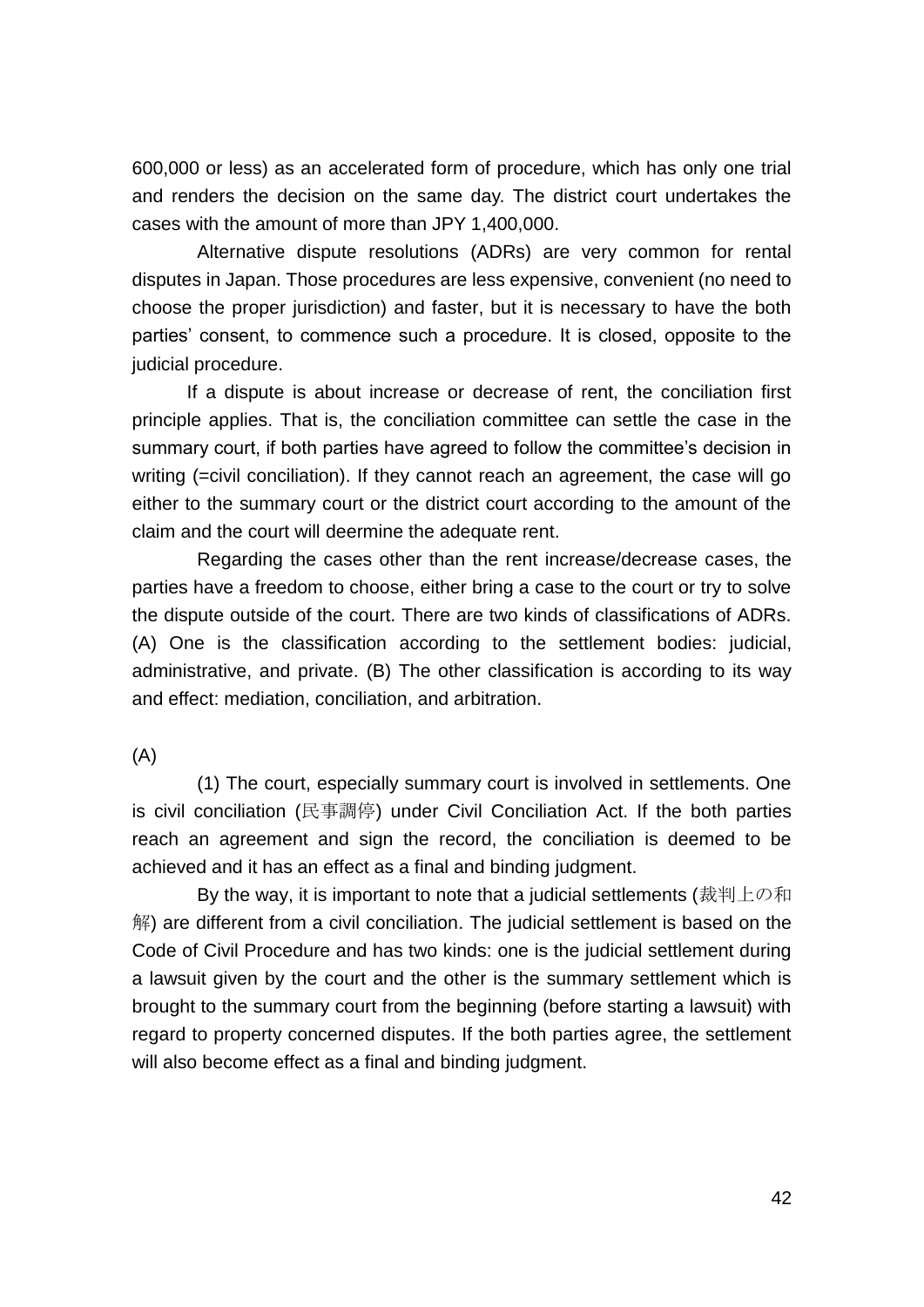(2) Administrative ADR is done by an administrative body, such as, the National Consumer Affairs Center (NCAC). <sup>21</sup> The NCAC carries out conciliations or arbitrations without any initial fees (except fees for communication, transportation, etc.), but it takes only the disputes which NCAC finds important from a perspective of consumer protection.

(3) Private settlement bodies are the business bodies certified by the Minister of Justice, such as, Dispute Resolution Centers by Bar associations (under different names, such as, mediation center, ADR center, etc.),  $^{22}$ consumer groups, or industry groups.

(B)

1

(1) The goal of mediation is to solve the problem with the settlement between the parties and mediation is suitable for dispute cases with less complicated legal and technical matters. In the mediation, no 'mediation offer' is given, compared to conciliation in which the conciliators give a 'settlement offer.' It is normally done by a single mediator and the mediation meeting is held one or two times. If the parties reach an agreement, they sign the settlement record. It has an effect of settlement under the Civil Code (Art. 695 of CC). However, this record does not have an enforcement power. $^{23}$ 

If one party does not perform the obligation written in the settlement document, the other party files a case at the court and receives the decision according to the settlement record, and then he/she obtains a title of obligation which allows compulsory execution. The other way is to let the record notarized at the Notary Public Office and obtain a title of obligation. Moreover, if the

<sup>21</sup> <http://www.kokusen.go.jp/adr/index.html>, for English,

<sup>&</sup>lt;http://www.kokusen.go.jp/ncac\_index\_e.html>.

 $22$  Japan Federation of Bar Associations,

<sup>&</sup>lt;http://www.nichibenren.or.jp/contact/consultation/bengoshikai\_consultation/conflict.html>. According to JFBA, there are 35 Dispute Resolution Centers (of 32 Bar Associations) (April, 2013).

 $23$  On the other hand, a judicial settlement is a settlement which is made and authorized by the court. And it has an enforcement power according to Art. 267 of Code of Civil Procedure (Art. 267: When a settlement or a waiver or acknowledgement of a claim is stated in a record, such statement shall have the same effect as a final and binding judgment.) and Art. 22 (7) of Civil Execution Act.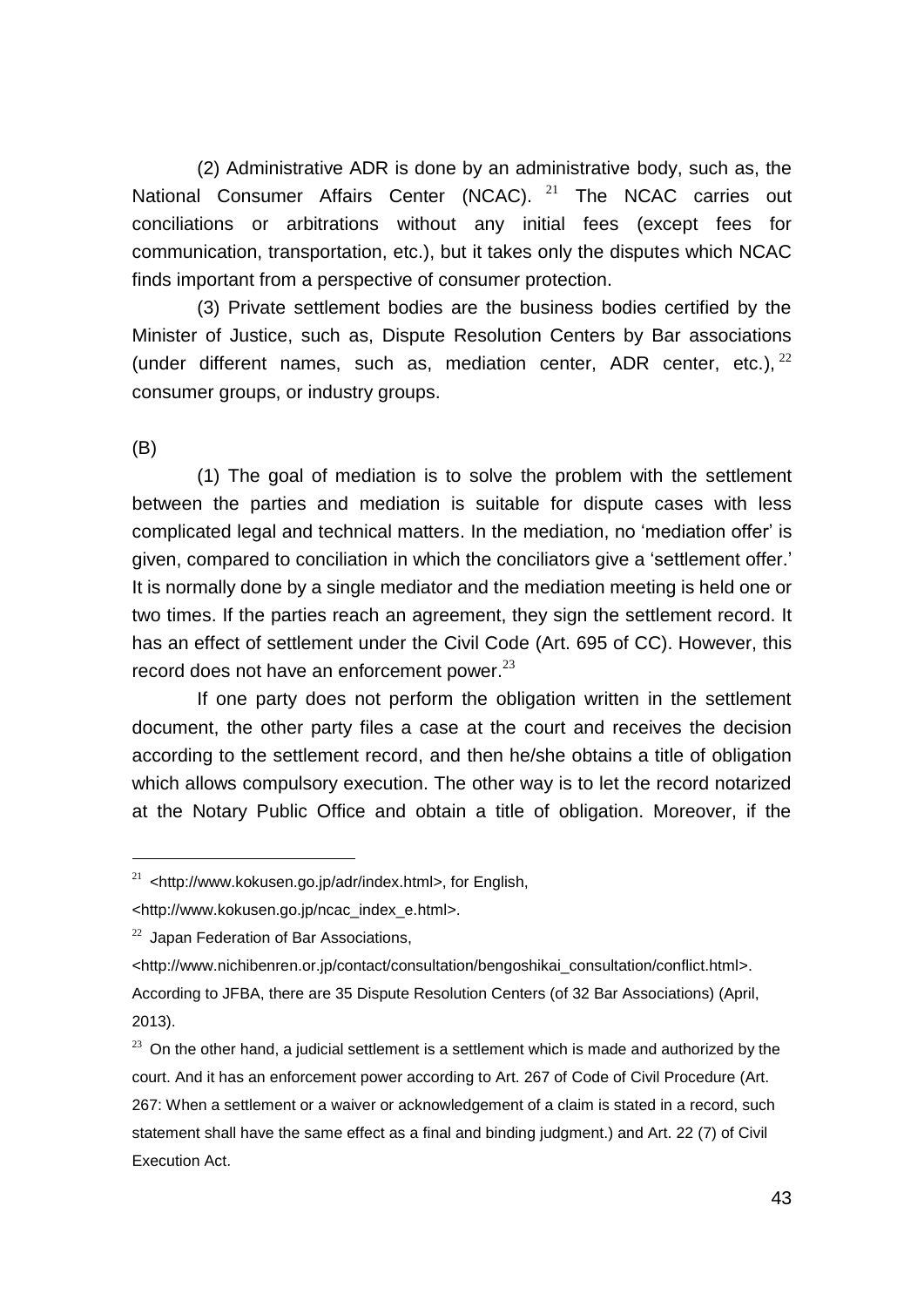mediation procedure is closed because of no expected resolution, and the party who demanded the mediation files a complaint at the court within one month after he/she received the notice, it is legally deemed that such a complaint was filed at the time of demand for a mediation (=nullification of prescription).

(2) When the case is more complicated and technical which does not fit a mediation, a conciliation is undertaken. Conciliators are normally 3 persons or less and the conciliation meeting is undertaken about 3 times. $24$  Conciliators not only encourage consultation but also can recommend the parties to accept the draft of the record of settlement. The effect of the settlement is, as the case of mediation above, the settlement under the Civil Code and nullification of prescription is also applied.

(3) Arbitration is a type of ADR, of which the both parties have to follow the arbitration judgment by the arbitrators. Both parties have to agree to follow the arbitration judgment before its commencement. The arbitration judgment has an enforcement power. Therefore, the advantage of the arbitration is that the party can force the other party to perform the obligation written in the arbitration judgment. However, once the parties agreed to follow the arbitration judgment, neither party can bring a lawsuit on that dispute to the court. In addition, there is no system of appealing, neither party can file a complaint to the arbitration judgment.

#### <span id="page-43-0"></span>**5. Additional Information**

1

 How does a prospective tenant proceed in order to get social or subsidized housing (e.g. dwellings offered by housing associations, municipalities, public bodies etc.) or housing allowances?

There are three types of public housing, **(1) rental housing owned by local government, (2) rental housing owned by the HSC**, and **(3) rental housing owned by the UR**.

**(1) Public housing** in the first category is constructed by local governments with subsidies from national government as well as bought and leased by local governments.

 $24$  <http://www.yokoben.or.jp/consult/by\_content/consult14/>.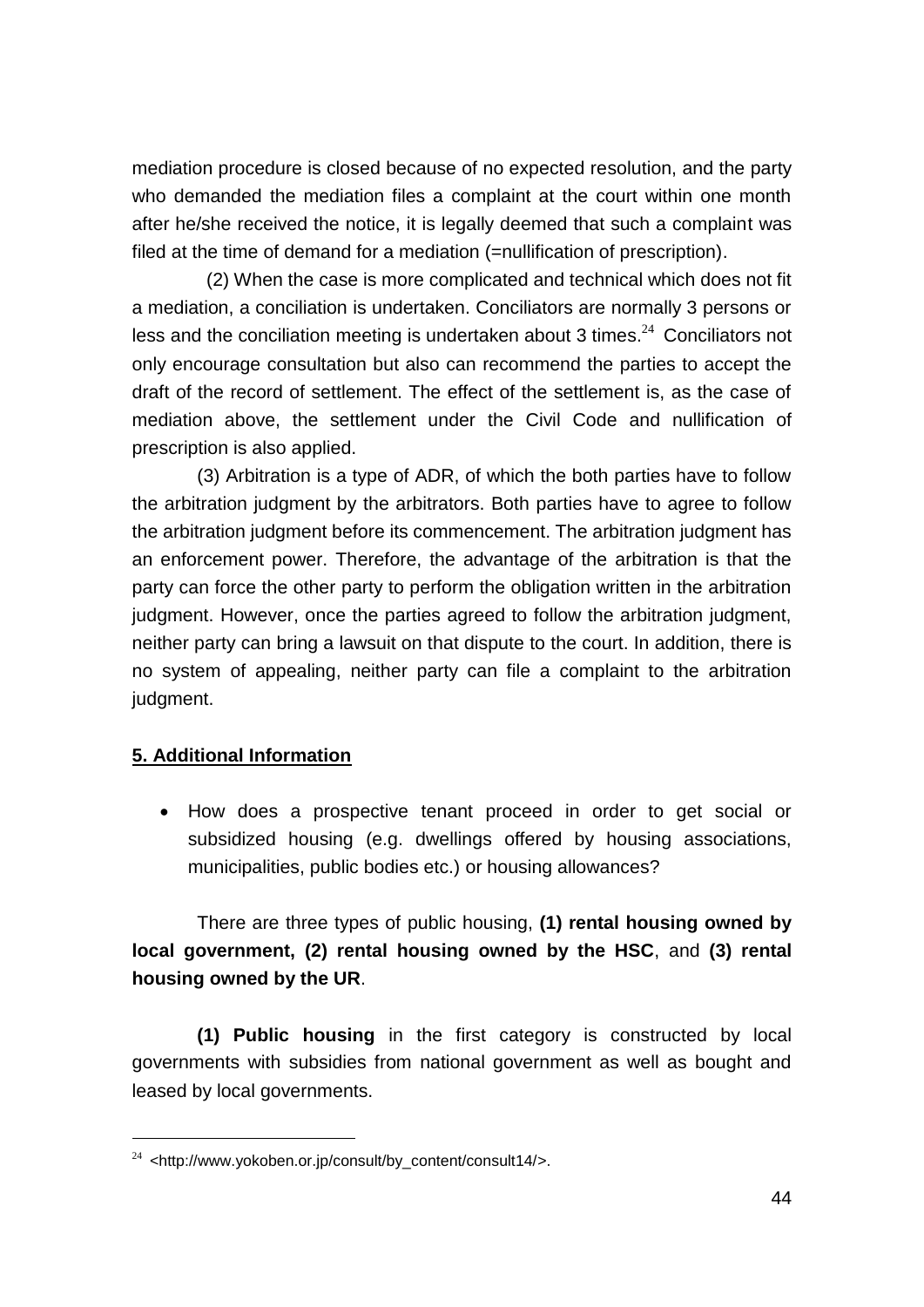- Standard criteria
	- An applicant should be 20 years and older
	- A foreigner with a visa status with a period of more than 3 month or more than 1 year according to the local government
	- Registration in the said municipal as a foreign resident
	- An applicant has low household income and has difficulty with the present dwelling
	- An applicant should already live in the place (e.g. in the prefecture where the public housing is located) for a certain period of time
	- Prospective dwellers should be no members of the gangsters (Boryokudan, Yakuza)
	- An applicant has to have a guarantor preferably of a relative
	- An applicant has to pay a deposit of 3 months' rent at the beginning
- Cohabitation requirements
	- An applicant will live with relatives within the 3rd degree of relationship
	- Engaged couples and couples without being married are allowed; however, engaged couples should officially get married by the designated moving day, and cohabitant couples should submit the residential registration stating their cohabitation status
	- But 'intentionally unnaturally separated family, such as separate living of a couple or parents' is not allowed to apply to the public housing.
- Allocation system: By lottery
- Categorical priorities:
	- The elderly
	- The handicapped
	- Single parents
	- The ill with specific diseases
	- Victims of domestic violence and other criminal offenses
	- Family with the elderly and children
	- Family with public aid
	- Sufferers from natural disasters
	- etc.
- **Procedure**

Each local government which has public housing posts the information in the website and advertises vacant dwellings. An example of the procedure of the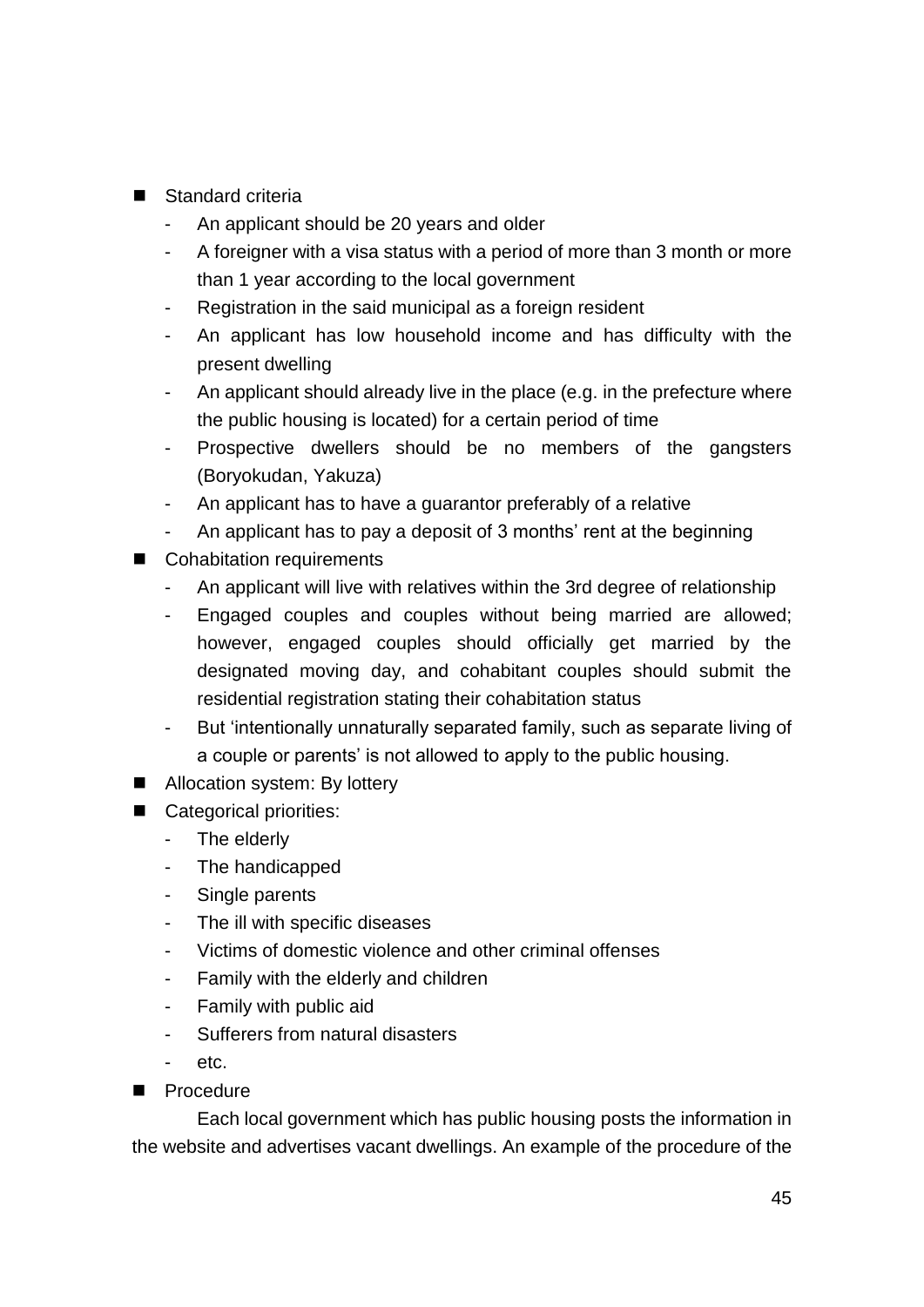Osaka city public housing for general households is: fill out the application $\rightarrow$ submit the application to the office $\rightarrow$ first screening with the application $\rightarrow$  receive the allocated number for the lottery, if qualified to apply (a household with more than 3 children can get two numbers, so that the probability rate becomes higher) $\rightarrow$ lottery $\rightarrow$ second screening with other official documents $\rightarrow$  conclusion of a contract; deposit and an official certificate of the seal of the quarantor should be submitted  $\rightarrow$  move in.<sup>25</sup>

Recently public housing dwellings are open for single persons, but the requirement is often a certain categorical attribution, such as, the elderly, the handicapped, victims of domestic violence, etc. in other words, young single persons are not allowed to live there.

Subsidization for a tenant is possible in the form of rent assistance as part of the livelihood protection measures provided under the public aid system, if the said tenant meets requirements to receive the welfare benefit.

**(2) Rental housing owned or managed by the HSC** is for middle class households and has two basic subcategories. One is **(a) general rental housing** and the other is **(b) specified excellent housing**. Both types of housing are also not available for the 'unnaturally separated household.' There is also **(c) housing for the elderly**.

**(a) General rental housing** does not have rental assistance, but the amount of rent is determined depending on the income of the tenant.

■ Standard criteria

- An applicant should be 20 years old or older
- A Japanese national or a foreign national with the visa status of permanent resident, special permanent resident or intermediate-long term residential permission of more than 3 months
- An applicant has minimum income or minimum amount of saving
- An applicant should have had no rent arrears in the public housing or the HSC housing in the past
- An applicant should behave as a good neighbor

 $^{25}$  <http://www.city.osaka.lg.jp/toshiseibi/cmsfiles/contents/0000161/161799/flow.pdf>.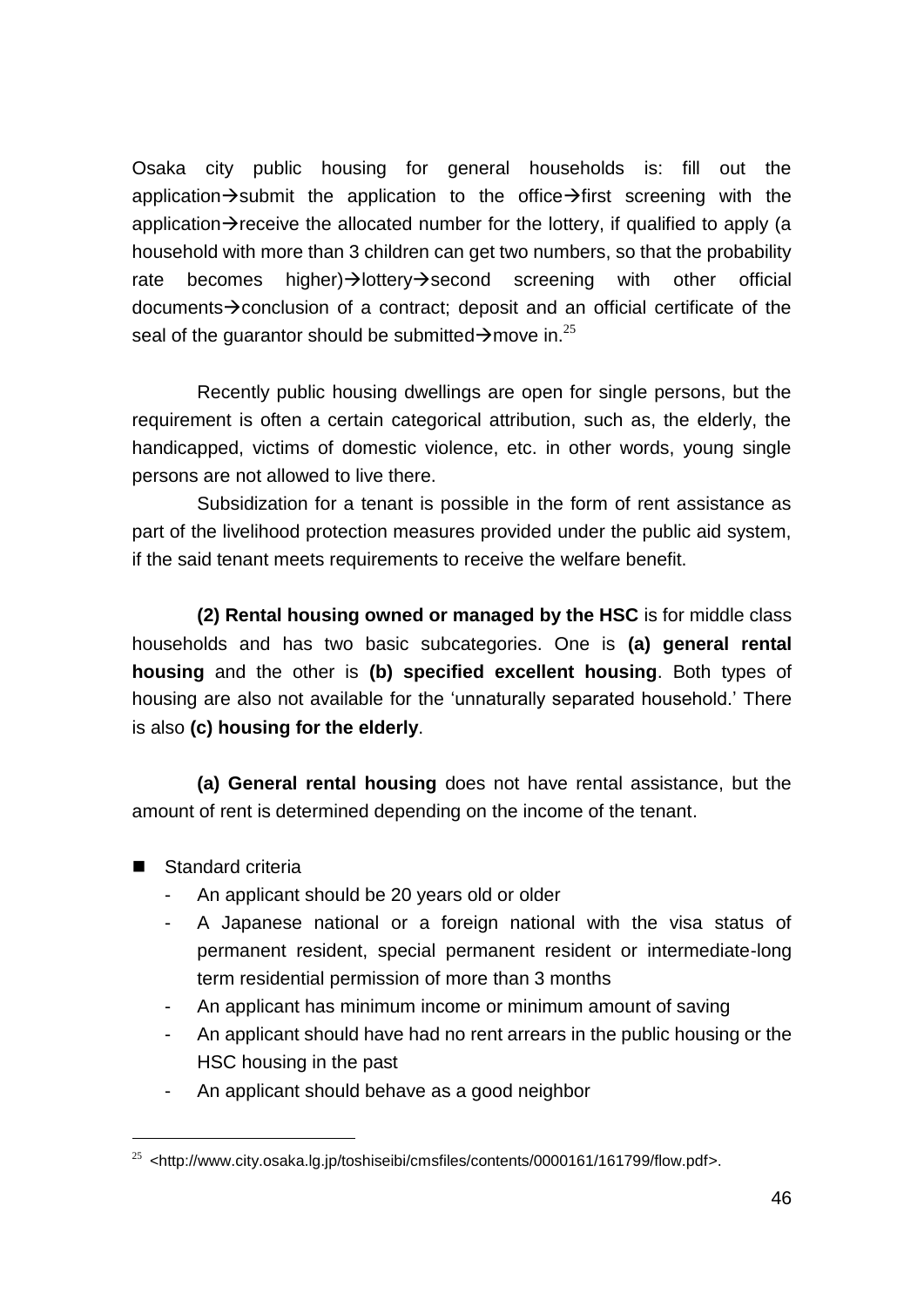- The purpose of renting a dwelling is for his/her own use.
- An applicant has to have a guarantor or otherwise an agreement with the designated surety company.
- An applicant and cohabitants should not be gangsters and have nothing to do with them.
- 3 months' deposit is necessary though estate agency fee, Reikin, and renewal fee are not required
- Cohabitation requirements
	- A single tenant is Okay
	- House-sharing with non-family members is Okay
	- Employees' housing is Okay
- Allocation system:
- 'First-come, first-serve' system
- In case of newly built housing, by lottery
- Priorities for the elderly, family with small children, the handicapped may be considered, for example, through 7 days earlier application (e.g. Tokyo).

**(b) Specified excellent housing** is housing with rent subsidy. This type of housing may be owned either by the local government or a private landlord. The private rental housing may be rented and subleased by the local government, or only managed by the local government for the purpose of the HSC. The contract is concluded, therefore, between the tenant and the local government in the former case, and between the tenant and the landlord in the latter case. The amount of rent is called 'contracted rent' which is as equivalent to the rent of neighborhood market rental price. The actual rent which the tenant has to pay is determined according to the income classification which he/she belongs to, and it increases by 3.5% each year.

- Standard criteria: Same as the HSC general rental housing above
	- However, income should fall in between the minimum and maximum levels
- Allocation system: 'First-come, first-serve' system.

**(c) Housing for the elderly** does not have a requirement of the minimum income and it has a rent subsidy according to the income classification.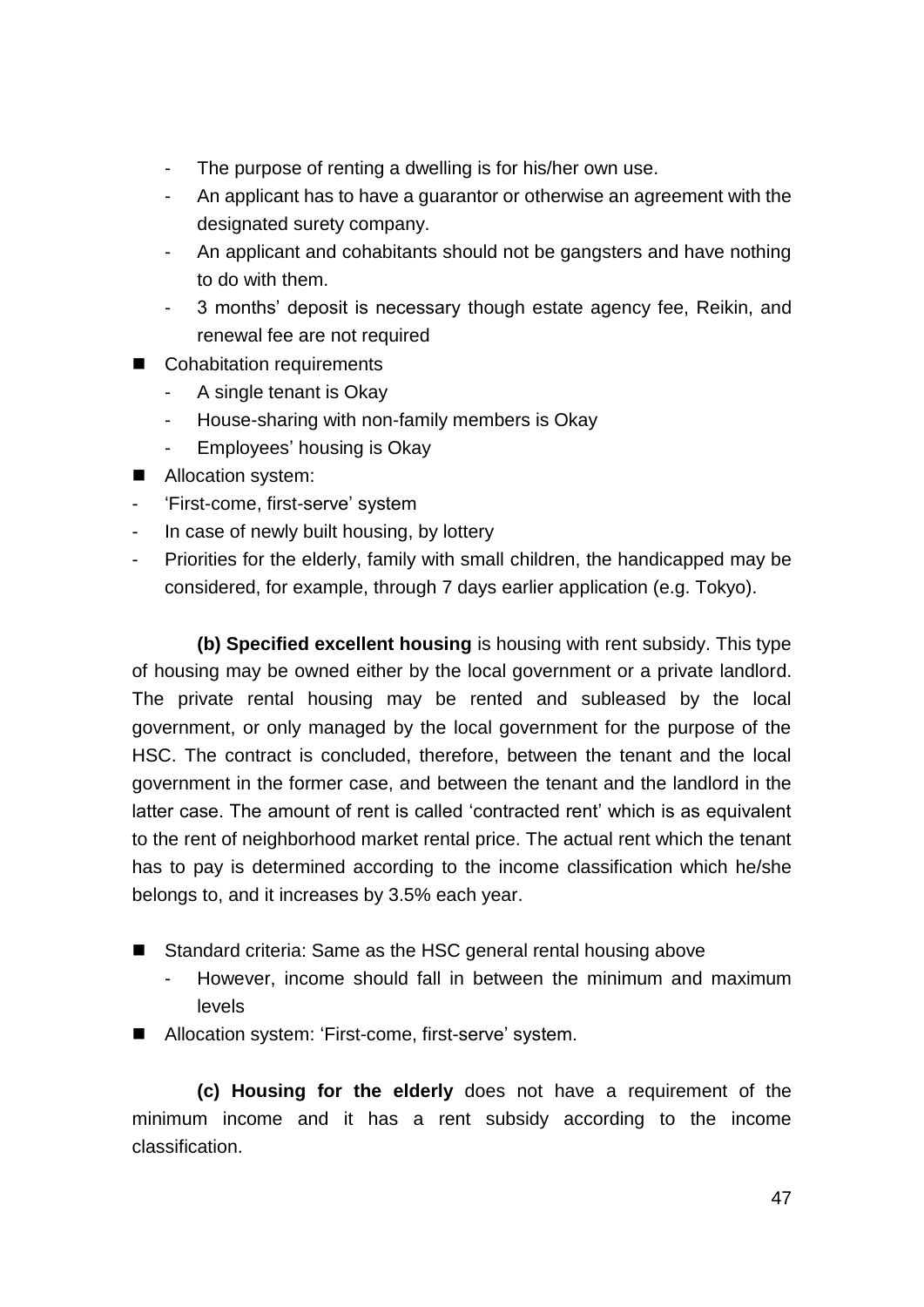- Standard criteria
	- General requirements for the HSC housing
	- 60 years old or older
	- An applicant should have an contact person
	- An applicant can receive care if necessary
- **Procedure**

The procedure may be: application $\rightarrow$ screening with the required documents and explanation on the contract $\rightarrow$ submission of the contract and other related documents, pay the deposit, rent, fee for the common area, etc. $\rightarrow$  conclusion of a contract (the issue date) and passing over the  $key\rightarrow$  submission of new residential registration of all the dwellers within 20 days after the issue date.

**(3) The UR rental housing** is offered to the middle class households.

- Standard criteria
	- Income requirement with minimum income. The monthly income should be more than the standard monthly income, that is, at least 4 times as much as the rent or more than JPY 330,000 (if the rent is more than JPY 200,000, the income should be more than JPY 400,000), or the saving should be more than 100 times as much as the rent.
	- The elderly, the handicapped, single parent family, and students older than 18 years old can apply, even though the income is less than the standard. However, such an applicant should have an support obligator of lineal relative by blood or relative within the 3rd degree whose monthly income is more than the standard income or the saving said above. This support obligator should sign the contract to become a joint surety for the said tenant's obligation with the registered seal of the obligator and an official certificate of the seal impression and should submit an official document to prove the blood relationship, such as 'family register.'
	- An applicant should be a Japanese or a foreign national with the visa status of permanent residence, special permanent residence, and intermediate-long term residential permission (more than 3 months)
	- The purpose of renting a dwelling is for his/her own use.
	- Family should not be unnaturally separated.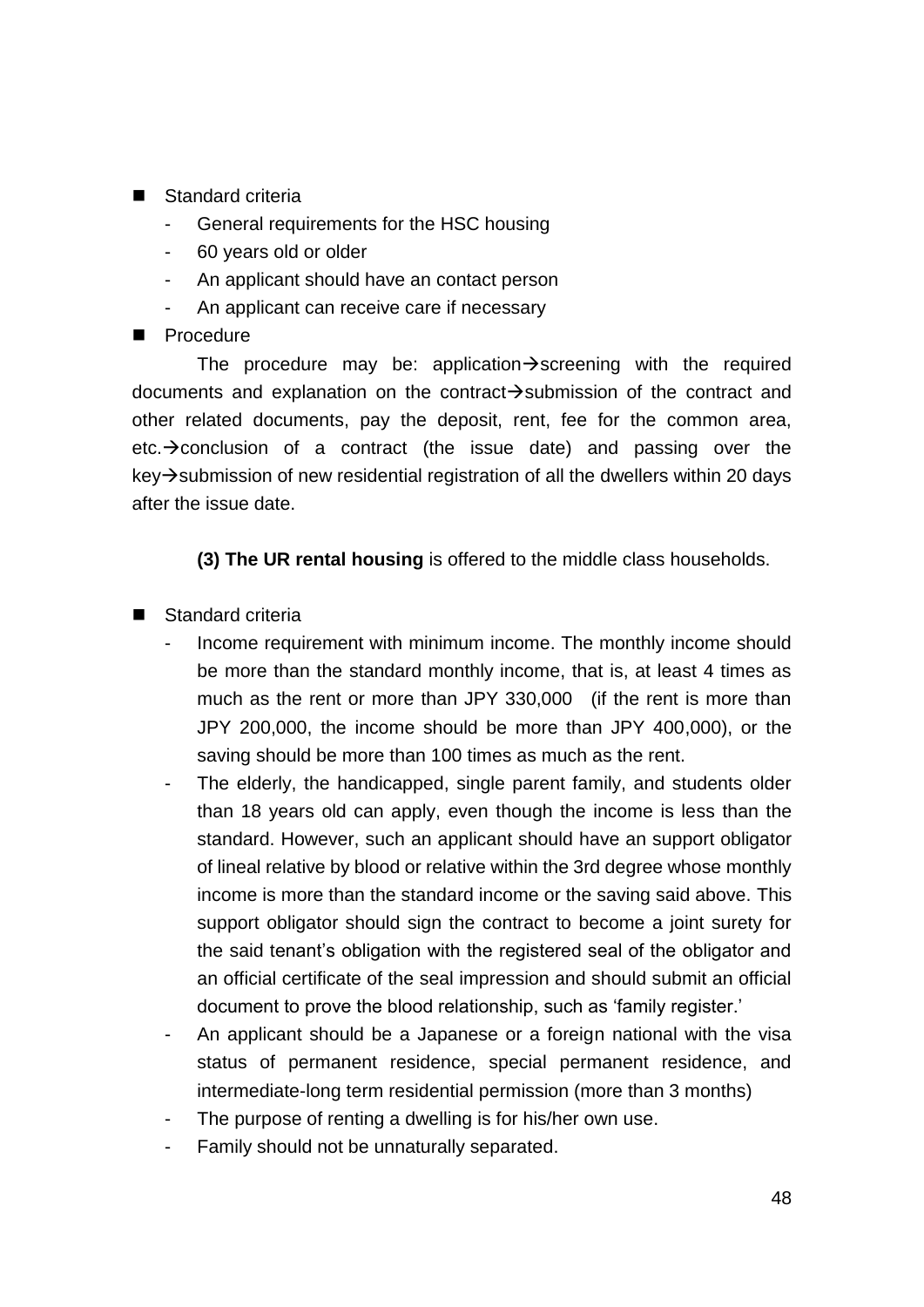- Prospective dwellers should not be gangsters and should have nothing to do with them.
- A person who has no debt due to arrear with rent to the UR in the past
- Being a good neighbor requirement
- No requirements of Reikin, estate agent's fee, renewal fee, and especially no requirement of a guarantor.
- Deposit fee of 3 months' rent is required.
- Allocation system: 'First-come, first-served' system, except newly built dwellings.
- Procedure

1

Check vacant dwellings in the UR's website  $\rightarrow$  apply either in the internet or in the UR service offices  $\rightarrow$  preliminary check of the dwelling  $\rightarrow$  submission of the required documents, such as, the application, residential registration certificate (or alien registration in case of a foreigner) and income certificate of all the prospective dwellers  $\rightarrow$  conclusion of a contract with the registered seal of the tenant, an official certificate of the seal impression is also required  $\rightarrow$  move in.

There is no separate housing allowance in general, but there is a housing allowance for the people who lost a job or who are in danger of losing a  $10b<sup>26</sup>$  Other than that, rent assistance is included in the the livelihood protection measures. The requirement for a foreigner to receive the livelihood protection is to have certain kinds of visa which allow to stay in Japan longer, such as, permanent resident, spouse of a permanent resident, long-term resident, spouse of a Japanese, or refugees. However, there were cases in which the courts denied foreigners the livelihood protection and there is no official information on the requirements for foreigners.

• Is any kind of insurance recommendable to a tenant?

There are several kinds of insurances with regard to renting a dwelling. It is mostly required to buy a 'dwelling fire insurance,' which covers the damage of household goods in case of fire. However, it does not cover the room or the building. A tenant has an obligation to restore the dwelling to its original

 $26$  <http://www.mhlw.go.jp/bunya/koyou/safety\_net/63.html>.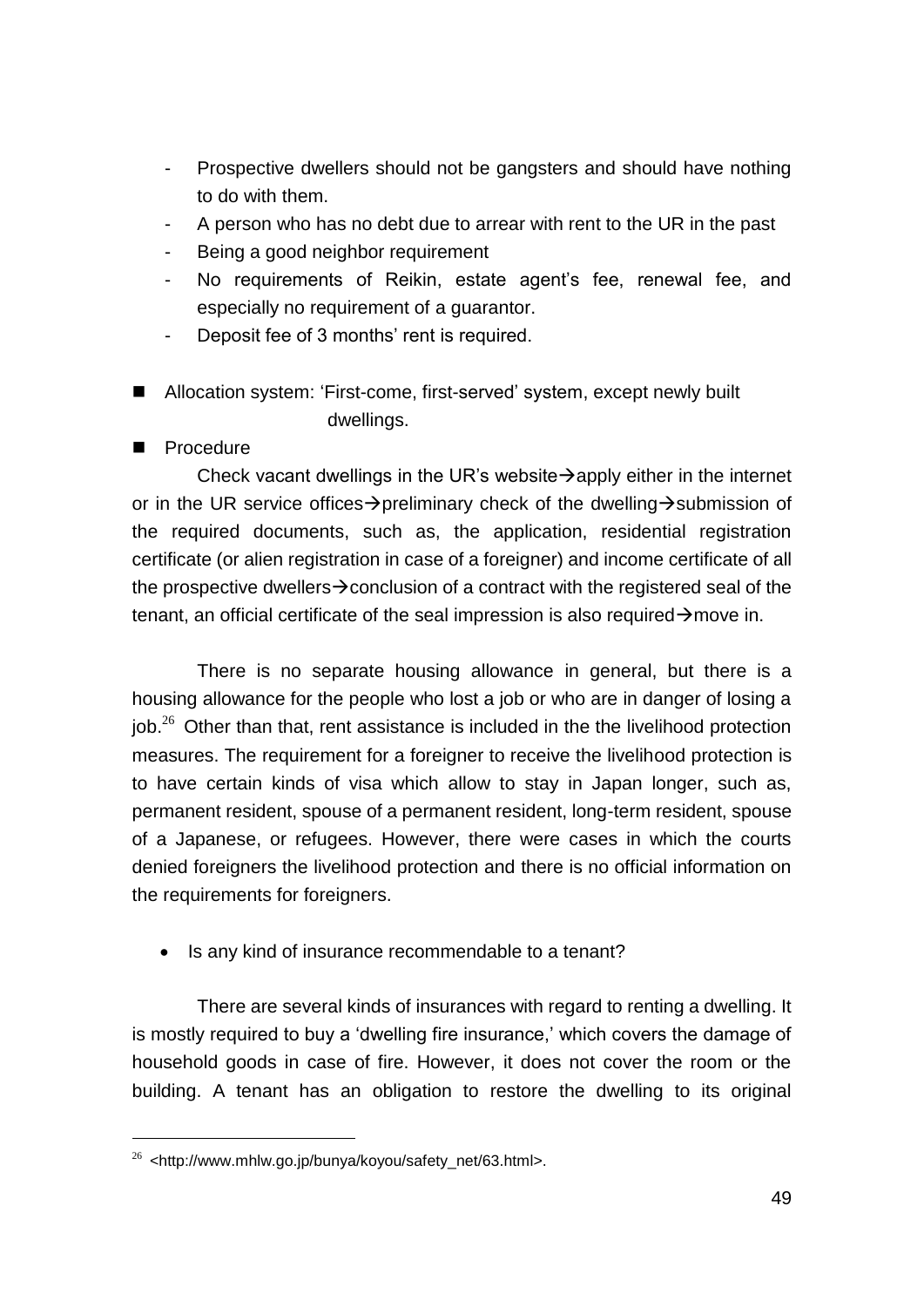condition and if the tenant cannot perform that obligation, the landlord can claim for the damage. Therefore, an optional contract of tenant's compensation (tenant's liability insurance) attached to the said fire insurance is preferably required by the landlord. This insurance will cover the damage of the apartment or the building, when a fire or other kinds of damages occurs because of the tenant's negligence.

A third party liability insurance (individual liability insurance), which is also an optional contract attached to the main dwelling fire insurance, applies to the case in which, for example, the neighbor's house was burned down because of the fire arising from the tenant's intentional act or gross negligence. Such a case is the case, which the Act on the Liability of Accidental Fire $^{27}$  does not apply to, and which the tenant is responsible for.

The earthquake insurance exists in Japan. After the Great East Japan Earthquake in 2011, there was a great increase of attachment of the earthquake insurance especially in the disaster areas. However, it covers only the goods in the dwelling in case of tenancy and the premium is relatively expensive in contrast to the coverage. That is why it is not so common for a tenant to buy this insurance.

If you are a student, as already mentioned, an insurance for foreign students, 'Comprehensive Renters Insurance for Foreign Students Studying in Japan' is recommendable to solve the problem of finding a quarantor.<sup>28</sup> A foreign student who goes to one of the university affiliated with this insurance system can join this insurance. It covers the rent arrears or other damages arising from a rental contract which were paid by either the institution or a person in that institution as his/her guarantor, as well as other general damages caused by a foreign student (liability insurance).  $^{29}$ 

• Are legal aid services available in the area of tenancy law?

Japan has an official system of legal aid for civil cases. The Japan Legal

 $27$  This Act exempts the tortfeasor's liability for the damages of the neighborhood, except it occurred because of the tortfeasor's intention or gross negligence.

 $28$  <http://www.jees.or.jp/crifs/index.htm>.

<sup>&</sup>lt;sup>29</sup> English explanation of the service, see <http://www.jees.or.jp/crifs/pdf/crifs\_en.pdf>.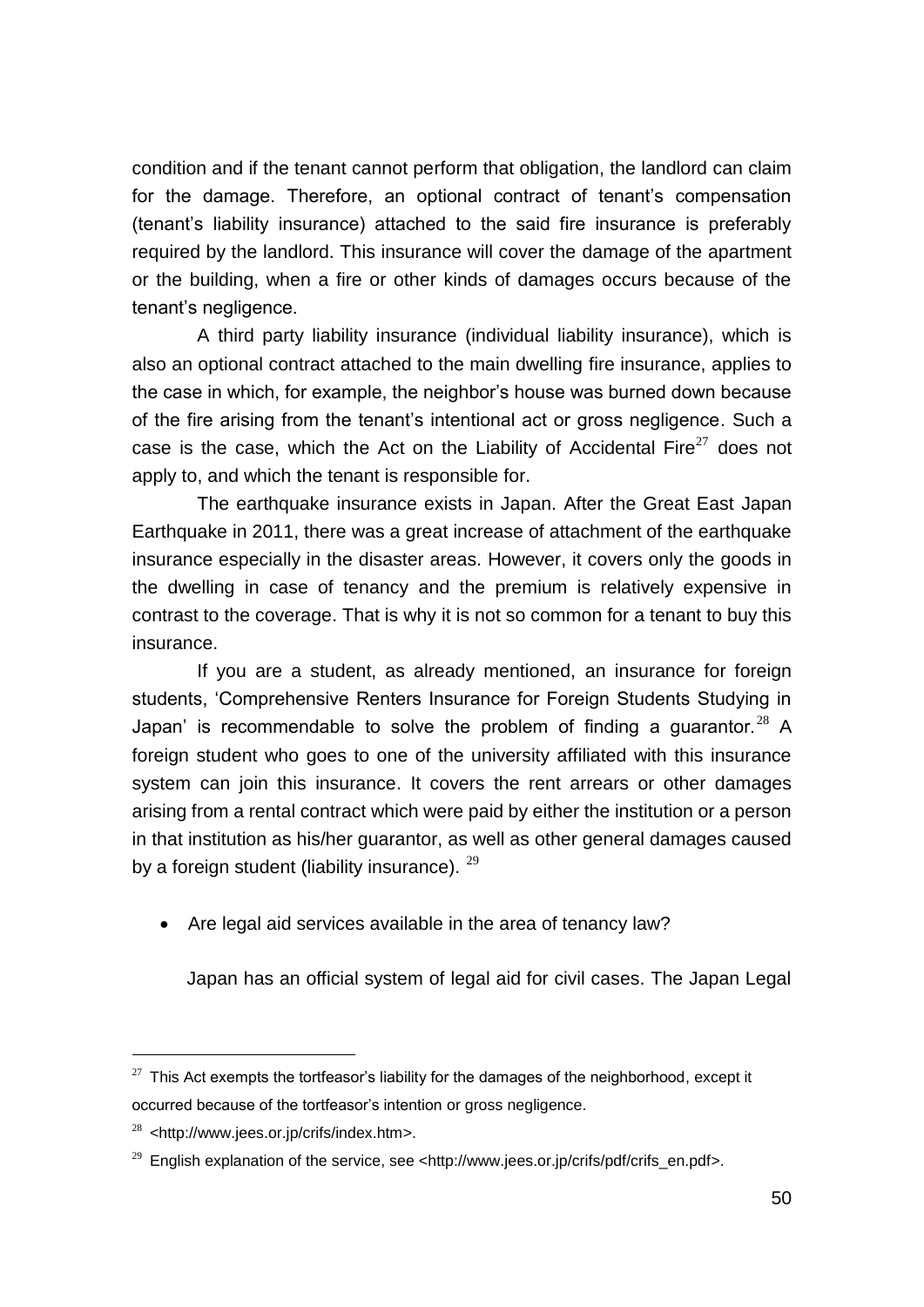Support Center  $(JLSC)$ <sup>30</sup> supports the people who need legal support comprehensively by using measures, such as, giving information and advice on legal issues on the phone, supporting victims of crimes, supporting lawyers under-populated areas, coordinating court-appointed contract attorneys at law, and other works.

One of the most important businesses of JLSC is legal aid. This is the system that a person who cannot afford to pay for legal services receives such services with various supports. In order to receive legal aid, (1) his/her income and assets are less than a certain level, (2) there must be a chance to resolve the dispute, such as, win the case or reach a settlement, and (3) his/her purpose should be suitable for the one of legal aid, e.g. it should not be only to fulfil the retaliatory emotions or a commercial purpose, or should not be an abuse of right. If a person meets above three requirements, he/she can receive following legal services, that is, JLSC gives a legal consultation for free, pays temporarily the fees for a lawyer or a judicial scrivener, or the judicial procedure, or fees for making legal documents. If a person receives livelihood protection, he/she receives a waiting period to return it until the dispute is resolved, and will be exempted from returning the fees which JLSC paid for him/her. There is also a simple legal aid by which a lawyer or a judicial scrivener helps a person with only writing legal documents on behalf of that person, if such assistance is enough to solve the problem. JLSC has its main office in Tokyo and 50 local offices in the cities where main district courts are located. Even though there is no office nearby, more than 10,000 lawyers and 5,000 judicial scriveners have contracts with JLSC and they give legal consultations in their law offices

 To which organizations, institutions etc. may a tenant turn to have his/her rights protected? [please indicate addresses, email addresses and phone numbers]

 $30$  Its legal form is an independent administrative agency under Ministry of Justice.

<sup>&</sup>lt;http://www.houterasu.or.jp/index.html>. The English version is

<sup>&</sup>lt;http://www.houterasu.or.jp/en/index.html>. Before 2006 the Association of Legal Aid

<sup>(</sup>established in 1952) had given the service of legal aid and in 2006 it was handed over to JLSC.

<sup>&</sup>lt;http://www.houterasu.or.jp/houterasu\_gaiyou/mokuteki\_gyoumu/minjihouritsufujo/index.html>.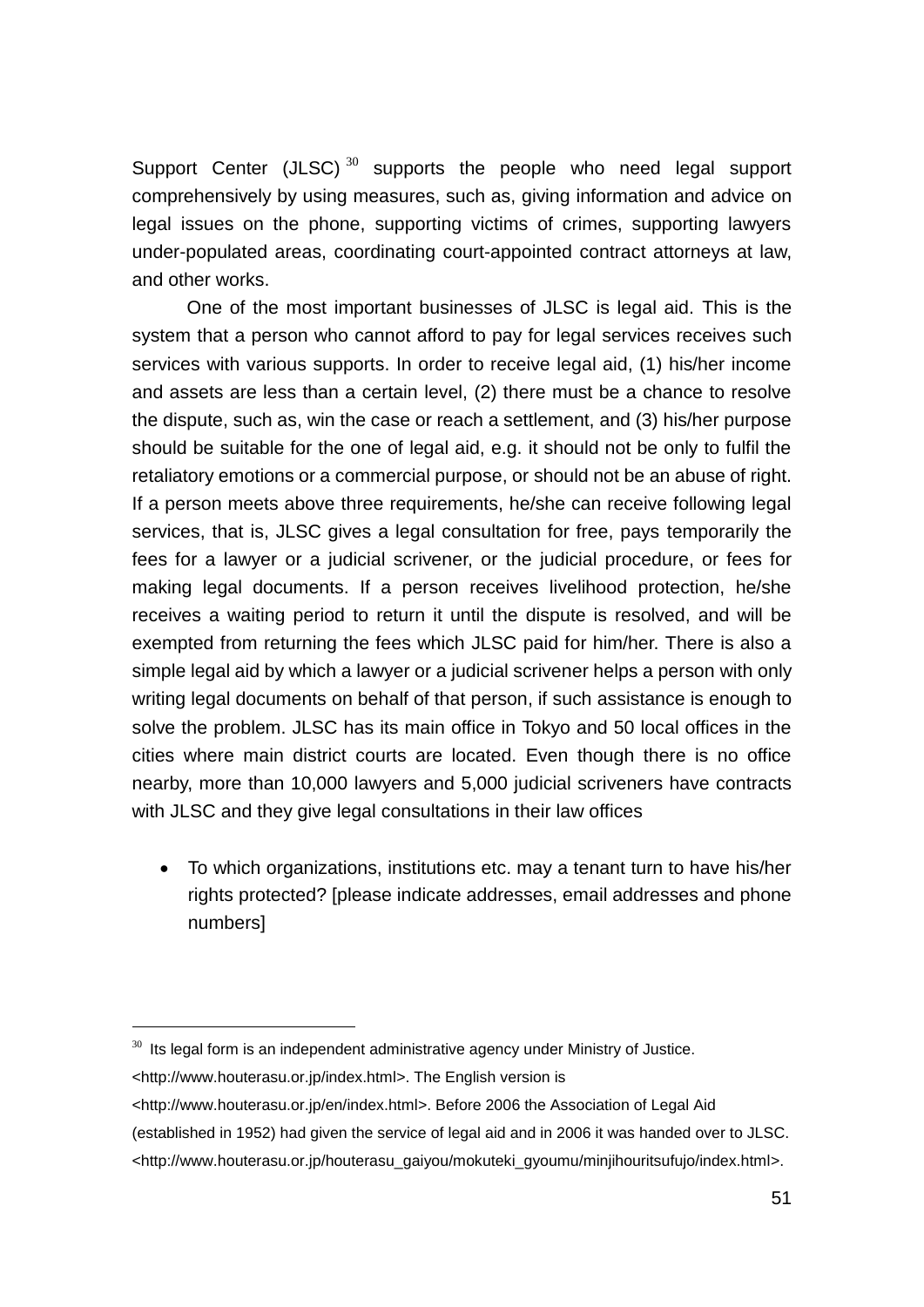# **1. The national federation of associations of tenants of land and dwellings**

(established in 1967) consisting of 120 associations Address: 1-5-5, Shinjuku, Shinjuku-ku, Tokyo, 160-0022 Tel:03-3352-0448 Fax:03-3356-4928 http://www.zensyakuren.jp/shoukai/shoukai.html.

| Tokyo                    | Tel: 03-3982-7277,                    |
|--------------------------|---------------------------------------|
|                          | http://www.zensyakuren.jp/tosyakuren/ |
| Chiba                    | Tel: 047-342-3938                     |
| Kanagawa                 | Tel: 045-322-2622                     |
| Hamamatsu-city, Shizuoka | Tel: 053-473-0009                     |
| Shizuoka-city, Shizuoka  | Tel: 054-271-5269                     |
| Nagano                   | Tel: 0263-32-8849                     |
| Fukui                    | Tel: 0778-23-8734                     |
| Kyoto                    | Tel: 075-811-9364                     |
| Osaka                    | Tel: 06-4802-8870                     |
| Amagasaki-city, Hyogo    | Tel: 06-6429-1500,                    |
|                          | http://www.h4.dion.ne.jp/~syakuya/    |

Information of each association:

# **2. Japan Legal Support Center (Houterasu)**

Tel: 0570-078374 Weekdays 9:00 – 21:00 Saturday 9:00 – 17:00 Internet site in English: http://www.houterasu.or.jp/en/index.html Email: from the website, https://www.houterasu.or.jp/cgi-bin/toiawase/show\_entry.cgi

# **3. National Consumer Affairs Center of Japan**

Tel: 0570-064-370 Internet site: http://www.kokusen.go.jp/map/ Internet site in English: http://www.kokusen.go.jp/ncac\_index\_e.html Counseling per email is not available

There are regional consumer affairs centers.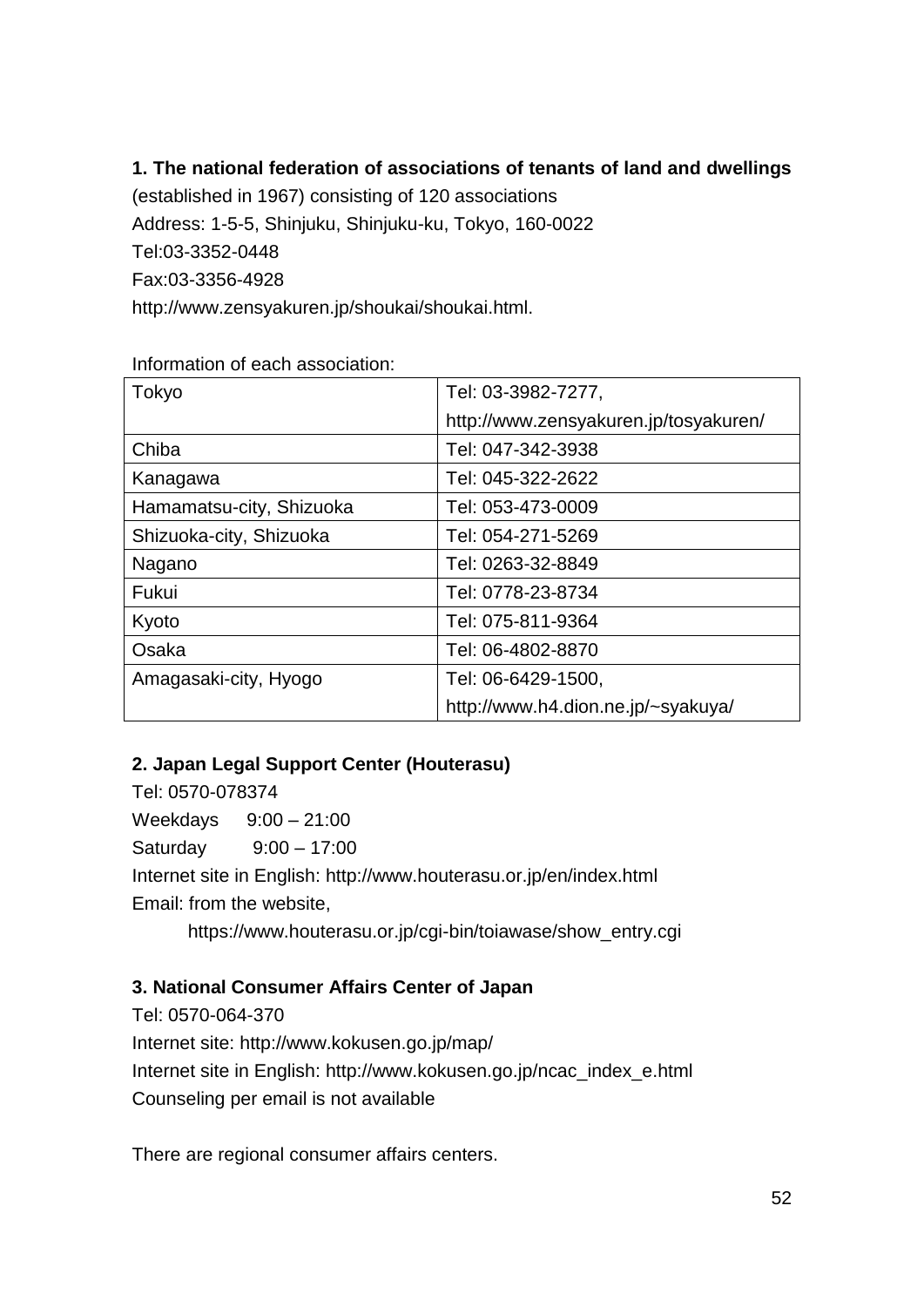Check the branch close to your place: http://www.kokusen.go.jp/map/

# **4. Local government offices**

Each prefecture, city, or town has an internet site regarding housing and housing problems.

# **5. Japan Federation of Bar Associations**

Internet site in English: http://www.nichibenren.or.jp/en/

Legal counseling for foreigners (charged consultation, but free counseling may be possible for those who have no or low income; an appointment in advance is required)

http://www.nichibenren.or.jp/en/legalinfo/counceling.html

# <Locations>

[Tokyo]

# **Tokyo Bar Association Legal Counseling Center**

Address: Yotsuya Ekimae Bldg. 2F, 1-4 Yotsuya, Shinjuku-ku, Tokyo Tel: 03-5367-5280

- To make an appointment (in Japanese): 9:30 am - 4:30 pm, every Monday to Saturday (Except Holidays)

- Legal Counseling (in Japanese, English, Chinese): 1:00 pm - 4:00 pm, every Monday, Tuesday, Wednesday and Friday (Except Holidays) 5,250 yen for a 30 min (consumption tax included)

# **Mita Office, Bar Association Legal Counseling Center**

Address: Honshiba Bldg. 2F, 4-3-11 Shiba, Minato-ku, Tokyo Tel: 03-6435-3040

- To make an appointment (in Japanese, English, Chinese, Spanish) 10:00 am - 5:00 pm, every Monday to Friday (Except Holidays)

- Legal Counseling (ask about possible languages)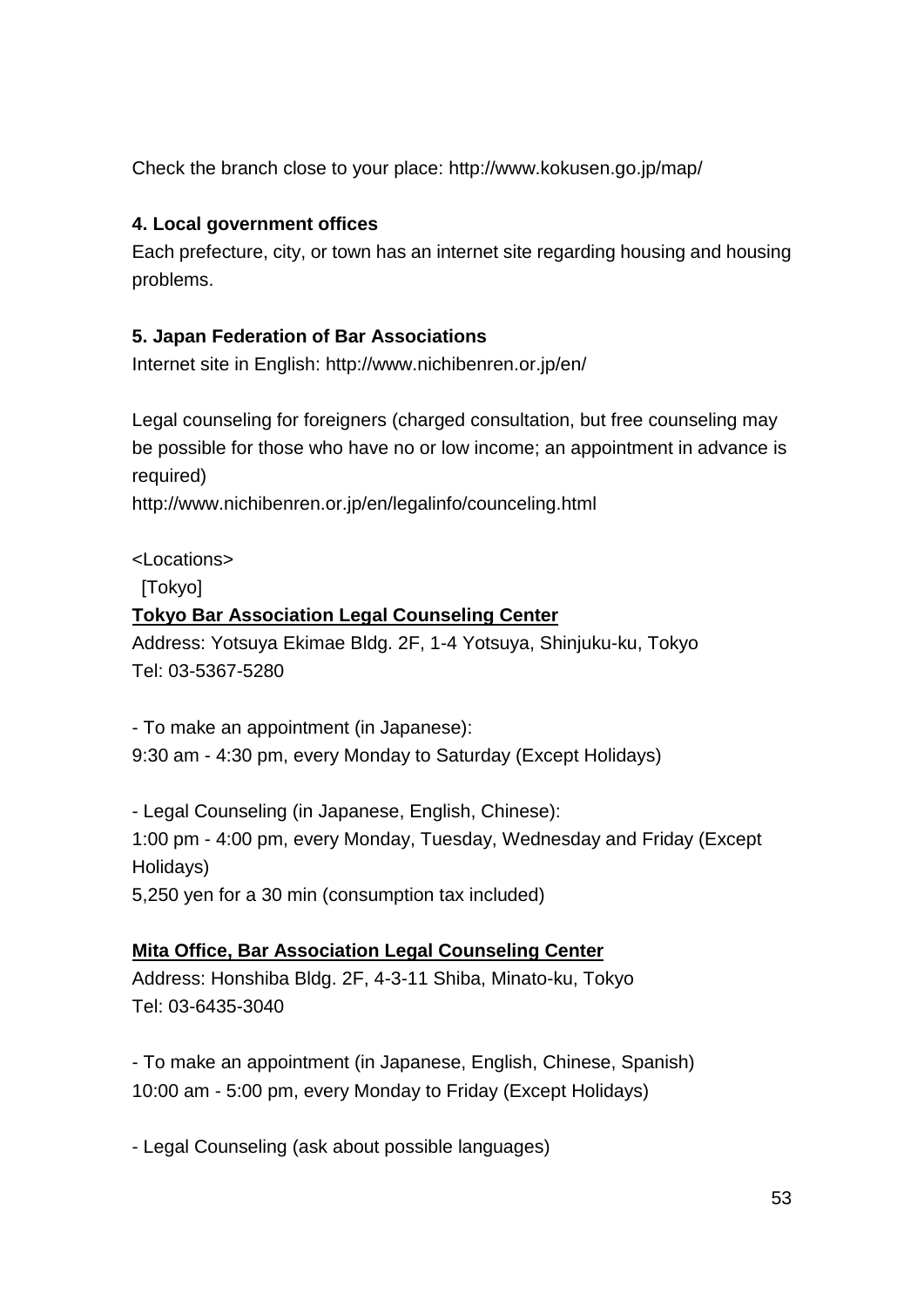5:30 pm - 7:30 pm, every Monday, Wednesday and Friday 5,250 yen for a 30 min (consumption tax included)

# [Kanagawa] **Yokohama Bar Association**

Address: 9 Nihon-Odori, Naka-ku, Yokohama Tel: 045-211-7700

- To make an appointment (in Japanese) 9:30 am - 5:00 pm, every Monday to Friday (Except Holidays)

- Legal Counseling (in Japanese, English, Chinese, Spanish, Korean) 1:15 pm - 4:15 pm, every Wednesday 7,500 yen for 60 min

#### [Saitama]

#### **Saitama Bar Association**

Address: 4-2-1 Takasago, Urawa-ku, Saitama Tel: 048-710-5666

- To make an appointment (in Japanese) 9:00 am - 5:00 pm, every Monday to Friday (Except Holidays)

- Legal Counseling (ask about possible languages) 1:00 pm - 4:00 pm, every Friday \*For free

# [Aichi]

# **Aichi Bar Association**

Address: Dai-Tohkai Bldg. 9F, 3-22-8 Meieki, Chuo-ku, Nagoya Tel: 052-565-6110

- To make an appointment (in Japanese) 9:30 am - 8:00 pm, every Monday to Friday (Except Holidays) / 9:30 am to 5:30 pm, every Saturday, Sunday and Holidays